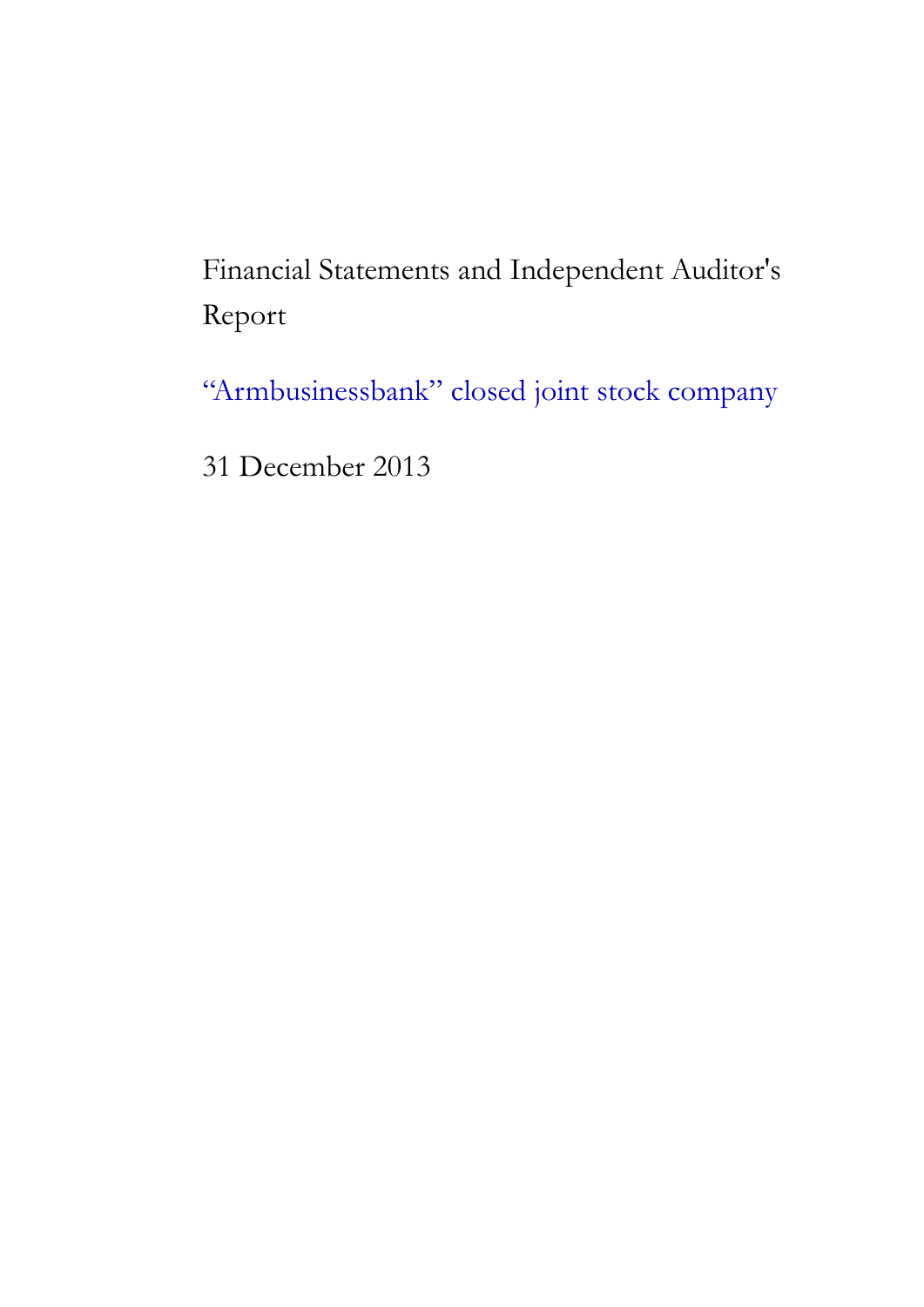## **Contents**

|                                                            | Page                         |
|------------------------------------------------------------|------------------------------|
| Independent auditor's report                               | Error! Bookmark not defined. |
| Statement of profit or loss and other comprehensive income | 3                            |
| Statement of financial position                            | 4                            |
| Statement of changes in equity                             | 5                            |
| Statement of cash flows                                    | 6                            |
| Accompanying notes to the financial statements             | 7                            |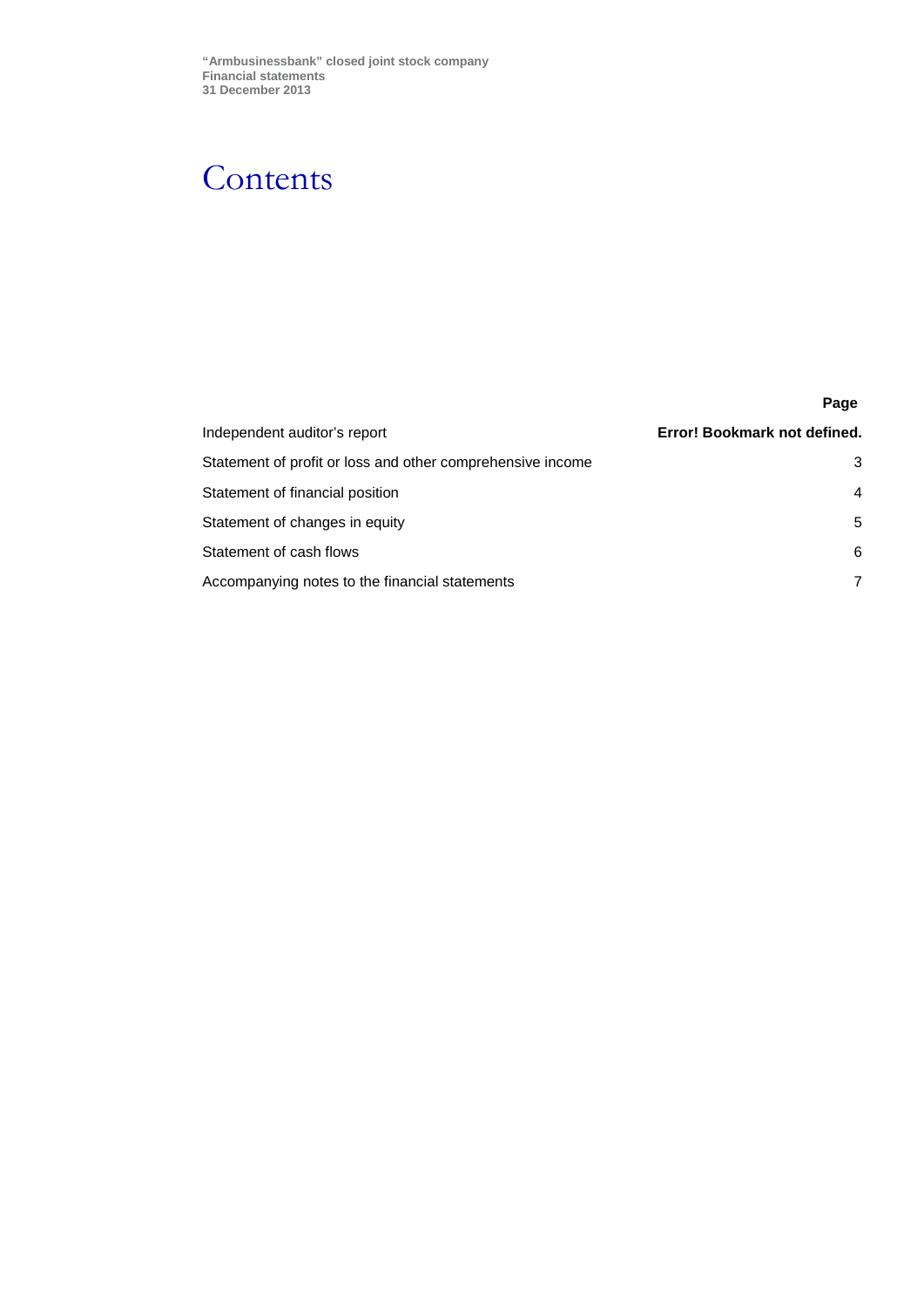## <span id="page-2-0"></span>Statement of profit or loss and other comprehensive income

| Note<br>Interest and similar income<br>6<br>Interest and similar expense<br>6<br>Net interest income<br>7<br>Fee and commission income<br>$\overline{7}$<br>Fee and commission expense<br>Net fee and commission income<br>8<br>Net trading income<br>Gains less losses on investments available for sale<br>9<br>Other income<br>10<br>Impairment charge for credit losses | December 31,<br>2013<br>18,767,409<br>(12,804,964)<br>5,962,445<br>1,528,452<br>(546, 758)<br>981,694<br>795,899<br>56,027<br>546,453 | December 31,<br>2012 (restated)<br>14,916,416<br>(11,992,071)<br>2,924,345<br>1,335,984<br>(485, 798)<br>850,186<br>1,586,493<br>2,451,641 |
|-----------------------------------------------------------------------------------------------------------------------------------------------------------------------------------------------------------------------------------------------------------------------------------------------------------------------------------------------------------------------------|---------------------------------------------------------------------------------------------------------------------------------------|--------------------------------------------------------------------------------------------------------------------------------------------|
|                                                                                                                                                                                                                                                                                                                                                                             |                                                                                                                                       |                                                                                                                                            |
|                                                                                                                                                                                                                                                                                                                                                                             |                                                                                                                                       |                                                                                                                                            |
|                                                                                                                                                                                                                                                                                                                                                                             |                                                                                                                                       |                                                                                                                                            |
|                                                                                                                                                                                                                                                                                                                                                                             |                                                                                                                                       |                                                                                                                                            |
|                                                                                                                                                                                                                                                                                                                                                                             |                                                                                                                                       |                                                                                                                                            |
|                                                                                                                                                                                                                                                                                                                                                                             |                                                                                                                                       |                                                                                                                                            |
|                                                                                                                                                                                                                                                                                                                                                                             |                                                                                                                                       |                                                                                                                                            |
|                                                                                                                                                                                                                                                                                                                                                                             |                                                                                                                                       |                                                                                                                                            |
|                                                                                                                                                                                                                                                                                                                                                                             |                                                                                                                                       |                                                                                                                                            |
|                                                                                                                                                                                                                                                                                                                                                                             |                                                                                                                                       | 311,012                                                                                                                                    |
|                                                                                                                                                                                                                                                                                                                                                                             | (886, 214)                                                                                                                            | (2,825,007)                                                                                                                                |
| (Impairment charge)/reversal on financial investments                                                                                                                                                                                                                                                                                                                       | 684                                                                                                                                   | (684)                                                                                                                                      |
| 11                                                                                                                                                                                                                                                                                                                                                                          | (2,443,677)                                                                                                                           | (2, 143, 863)                                                                                                                              |
| 19<br>Depreciation of property, plant and equipment                                                                                                                                                                                                                                                                                                                         | (790, 947)                                                                                                                            | (921, 712)                                                                                                                                 |
| Amortization of intangible assets<br>20                                                                                                                                                                                                                                                                                                                                     | (38, 533)                                                                                                                             | (377)                                                                                                                                      |
| Foreign currency translation net losses of non-trading assets<br>and liabilities                                                                                                                                                                                                                                                                                            | (300, 293)                                                                                                                            | (1,234,322)                                                                                                                                |
| 12<br>Other expenses                                                                                                                                                                                                                                                                                                                                                        | (1,758,010)                                                                                                                           | (1,925,244)                                                                                                                                |
| Profit/(loss) before income tax                                                                                                                                                                                                                                                                                                                                             | 2,125,528                                                                                                                             | (927, 532)                                                                                                                                 |
| 13<br>Income tax expense                                                                                                                                                                                                                                                                                                                                                    | (234, 838)                                                                                                                            | (83, 223)                                                                                                                                  |
| Profit/(loss) for the year                                                                                                                                                                                                                                                                                                                                                  | 1,890,690                                                                                                                             | (1,010,755)                                                                                                                                |
|                                                                                                                                                                                                                                                                                                                                                                             |                                                                                                                                       |                                                                                                                                            |
| Other comprehensive income:                                                                                                                                                                                                                                                                                                                                                 |                                                                                                                                       |                                                                                                                                            |
| Items that will not be reclassified subsequently to profit or loss                                                                                                                                                                                                                                                                                                          |                                                                                                                                       |                                                                                                                                            |
| <b>Revaluation of PPE</b>                                                                                                                                                                                                                                                                                                                                                   | 589,278                                                                                                                               |                                                                                                                                            |
| Income tax relating to components of other comprehensive                                                                                                                                                                                                                                                                                                                    | (117, 856)                                                                                                                            |                                                                                                                                            |
| Net income from items that will not be reclassified subsequently<br>to profit or loss                                                                                                                                                                                                                                                                                       | 471,422                                                                                                                               |                                                                                                                                            |
| Items that will be reclassified subsequently to profit or loss                                                                                                                                                                                                                                                                                                              |                                                                                                                                       |                                                                                                                                            |
| Net unrealized gains/(losses) from changes in fair value of<br>investments available-for-sale                                                                                                                                                                                                                                                                               | 1,440,190                                                                                                                             | (4,951,304)                                                                                                                                |
| Net losses/(gains) realized to comprehensive income statement<br>on disposal of available-for-sale instruments                                                                                                                                                                                                                                                              | (282, 486)                                                                                                                            | 5,089,567                                                                                                                                  |
| Income tax relating to components of other comprehensive                                                                                                                                                                                                                                                                                                                    | (231, 541)                                                                                                                            | (27, 653)                                                                                                                                  |
| Net income from items that will be reclassified subsequently to<br>profit or loss                                                                                                                                                                                                                                                                                           | 926,163                                                                                                                               | 110,610                                                                                                                                    |
| Other comprehensive income for the year, net of tax                                                                                                                                                                                                                                                                                                                         | 1,397,585                                                                                                                             | 110,610                                                                                                                                    |
| Total comprehensive income for the year                                                                                                                                                                                                                                                                                                                                     | 3,288,275                                                                                                                             | (900, 145)                                                                                                                                 |
|                                                                                                                                                                                                                                                                                                                                                                             |                                                                                                                                       |                                                                                                                                            |

The accompanying notes on pages 7 to 60 are an integral part of these financial statements.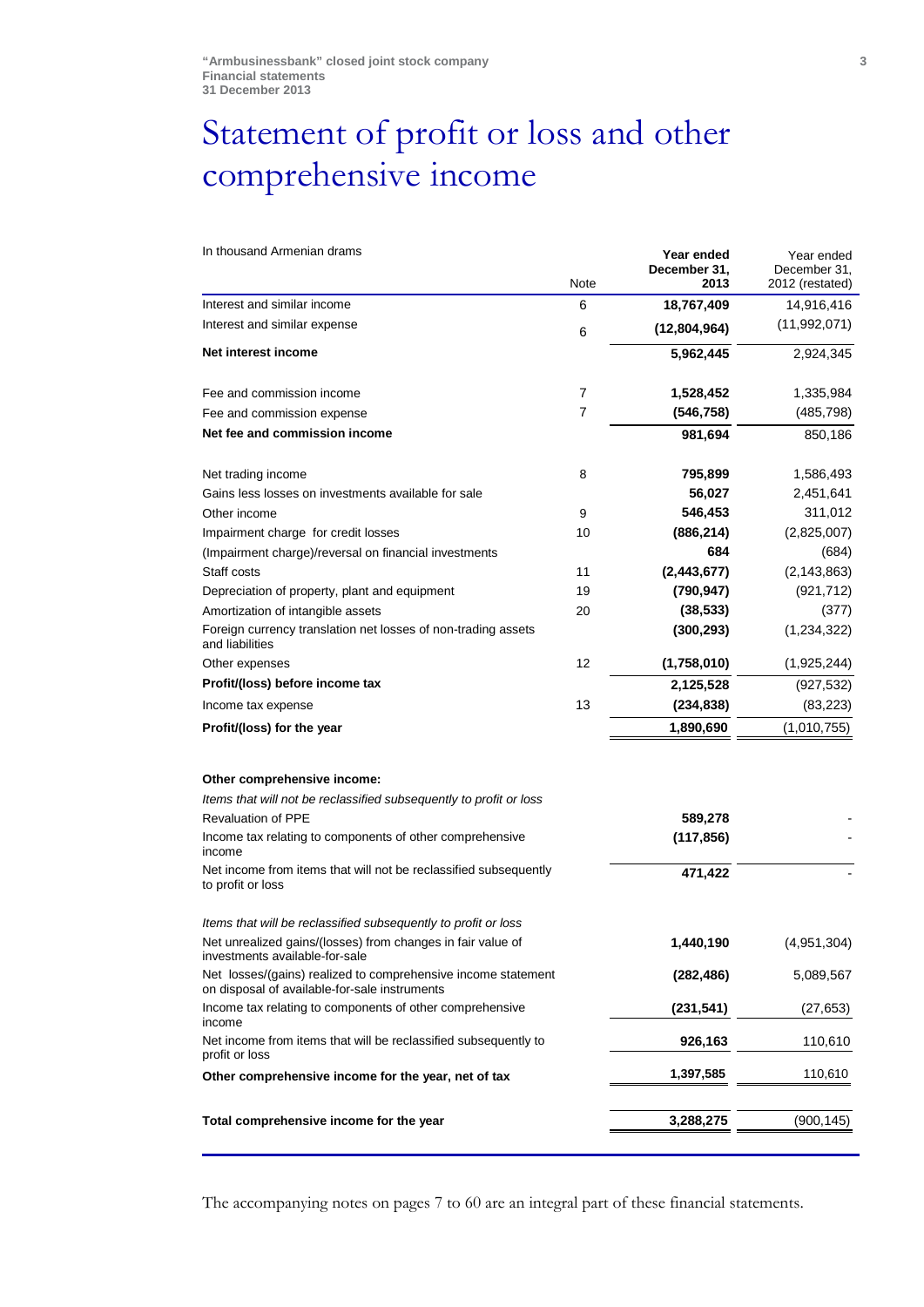## <span id="page-3-0"></span>Statement of financial position

| In thousand Armenian drams                     |      |                      | As of              |                      |
|------------------------------------------------|------|----------------------|--------------------|----------------------|
|                                                |      | As of                | December 31,       | As of                |
|                                                | Note | December<br>31, 2013 | 2012<br>(restated) | December 31,<br>2011 |
| <b>ASSETS</b>                                  | 14   |                      |                    |                      |
| Cash and cash equivalents                      | 15   | 36,581,512           | 14,271,022         | 24,072,851           |
| Amounts due from other financial institutions  | 16   | 2,599,559            | 2,754,710          | 885,735              |
| Derivative financial assets                    | 17   | 50,550               | 13,504             | 777,215              |
| Loans and advances to customers                |      | 137,169,936          | 132,744,677        | 108,741,959          |
| Investment securities                          | 18   |                      |                    |                      |
| - Investments available for sale               | 18   | 24,927               | 196,950            | 819,163              |
| - Investments held to maturity                 | 28   |                      | 33,502             | 51,304               |
| Securities pledged under repurchase agreements |      | 25,010,573           | 20,475,538         | 6,050,120            |
| Prepaid income taxes                           | 19   | 99,253               | 371,275            |                      |
| Property, plant and equipment                  | 20   | 9,226,502            | 9,301,148          | 9,299,386            |
| Intangible assets                              | 13   | 1,348,599            | 1,043,790          | 364,249              |
| Deferred tax assets                            | 21   |                      | 177,553            | 288,429              |
| Repossessed assets                             | 22   | 5,824,128            | 5,087,665          | 2,741,745            |
| Other assets                                   |      | 1,523,455            | 1,067,701          | 13,045,745           |
| <b>TOTAL ASSETS</b>                            |      | 219,458,994          | 187,539,035        | 167,137,901          |
|                                                |      |                      |                    |                      |
| <b>LIABILITIES AND EQUITY</b>                  |      |                      |                    |                      |
| <b>Liabilities</b>                             | 23   |                      |                    |                      |
| Amounts due to CBA                             | 16   | 36,949,970           | 31,084,556         | 17,164,040           |
| Derivative financial liabilities               | 24   |                      | 120,942            |                      |
| Amounts due to other financial institutions    | 25   | 24,744,977           | 24,766,530         | 22,541,632           |
| Financial liabilities held for trading         | 26   | 15,482,300           | 11,868,589         | 10,173,850           |
| Amounts due to customers                       |      | 116,507,837          | 97,239,307         | 94,228,848           |
| Current income tax liabilities                 | 13   |                      |                    | 230,756              |
| Deferred income tax liabilities                | 27   | 40,888               |                    |                      |
| Other liabilities                              |      | 812,368              | 826,732            | 266,251              |
| <b>Total liabilities</b>                       |      | 194,538,340          | 165,906,656        | 144,605,377          |
|                                                |      |                      |                    |                      |
| <b>Equity</b>                                  | 29   |                      |                    |                      |
| Share capital                                  |      | 17,500,000           | 17,500,000         | 17,500,000           |
| Statutory general reserve                      |      | 309,357              | 309,357            | 264,688              |
| Other reserves                                 |      | 1,595,572            | 197,987            | 87,377               |
| Retained earnings                              |      | 5,515,725            | 3,625,035          | 4,680,459            |
| <b>Total equity</b>                            |      | 24,920,654           | 21,632,379         | 22,532,524           |
| <b>TOTAL LIABILITIES AND EQUITY</b>            |      | 219,458,994          | 187,539,035        | 167,137,901          |
|                                                |      |                      |                    |                      |
|                                                |      |                      |                    |                      |

The financial statements from pages 3 to 60 were signed by the Bank's Chairman of the Executive Board and Chief Accountant on 15 April 2014.

The accompanying notes on pages 7 to 60 are an integral part of these financial statements.

Arsen Michaelyan Chairman of the Executive Board Narine Sargsyan Chief accountant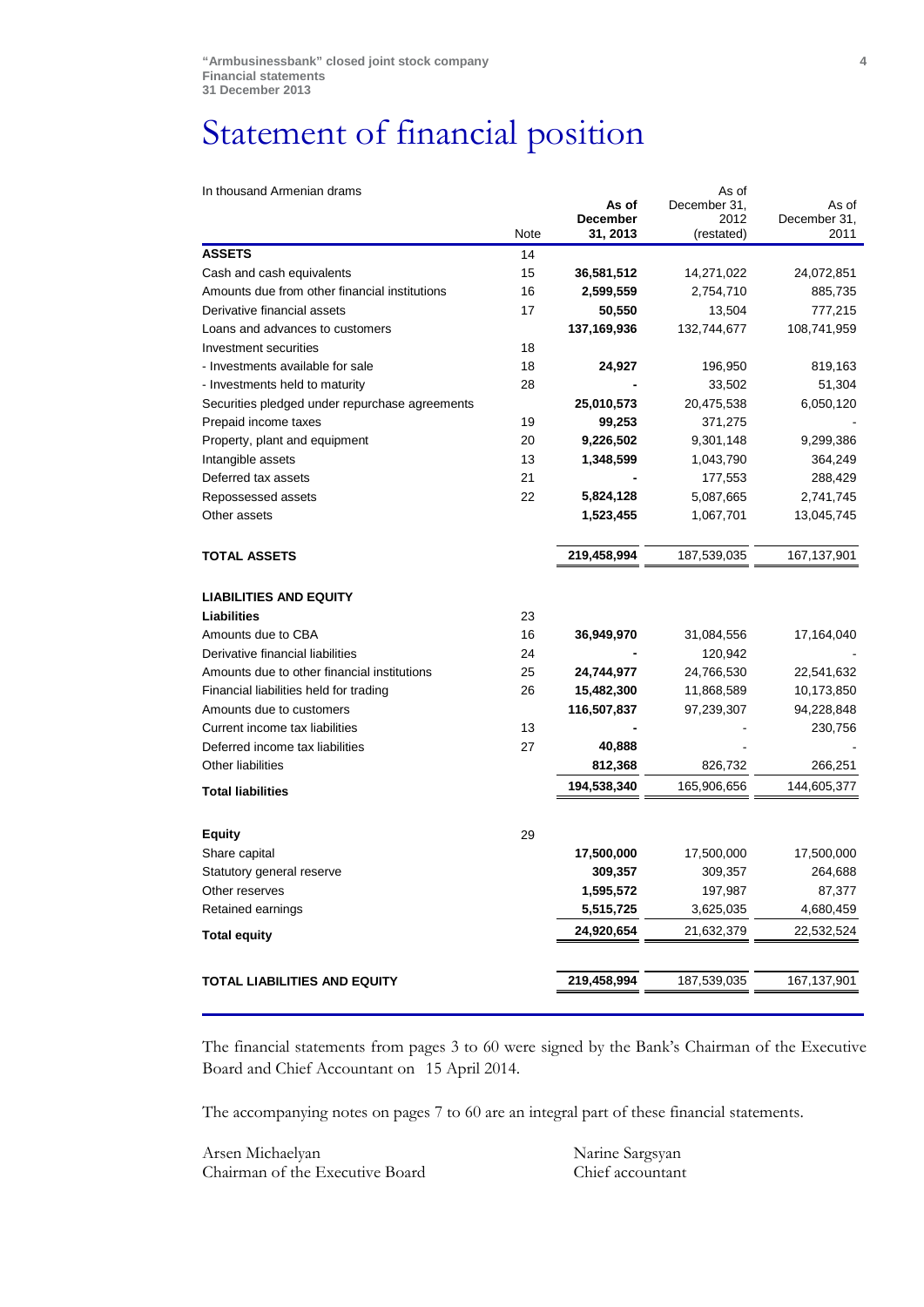# <span id="page-4-0"></span>Statement of changes in equity

| In thousand Armenian drams                                                                                   |                         |                                        | <b>Revaluation</b><br>reserve of |                                             | <b>Retained</b>                      |             |
|--------------------------------------------------------------------------------------------------------------|-------------------------|----------------------------------------|----------------------------------|---------------------------------------------|--------------------------------------|-------------|
|                                                                                                              | <b>Share</b><br>capital | <b>Statutory</b><br>general<br>reserve | available<br>for sale            | securities Revaluation<br>reserve<br>of PPE | earnings/<br>(Accumu-<br>lated loss) | Total       |
|                                                                                                              |                         |                                        |                                  |                                             |                                      |             |
| Balance as of January 1,<br>2012                                                                             | 17,500,000              | 264,688                                | 87,377                           |                                             | 4,680,459                            | 22,532,524  |
| Distribution to reserve                                                                                      |                         | 44,669                                 |                                  |                                             | (44, 669)                            |             |
| Transactions with owners                                                                                     |                         | 44,669                                 |                                  |                                             | (44, 669)                            |             |
| Loss for the year                                                                                            |                         |                                        |                                  |                                             | (1,010,755)                          | (1,010,755) |
| Other comprehensive<br>income:                                                                               |                         |                                        |                                  |                                             |                                      |             |
| Net unrealized loss from<br>changes in fair value                                                            |                         |                                        | (4,951,304)                      |                                             |                                      | (4,951,304) |
| Net losses realized to<br>comprehensive income<br>statement on disposal of<br>available-for-sale instruments |                         |                                        | 5,089,567                        |                                             |                                      | 5,089,567   |
| Income tax relating to<br>components of other<br>comprehensive income                                        |                         |                                        | (27, 653)                        |                                             |                                      | (27, 653)   |
| Total comprehensive income<br>for the year                                                                   |                         |                                        | 110,610                          |                                             | (1,010,755)                          | (900, 145)  |
| <b>Balance as of December 31,</b><br>2012 (restated)                                                         | 17,500,000              | 309,357                                | 197,987                          |                                             | 3,625,035                            | 21,632,379  |
| Profit for the year                                                                                          |                         |                                        |                                  |                                             | 1,890,690                            | 1,890,690   |
| Other comprehensive<br>income:                                                                               |                         |                                        |                                  |                                             |                                      |             |
| <b>Revaluation of PPE</b>                                                                                    |                         |                                        |                                  | 589,278                                     |                                      | 589,278     |
| Net unrealized gains from<br>changes in fair value                                                           |                         |                                        | 1,440,190                        |                                             |                                      | 1,440,190   |
| Net gains realized to<br>comprehensive income<br>statement on disposal of<br>available-for-sale instruments  |                         |                                        | (282, 486)                       |                                             |                                      | (282, 486)  |
| Income tax relating to<br>components of other<br>comprehensive income                                        |                         |                                        | (231, 541)                       | (117, 856)                                  |                                      | (349, 397)  |
| Total comprehensive income<br>for the year                                                                   |                         |                                        | 926,163                          | 471,422                                     | 1,890,690                            | 3,288,275   |
| <b>Balance as of December 31,</b><br>2013                                                                    | 17,500,000              | 309,357                                | 1,124,150                        | 471,422                                     | 5,515,725                            | 24,920,654  |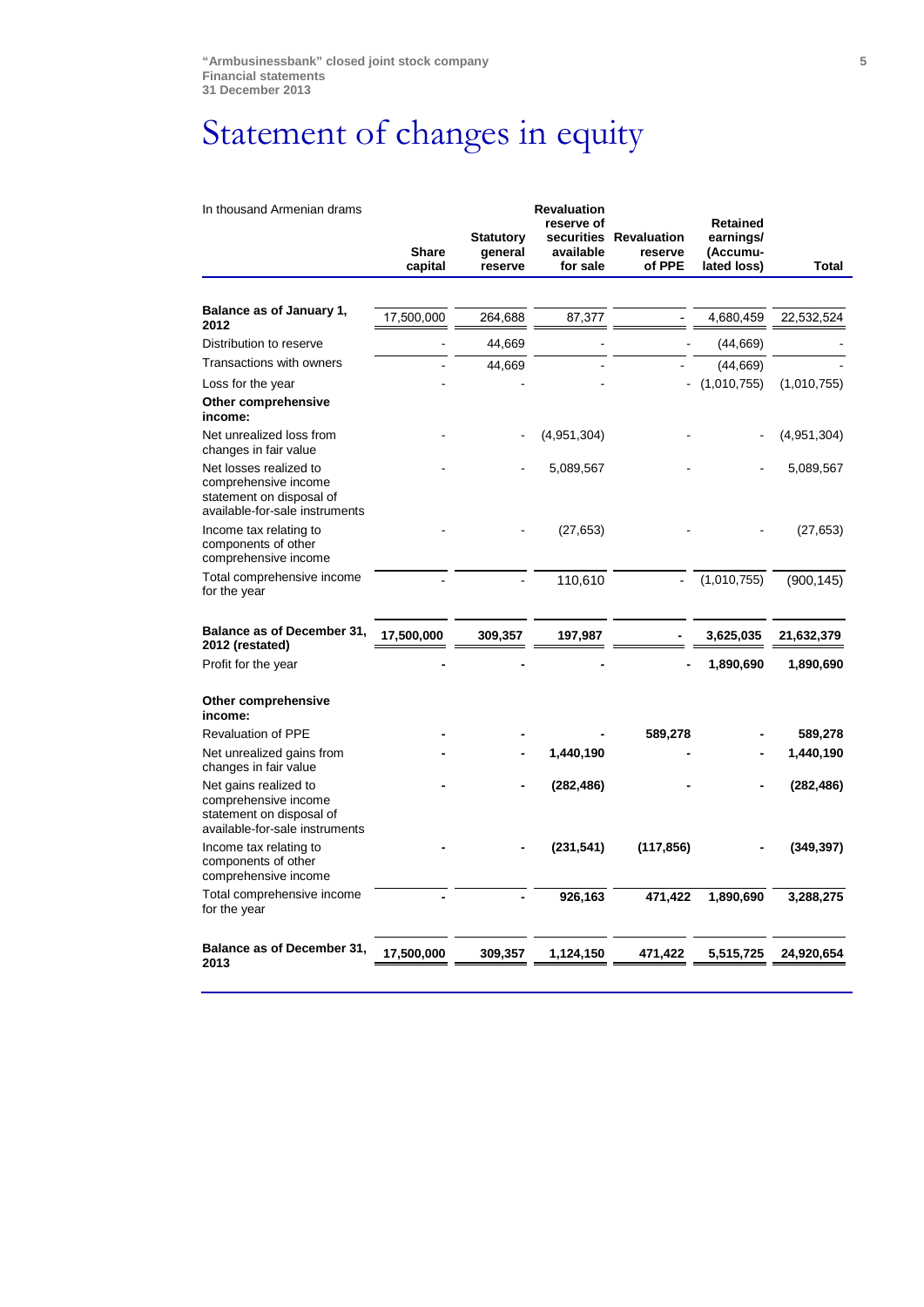## <span id="page-5-0"></span>Statement of cash flows

| In thousand Armenian drams |  |
|----------------------------|--|
|----------------------------|--|

| In thousand Armenian drams                                                                 |                                 | Year ended                      |
|--------------------------------------------------------------------------------------------|---------------------------------|---------------------------------|
|                                                                                            | Year ended<br>December 31, 2013 | December 31, 2012<br>(restated) |
| Cash flows from operating activities                                                       |                                 |                                 |
| Profit/(loss) before tax                                                                   | 2,125,528                       | (927, 532)                      |
| Adjustments for                                                                            |                                 |                                 |
| Amortization and depreciation allowances                                                   | 829,480                         | 922,089                         |
| Impairment charge for credit losses                                                        | 886,214                         | 2,825,007                       |
| Impairment charge/(reversal) financial investments                                         | (684)                           | 684                             |
| Net (gain)/loss from changes in fair value of instruments held for<br>trading              | (157, 988)                      | 470,149                         |
| Interest receivable                                                                        | (3,743,589)                     | (1,219,352)                     |
| Interest payable                                                                           | 965,214                         | 1,041,159                       |
| Foreign currency translation net loss of non-trading assets and<br>liabilities             | 300,293                         | 1,234,322                       |
| Cash flows from operating activities before changes in<br>operating assets and liabilities | 1,204,468                       | 4,346,526                       |
| (Increase)/decrease in operating assets                                                    |                                 |                                 |
| Amounts due from other financial institutions                                              | 358,896                         | (1, 162, 587)                   |
| Securities pledged under repurchase agreements                                             | (4,535,035)                     | (14, 425, 418)                  |
| Loans and advances to customers                                                            | (1,609,997)                     | (26,078,581)                    |
| Other assets                                                                               | (460, 901)                      | 12,271,792                      |
| Increase/(decrease) in operating liabilities                                               |                                 |                                 |
| Amounts due to CBA                                                                         | 5,838,308                       | 13,868,312                      |
| Amounts due to other financial institutions                                                | 162,708                         | 1,632,297                       |
| Financial liabilities held for trading                                                     | 3,613,711                       | 1,694,739                       |
| Amounts due to customers                                                                   | 18,131,442                      | (877, 326)                      |
| <b>Other liabilities</b>                                                                   | (13, 470)                       | 360,444                         |
| Net cash flow from/(used in) operating activities before<br>income tax                     | 22,690,130                      | (8,369,802)                     |
| Income tax paid                                                                            | (104, 734)                      | (602, 031)                      |
| Net cash from/(used in) operating activities                                               | 22,585,396                      | (8,971,833)                     |
| Cash flows from investing activities                                                       |                                 |                                 |
| Proceeds from sale of investment securities                                                | 196,175                         | 648,281                         |
| Purchase of property and equipment                                                         | (221, 140)                      | (945, 399)                      |
| Purchase of intangible assets                                                              | (343, 162)                      | (695, 664)                      |
| Net cash used in investing activities                                                      | (368, 127)                      | (992, 782)                      |
| Net increase/(decrease) in cash and cash equivalents                                       | 22,217,269                      | (9,964,615)                     |
| Cash and cash equivalents at the beginning of the year                                     | 14,271,022                      | 24,072,851                      |
| Exchange differences on cash and cash equivalents                                          | 93,221                          | 162,786                         |
| Cash and cash equivalents at the end of the year (Note 14)                                 | 36,581,512                      | 14,271,022                      |
|                                                                                            |                                 |                                 |
| Supplementary information:                                                                 |                                 |                                 |
| Interest received                                                                          | 15,023,820                      | 13,697,064                      |
| Interest paid                                                                              | (11, 839, 750)                  | (10, 950, 912)                  |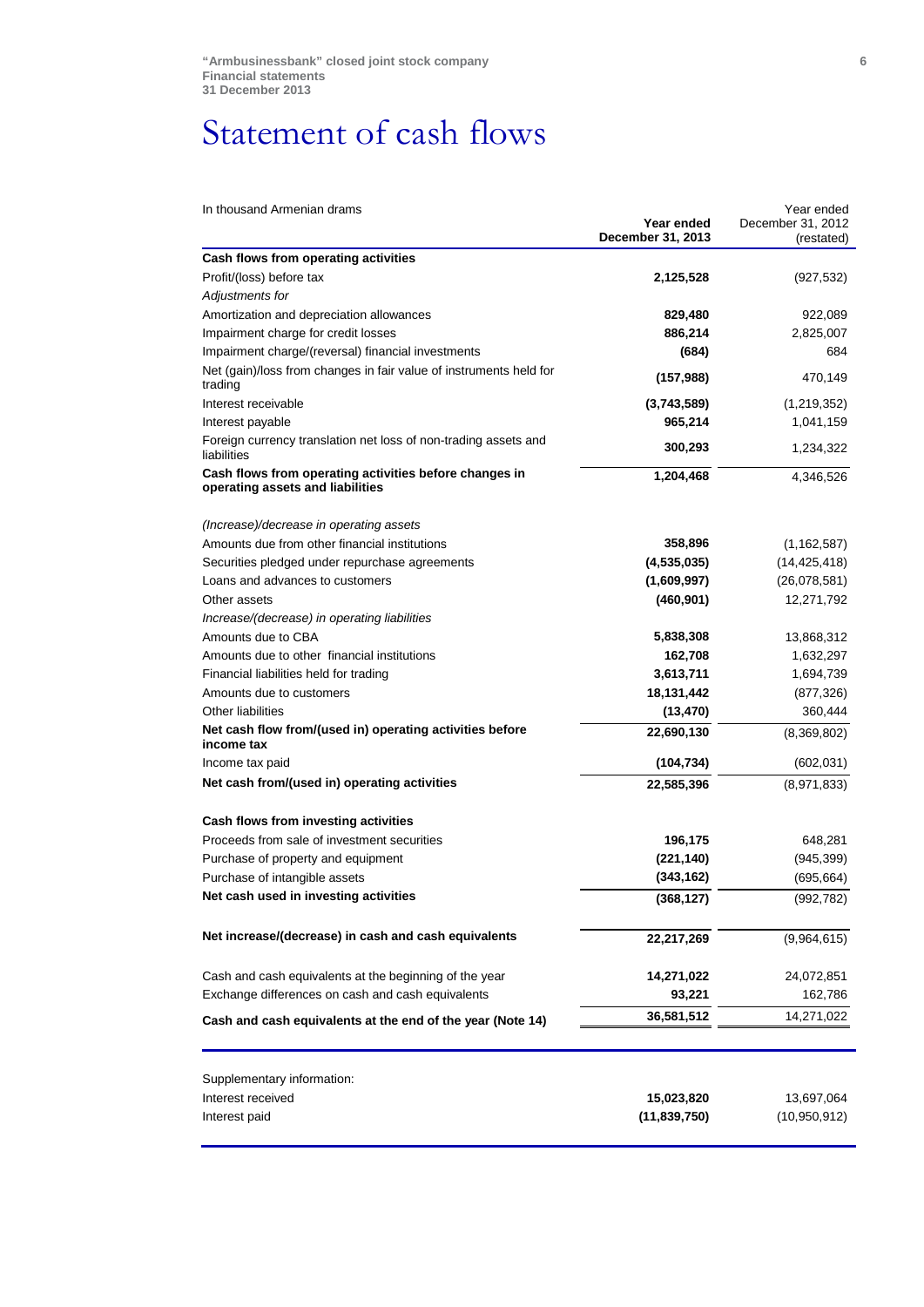## <span id="page-6-0"></span>Accompanying notes to the financial statements

## 1 Principal activities

"Armbusinessbank" CJSC (previous "Hayinvestbank" CJSC) (the "Bank") is a closed joint-stock company, which was incorporated in the Republic of Armenia in 1991. The Bank is regulated by the legislation of RA and conducts its business under license number 40, granted on 10 December, 1991 by the Central Bank of Armenia (the "CBA").

The Bank accepts deposits from the public and extends credit, transfers payments in Armenia and abroad, exchanges currencies and provides other banking services to its commercial and retail customers.

The Bank's main office and its 12 branches are located in Yerevan, 12 branches are located in different regions of Armenia and 7 branches are located in the Republic of Nagorno Karabakh. The registered office of the Bank is located at: 48 Nalbandyan Street, Yerevan.

## 2 Armenian business environment

Armenia continues to undergo political and economic changes. As an emerging market, Armenia does not possess a developed business and regulatory infrastructure that generally exists in a more mature free market economy. In addition, economic conditions continue to limit the volume of activity in the financial markets, which may not be reflective of the values for financial instruments. The main obstacle to further economic development is a low level of economic and institutional development, along with a centralized economic base.

There are still uncertainties about the economic situation of countries collaborating with the RA, which may lead to the shortage of money transfers from abroad, as well as to the decline in the prices of mining products, upon which the economy of Armenia is significantly dependant. In times of more severe market stress the situation of Armenian economy and of the Bank may be exposed to deterioration. However, as the number of variables and assumptions involved in these uncertainties is big, management cannot make a reliable estimate of the amounts by which the carrying amounts of assets and liabilities of the Bank may be affected.

Accordingly, the financial statements of the Bank do not include the effects of adjustments, which might have been considered necessary.

#### 3 Basis of preparation

## 3.1 Statement of compliance

The financial statements of the Bank have been prepared in accordance with International Financial Reporting Standards ("IFRS") as developed and published by the International Accounting Standards Board (IASB), and Interpretations issued by the International Financial Reporting Interpretations Committee ("IFRIC").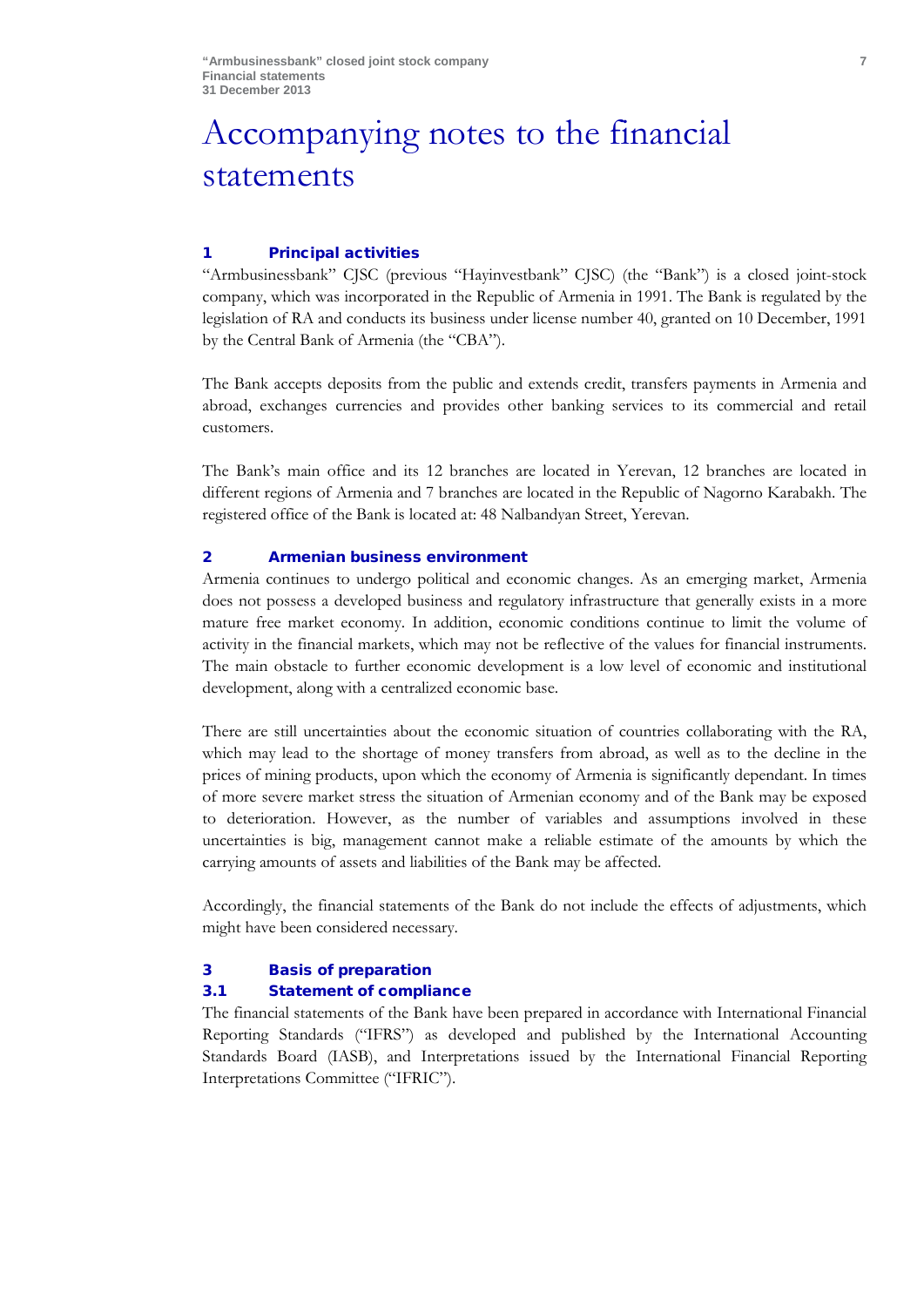## 3.2 Basis of measurement

The financial statements have been prepared on a fair value basis for financial assets and liabilities at fair value through profit or loss and available for sale assets, except those for which a reliable measure of fair value is not available. Other financial assets and liabilities are stated at amortized cost and non-financial assets and liabilities are stated at historical cost, with the exception of land and buildings, which are presented in revalued amount.

#### 3.3 Functional and presentation currency

Functional currency of the Bank is the currency of the primary economic environment in which the Bank operates. The Bank's functional currency and the Bank's presentation currency is Armenian Dram ("AMD"), since this currency best reflects the economic substance of the underlying events and transactions of the Bank. The Bank prepares statements for regulatory purposes in accordance with legislative requirements of the Republic of Armenia. These financial statements are based on the Bank's books and records as adjusted and reclassified in order to comply with IFRS. The financial statements are presented in thousands of AMD, which is not convertible outside Armenia.

#### 3.4 Changes in accounting policies

In the current year the Bank has adopted all of the new and revised Standards and Interpretations issued by the International Accounting Standards Board (the "IASB") and International Financial Reporting Interpretations Committee (the "IFRIC") of the IASB that are relevant to its operations and effective for annual reporting periods beginning on January 1, 2013.

### IFRS 13 Fair Value Measurement

IFRS 13 clarifies the definition of fair value and provides relevant guidelines and enhanced disclosures about fair value measurements. It does not affect which items are required to be fairvalued. The scope of IFRS 13 is broad and it applies to both financial and non-financial items for which other IFRSs require or permit fair value measurements and disclosures about fair value measurements, except in certain circumstances.

Its disclosure requirements need not be applied for comparative information in the first year of application.

The Bank has applied IFRS 13 for the first time in the current year. Refer to note 32.

#### IAS 1 **(Amendment)** Presentation of Financial Statements

The IAS 1 Amendments require an entity to group items presented in other comprehensive income into those that, in accordance with other IFRSs: (a) will not be reclassified subsequently to profit or loss and (b) will be reclassified subsequently to profit or loss when specific conditions are met. The amendment, which has changed the current presentation of items in other comprehensive income; however, it has not affected the measurement or recognition of such items.

## IFRS 7 **(Amendment)** Offsetting Financial Assets and Financial Liabilities

The amendment adds qualitative and quantitative disclosures to IFRS 7 relating to gross and net amounts of recognized financial instruments that are

a) set off in the statement of financial position and

b) subject to enforceable master netting arrangements and similar agreements, even if not set off in the statement of financial position.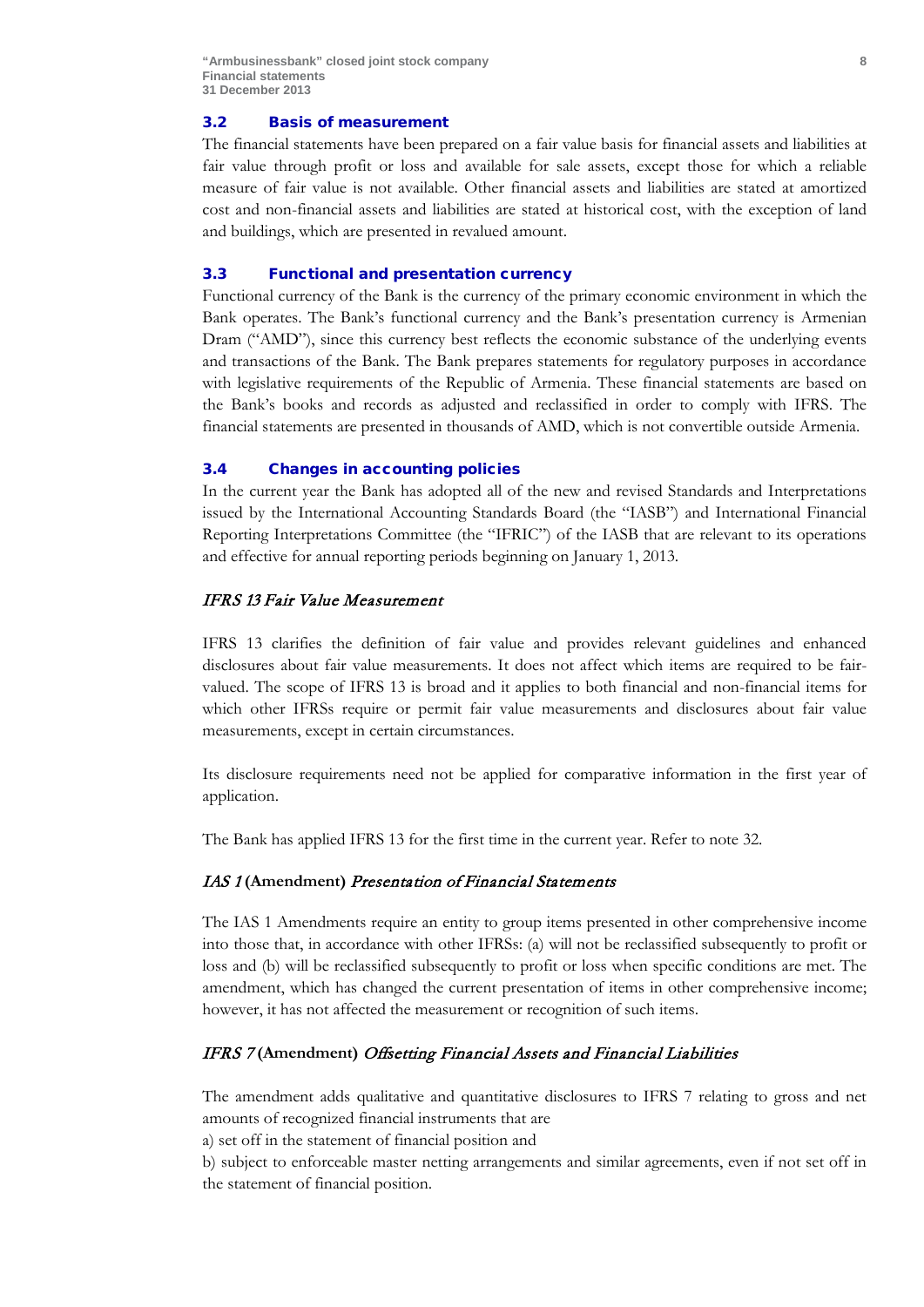The IFRS has been applied for the first time in the current year. Refer to note 33.

## 3.5 Standards and interpretations not yet applied by the Bank

At the date of authorization of these financial statements, certain new standards, amendments and interpretations to the existing Standards have been published but are not yet effective. The Bank has not early adopted any of these pronouncements.

Management anticipates that all of the pronouncements will be adopted in the Bank's accounting policy for the first period beginning after the effective date of the pronouncement.

Management does not anticipate a material impact on the Bank's financial statements from these Amendments, they are presented below.

The amendments are effective for annual reporting periods beginning on or after 1 January 2014 and are required to be applied retrospectively, with the exception of amendments performed in IFRS 9 *Financial Instruments.*

## IFRS 9 Financial Instruments

The IASB aims to replace *IAS 39 Financial Instruments: Recognition and Measurement* in its entirety. IFRS 9 is being issued in phases. To date, the chapters dealing with recognition, classification, measurement and derecognition of financial assets and liabilities have been issued. Further chapters dealing with impairment methodology and hedge accounting are still being developed.

Because the impairment phase of the IFRS 9 project has not yet been completed, the IASB decided that a mandatory date of 1 January 2015 would not allow sufficient time for entities to prepare to apply the new Standard. Accordingly, the IASB decided that a new date should be decided upon when the entire IFRS 9 project is closer to completion. The amendments made to IFRS 9 in November 2013 remove the mandatory effective date from IFRS 9. However, entities may still choose to apply IFRS 9 immediately.

#### IAS 36 **(Amendment)** Recoverable Аmount Disclosure for Non-Financial Assets

Amendments to IAS 36 address the disclosure of information about the recoverable amount of impaired assets if that amount is based on fair value less costs of disposal.

Earlier application is permitted provided the entity has already adopted IFRS 13.

## IAS 32 **(Amendment)** Offsetting Financial Assets and Financial Liabilities

The amendment addresses inconsistencies in applying the criteria for offsetting financial assets and financial liabilities. Two areas of inconsistency are addressed by the amendments.

- relates to the meaning of 'currently has a legally enforceable right of set-off'. The IASB has clarified that a right of set-off is required to be legally enforceable in the normal course of business, in the event of default and in the event of insolvency or bankruptcy of the entity and all of the counterparties. The right must also exist for all counterparties.
- relates to gross settlement systems, such as clearing houses, used by banks and other financial institutions. There had been diversity in practice over the interpretation of IAS 32's requirement for there to be 'simultaneous settlement' of an asset and a liability in order to achieve offsetting.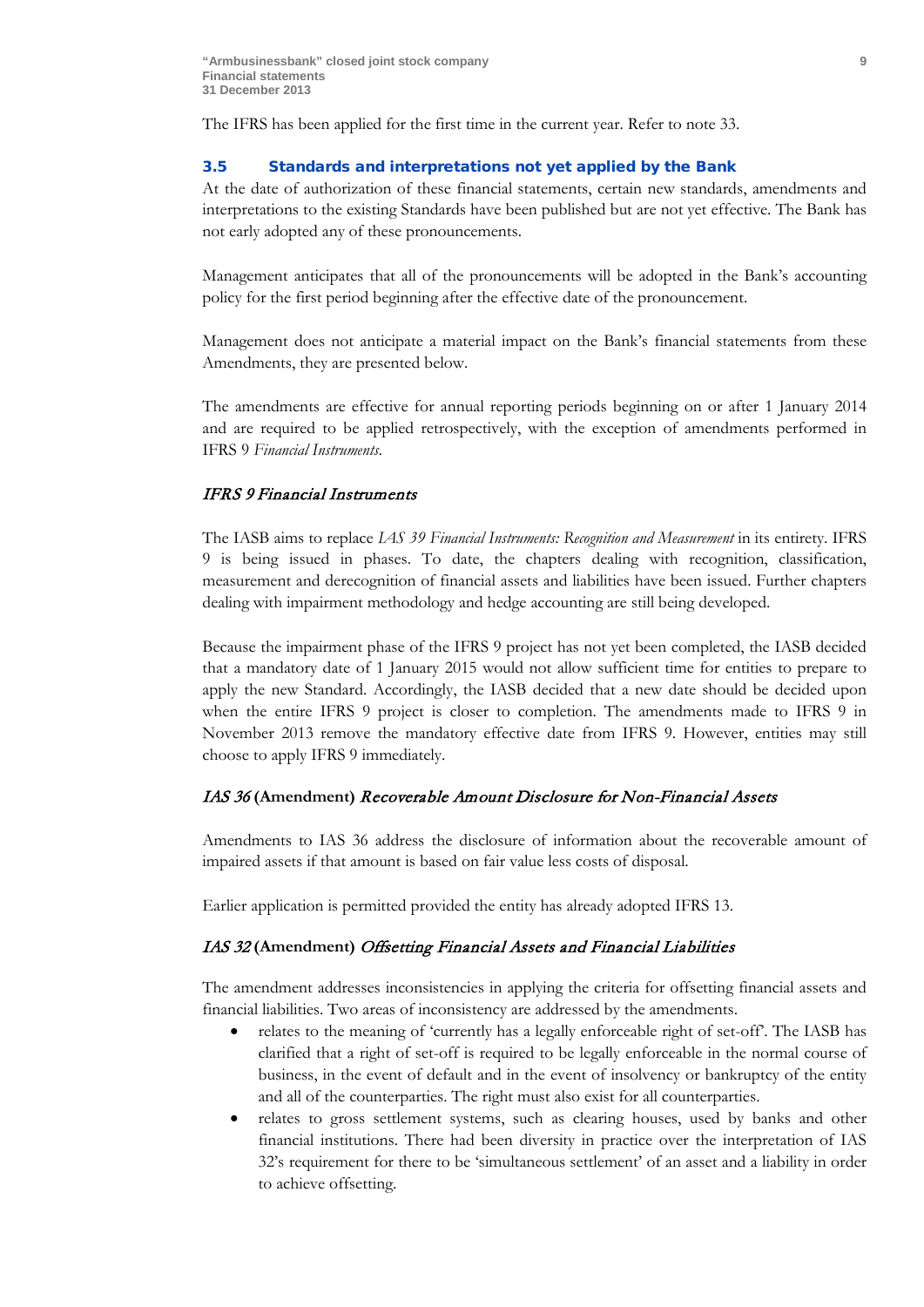The IASB has clarified in the amendments the principle behind net settlement and included an example of a 'gross settlement system' with characteristics that would satisfy the IAS 32 criterion for net settlement.

These Amendments were made in conjunction with additional disclosures in IFRS 7 on the effects of rights of set-off and similar arrangements.

## **Annual Improvements to IFRSs 2010-2012 Cycle**

The Annual Improvements 2010-2012 made several minor amendments to a number of IFRSs. The amendments are effective for annual periods beginning on or after 1 July 2014

## IFRS 8 Operating Segments

Aggregation of operating segments

• requires entities to disclose the judgements made in identifying their reportable segments when operating segments have been aggregated, including a brief description of the operating segments that have been aggregated and the economic indicators that determine the aggregation criteria.

Reconciliation of the total of the reportable segments' assets to the entity's assets

• clarifies that the entity is required to provide a reconciliation between the total reportable segments' assets and the entity's assets only if the segment assets are regularly reported to the chief operating decision maker.

## IFRS 13 Fair Value Measurement

Short-term receivables and payables

• amends the Basis for Conclusions to clarify that an entity is not required to discount shortterm receivables and payables without a stated interest rate below their invoice amount when the effect of discounting is immaterial.

Several new standards and interpretations have been issued, however it is not anticipated that they will have impact on the Bank's financial statements.

## 3.6 Restatement of financial statements

Financial statements, including previous year comparative information, are presented in a way as if the adjustment was made in the period when the necessity to make it arose. Therefore, the amount of adjustment relating to each presented period is assigned to the financial statement of that year. The amount subject to adjustment relating to previous periods of comparative information in financial statements is adjusted in earliest presented period.

The table below shows articles presented in previous period till restatement, the adjustment made in the result of restatement and final restated articles and their effect on previous year financial results.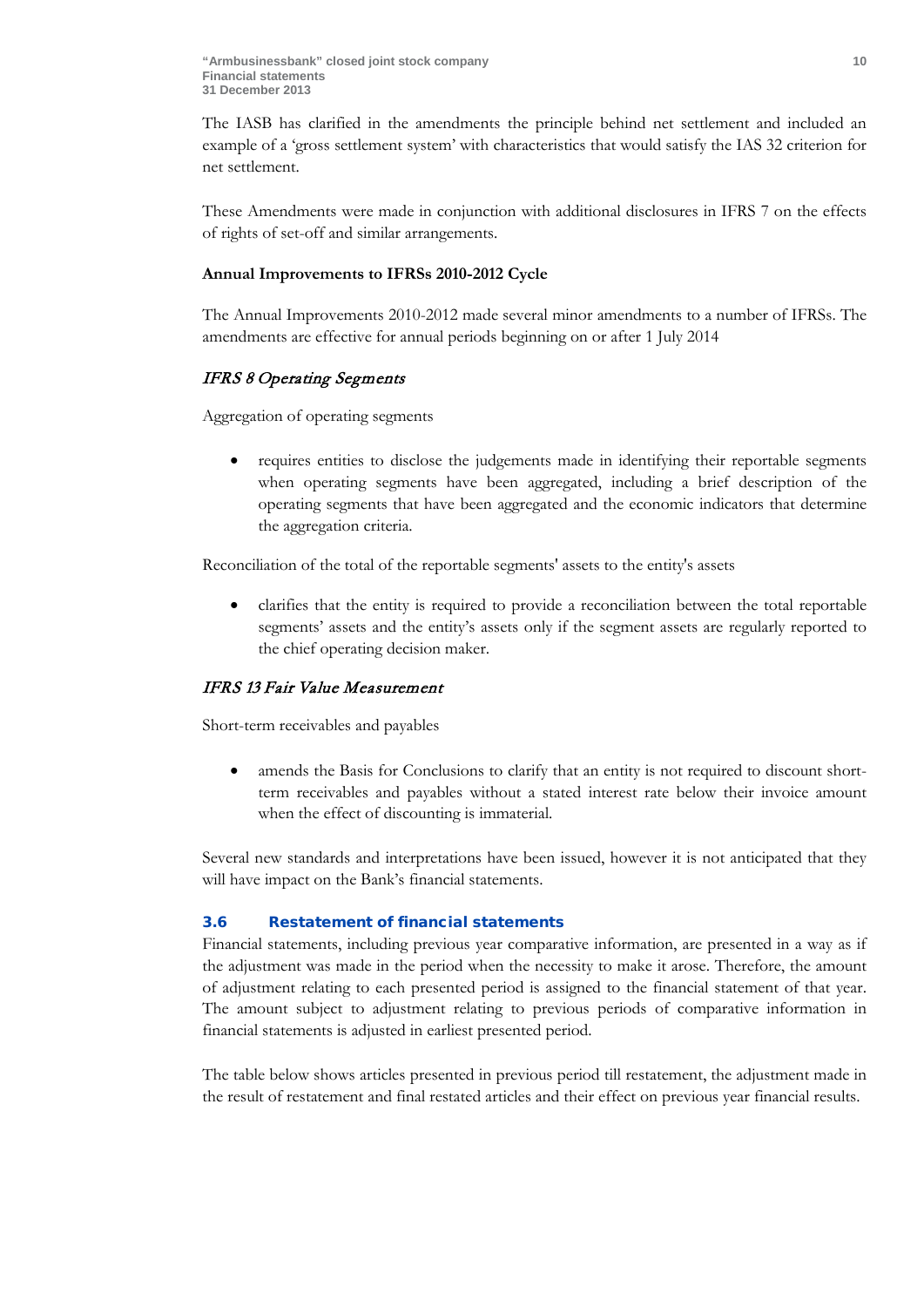## **Restatement of statement of financial position**

| In thousand Armenian drams                        | As at 31 December<br>2012 | Adjustment of<br>restatement | As at 31 December<br>2012<br>(restated) |
|---------------------------------------------------|---------------------------|------------------------------|-----------------------------------------|
| <b>ASSETS</b>                                     |                           |                              |                                         |
| Cash and cash equivalent                          | 12,114,301                | 2,156,721                    | 14,271,022                              |
| Precious metals                                   | 24,080                    | (24,080)                     |                                         |
| Amounts due from other financial<br>institutions  | 4,894,061                 | (2, 139, 351)                | 2,754,710                               |
| Financial assets held for trading                 | 11,868,589                | (11,868,589)                 |                                         |
| Derivative financial assets                       |                           | 13,504                       | 13,504                                  |
| Loans and advances to customers                   | 124,273,220               | 8,471,457                    | 132,744,677                             |
| Investments available for sale                    | 8,813,335                 | (8,616,385)                  | 196,950                                 |
| Securities pledged under repurchase<br>agreements |                           | 20,475,538                   | 20,475,538                              |
| Prepaid income taxes                              |                           | 371,275                      | 371,275                                 |
| Deferred tax assets                               | 149,158                   | 28,395                       | 177,553                                 |
| Repossessed assets                                |                           | 5,087,665                    | 5,087,665                               |
| Other assets                                      | 14,224,247                | (13, 156, 546)               | 1,067,701                               |
| <b>Total assets</b>                               | 176,360,991               | 799,604                      | 177,160,595                             |
| <b>LIABILITIES AND EQUITY</b>                     |                           |                              |                                         |
| <b>Liabilities</b>                                |                           |                              |                                         |
| Amounts due to CBA                                |                           | 31,084,556                   | 31,084,556                              |
| Derivative financial liabilities                  |                           | 120,942                      | 120,942                                 |
| Amounts due to other financial institutions       | 55,882,140                | (31, 115, 610)               | 24,766,530                              |
| Amounts due to customers                          | 97,411,255                | (171, 948)                   | 97,239,307                              |
| Deferred tax liability                            | 46,382                    | (46, 382)                    |                                         |
| Amounts payable                                   | 35,357                    | (35, 357)                    |                                         |
| Reserves                                          | 197,260                   | (197, 260)                   |                                         |
| <b>Other liabilities</b>                          | 512,055                   | 314,677                      | 826,732                                 |
| <b>Total liabilities</b>                          | 154,084,449               | (46,382)                     | 154,038,067                             |
| <b>Equity</b>                                     |                           |                              |                                         |
| Retained earnings                                 | 2,779,049                 | 845,986                      | 3,625,035                               |
| <b>Total equity</b>                               | 2,779,049                 | 845,986                      | 3,625,035                               |
| <b>Total liabilities and equity</b>               | 156,863,498               | 799,604                      | 157,663,102                             |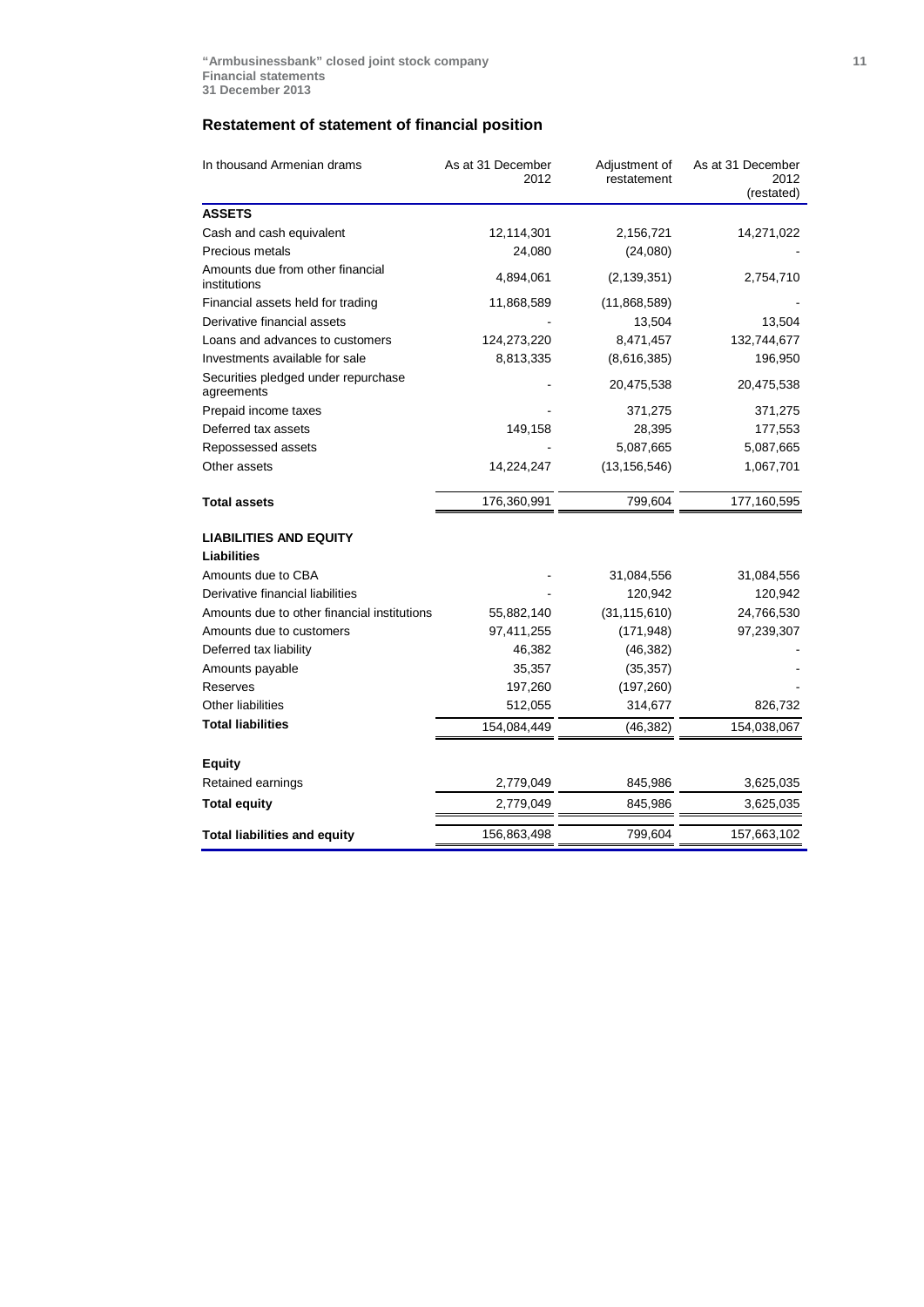## **Statement of profit or loss and other comprehensive income**

| In thousand Armenian drams                                                                            | For the year ended<br>31 December 2012 | restatement   | Adjustment of For the year ended 31<br>December 2012<br>(restated) |
|-------------------------------------------------------------------------------------------------------|----------------------------------------|---------------|--------------------------------------------------------------------|
| Interest and similar income                                                                           | 16,806,129                             | (1,889,713)   | 14,916,416                                                         |
| Interest and similar expense                                                                          | (12, 341, 343)                         | 349,272       | (11,992,071)                                                       |
| Fee and commission income                                                                             | 1,336,850                              | (866)         | 1,335,984                                                          |
| Fee and commission expense                                                                            | (383, 606)                             | (102, 192)    | (485, 798)                                                         |
| Net trading income                                                                                    | 712,437                                | 874,056       | 1,586,493                                                          |
| Gains less losses from investments available for sale                                                 |                                        | 2,451,641     | 2,451,641                                                          |
| Other income                                                                                          | 324,525                                | (13, 513)     | 311,012                                                            |
| Impairment charge for credit losses                                                                   | (3,383,488)                            | 558,481       | (2,825,007)                                                        |
| Impairment loss on financial investments                                                              |                                        | (684)         | (684)                                                              |
| General administrative expenses                                                                       | (3,408,619)                            | 3,408,619     |                                                                    |
| Staff costs                                                                                           |                                        | (2, 143, 863) | (2, 143, 863)                                                      |
| Depreciation of property, plant and equipment                                                         |                                        | (921, 712)    | (921, 712)                                                         |
| Amortisation of intangible assets                                                                     |                                        | (377)         | (377)                                                              |
| Gains less losses from foreign exchange currency translation of<br>non-trading assets and liabilities |                                        | (1, 234, 322) | (1,234,322)                                                        |
| Other expenses                                                                                        | (1,649,465)                            | (275, 779)    | (1,925,244)                                                        |
| Income tax expense                                                                                    | 129,839                                | (213,062)     | (83, 223)                                                          |
| Total                                                                                                 | (1,856,741)                            | 845,986       | (1,010,755)                                                        |

#### 4 Summary of significant accounting policies

The following significant accounting policies have been applied in the preparation of the financial statements. The accounting policies have been consistently applied.

## 4.1 Recognition of income and expenses

Revenue is recognized to the extent that it is probable that the economic benefits will flow to the Bank and the revenue can be reliably measured. Expense is recognized to the extent that it is probable that the economic benefits will flow from the Bank and the expense can be reliably measured. The following specific criteria must also be met before revenue is recognized:

#### *Interest income and expense*

Interest income and expense for all interest-bearing financial instruments, except for those classified as held for trading or designated at fair value through profit or loss, are recognised within "interest income" and "interest expense" in the income statement using the effective interest method.

Once the recorded value of a financial asset or a group of similar financial assets has been reduced due to an impairment loss, interest income continues to be recognized using the original effective interest rate applied to the new carrying amount.

#### *Fee and commission income*

Loan origination fees for loans issued to customers are deferred (together with related direct costs) and recognised as an adjustment to the effective yield of the loans. Fees, commissions and other income and expense items are generally recorded on an accrual basis when the service has been provided. Portfolio and other management advisory and service fees are recorded based on the applicable service contracts. Asset management fees related to investment funds are recorded over the period the service is provided. The same principle is applied for wealth management, financial planning and custody services that are continuously provided over an extended period of time.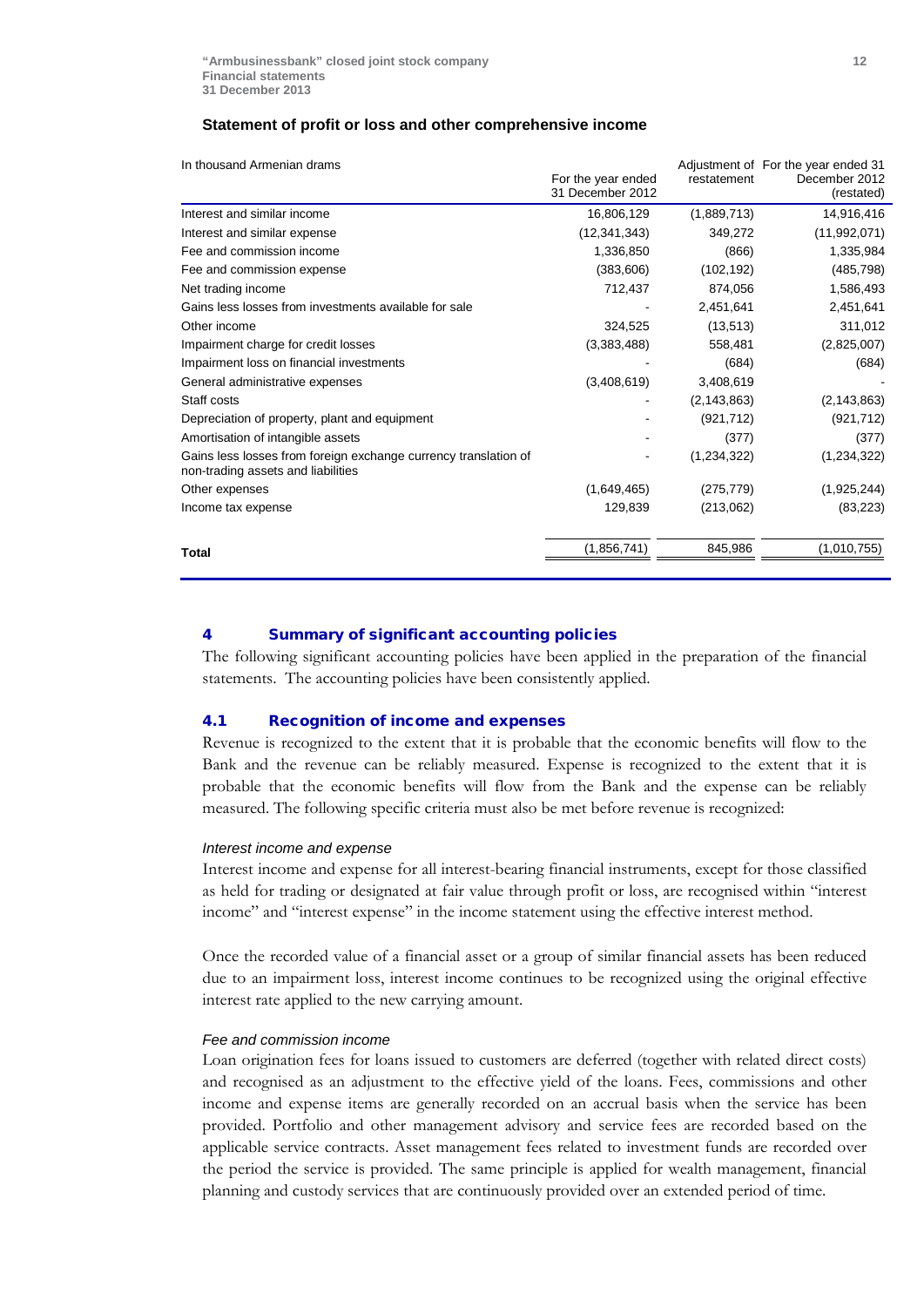#### *Dividend income*

Revenue is recognized when the Bank's right to receive the payment is established.

#### *Net trading income*

Net trading income comprises gains less losses related to trading assets and liabilities, and includes all realized and unrealized fair value changes, interest, dividends and foreign exchange differences related to trading assets and liabilities. Net trading income also includes gains less losses from trading in foreign currencies.

#### 4.2 Foreign currency translation

Transactions in foreign currencies are initially recorded in the functional currency rate ruling at the date of the transactions. Gains and losses resulting from the translation of trading assets are recognised in the statement of profit or loss and other comprehensive income in net trading income, while gains less losses resulting from translation of non-trading assets are recognized in the statement of income in other income or other expense. Monetary assets and liabilities denominated in foreign currencies are retranslated at the functional currency rate of exchange ruling at the balance sheet date.

Changes in the fair value of monetary securities denominated in foreign currency classified as available for sale are analysed between translation differences resulting from changes in the amortised cost of the security and other changes in the carrying amount of the security. Translation differences related to changes in the amortised cost are recognised in profit or loss, and other changes in the carrying amount are recognised in the own equity.

Non-monetary items that are measured in terms of historical cost in a foreign currency are translated using the exchange rates as the dates of the initial transactions. Non-monetary items measured at fair value in a foreign currency are translated using the exchange rates at the date when the fair value was determined. Translation differences on non-monetary items, such as equities held at fair value through profit or loss, are reported as part of the fair value gain or loss. Translation differences on non-monetary items, such as equities classified as available-for-sale financial assets, are included in the fair value reserve in equity.

In the Group's financial statements, all assets, liabilities and transactions of Group entities with a functional currency other than the AMD (the Group's presentation currency) are translated into AMD upon consolidation. The functional currency of the entities in the Group have remained unchanged during the reporting period.

On consolidation, assets and liabilities have been translated into AMD at the closing rate at the reporting date. Income and expenses have been translated into the Group's presentation currency at the average rate over the reporting period. Exchange differences are charged/credited to other comprehensive income and recognised in the currency translation reserve in equity. On disposal of a foreign operation the cumulative translation differences recognised in equity are reclassified to profit or loss and recognised as part of the gain or loss on disposal. Goodwill and fair value adjustments arising on the acquisition of a foreign entity have been treated as assets and liabilities of the foreign entity and translated into AMD at the closing rate(only for consolidated financial statements whose subsidiaries operate in foreign countries).

Differences between the contractual exchange rate of a certain transaction and the prevailing average exchange rate on the date of the transaction are included in gains less losses from trading in foreign currencies in net trading income.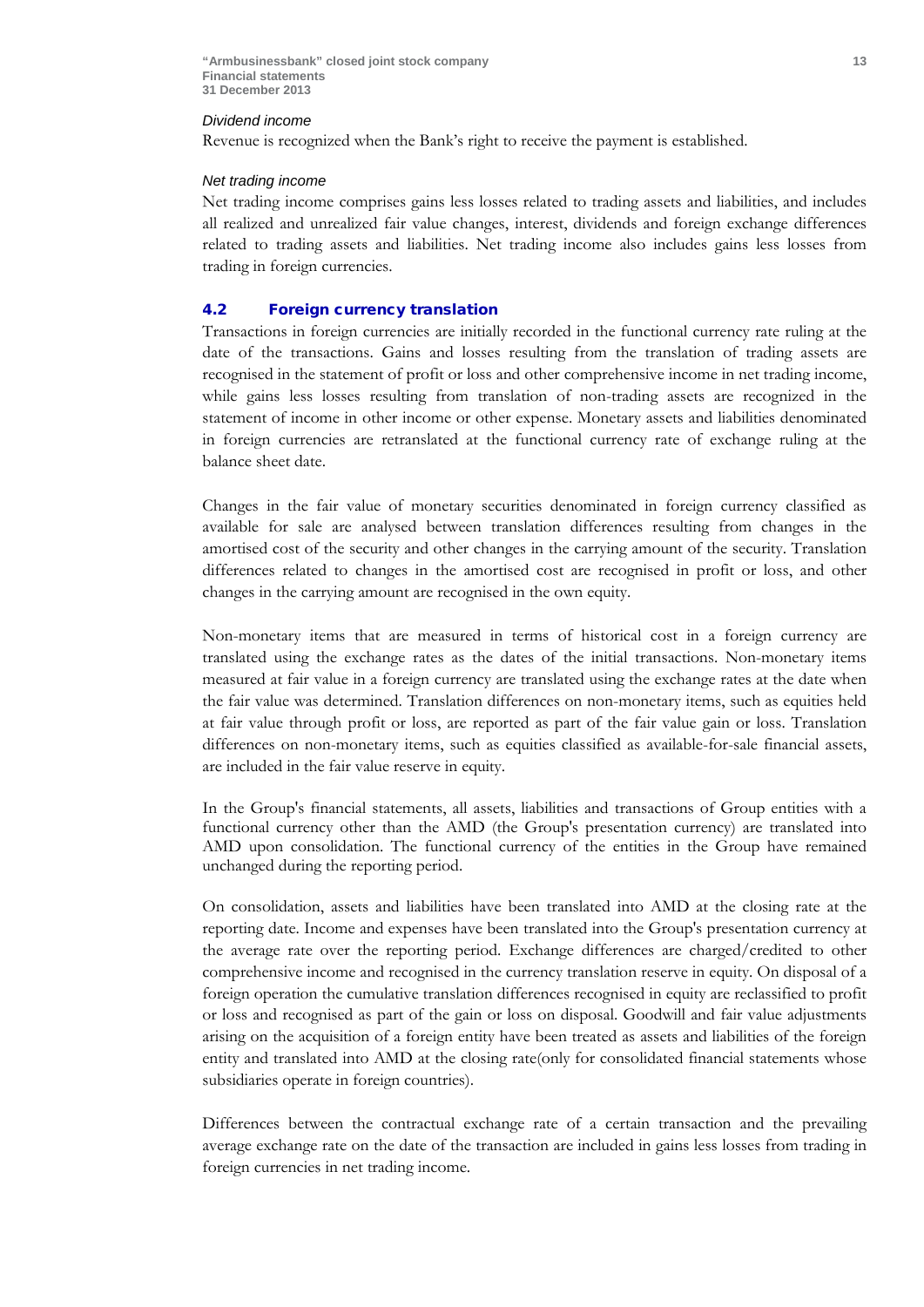The exchange rates at year-end used by the Bank in the preparation of the financial statements are as follows:

|                 | December 31, 2013 | December 31, 2012 |
|-----------------|-------------------|-------------------|
|                 |                   |                   |
| AMD/1 US Dollar | 405.64            | 403.58            |
| AMD/1 EUR       | 559.54            | 532.24            |

## 4.3 Taxation

Income tax on the profit for the year comprises current and deferred tax. Income tax is recognized in the statement of profit or loss and other comprehensive income except to the extent that it relates to items recognized directly in equity, in which case it is recognized in equity.

Current tax is the expected tax payable on the taxable income for the year, using tax rates enacted or substantially enacted at the balance sheet date, and any adjustment to tax payable in respect of previous years. In the case when financial statements are authorized for issue before appropriate tax returns are submitted, taxable profits or losses are based on estimates. Tax authorities might have more stringent position in interpreting tax legislation and in reviewing tax calculations. As a result tax authorities might claim additional taxes for those transactions, for which they did not claim previously. As a result significant additional taxes, fines and penalties could arise. Tax review can include 3 calendar years immediately preceding the year of a review. In certain circumstances tax review can include even more periods.

Deferred tax assets and liabilities are calculated in respect of temporary differences using the liability method. Deferred income taxes are provided for all temporary differences arising between the tax bases of assets and liabilities and their carrying values for financial reporting purposes, except where the deferred income tax arises from the initial recognition of goodwill or of an asset or liability in a transaction that is not a business combination and, at the time of the transaction, affects neither the accounting profit nor taxable profit or loss.

A deferred tax asset is recorded only to the extent that it is probable that taxable profit will be available against which the deductible temporary differences can be utilized. Deferred tax assets and liabilities are measured at tax rates that are expected to apply to the period when the asset is realized or the liability is settled, based on tax rates that have been enacted or substantively enacted at the balance sheet date.

Deferred income tax is provided on temporary differences arising on investments in subsidiaries, associates and joint ventures, except where the timing of the reversal of the temporary difference can be controlled and it is probable that the temporary difference will not reverse in the foreseeable future.

The Republic of Armenia also has various operating taxes, which are assessed on the Bank's activities. These taxes are included as a component of other expenses in the statement of profit or loss and other comprehensive income.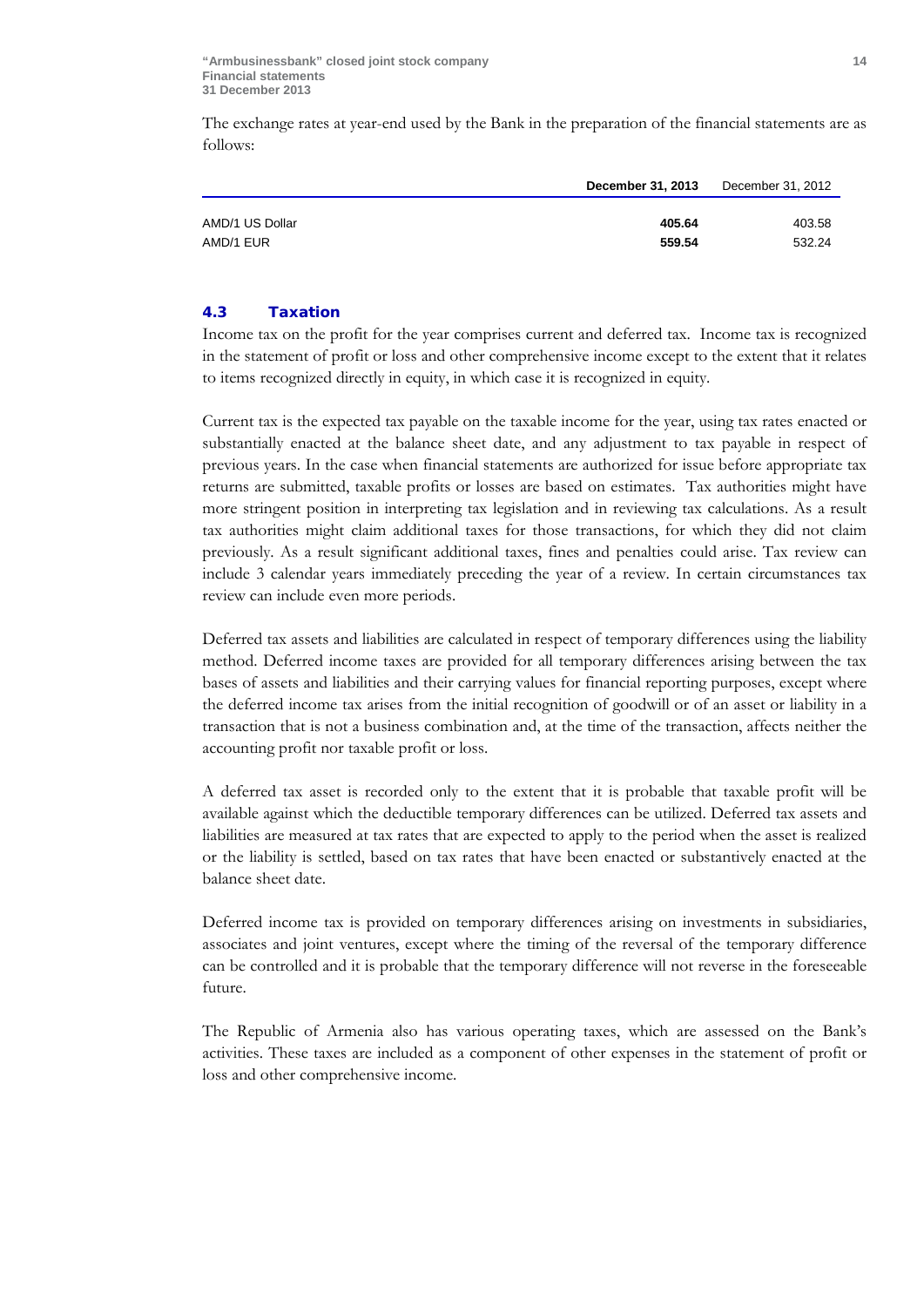#### 4.4 Cash and cash equivalents

Cash and cash equivalents comprise cash on hand, balances on correspondent accounts with the Central Bank of Armenia (excluding those funds deposited for the settlement of ArCa payment cards), and amounts due from other banks, which can be converted into cash at short notice and which are subject to an insignificant risk of changes in value.

### 4.5 Precious metals

Gold and other precious metals are recorded at CBA prices which approximate fair values and are quoted according to London Bullion Market rates. Precious metals are included in other assets in the statement of financial position.

Changes in the bid prices are recorded in net gain/loss on operations with precious metals in other income/expense.

#### 4.6 Amounts due from other financial institutions

In the normal course of business, the Bank maintains advances or deposits for various periods of time with other banks. Loans and advances to banks with a fixed maturity term are subsequently measured at amortized cost using the effective interest method. Those that do not have fixed maturities are carried at amortized cost based on maturities estimated by management. Amounts due from other financial institutions are carried net of any allowance for impairment losses.

## 4.7 Financial instruments

The Bank recognizes financial assets and liabilities on its balance sheet when it becomes a party to the contractual obligation of the instrument. Regular way purchases and sales of financial assets and liabilities are recognised using settlement date accounting. Regular way purchases of financial instruments that will be subsequently measured at fair value between trade date and settlement date are accounted for in the same way as for acquired instruments.

When financial assets and liabilities are recognised initially, they are measured at fair value, plus, in the case of investments not at fair value through profit or loss, directly attributable transaction costs.

After initial recognition all financial liabilities, other than liabilities at fair value through profit or loss (including held for trading) are measured at amortized cost using effective interest method. After initial recognition financial liabilities at fair value through profit or loss are measured at fair value.

The Bank classified its financial assets into the following categories: loans and receivables, financial instruments at fair value through profit or loss, available-for-sale financial instruments and held-tomaturity investments. The classification of investments between the categories is determined at acquisition based on the guidelines established by the management. The Bank determines the classification of its financial assets after initial recognition and, where allowed and appropriate, reevaluates this designation at each financial year-end.

#### *Financial assets at fair value through profit or loss*

This category has two subcategories: financial assets held for trading and those designated at fair value through profit or loss. A financial asset is classified in this category if acquired for the purpose of selling in the short-term or if so designated by management from the initial acquisition of that asset.

In the normal course of business, the Bank enters into various derivative financial instruments including futures, forwards, swaps and options in the foreign exchange and capital markets. Such financial instruments are held for trading and are initially recognised in accordance with the policy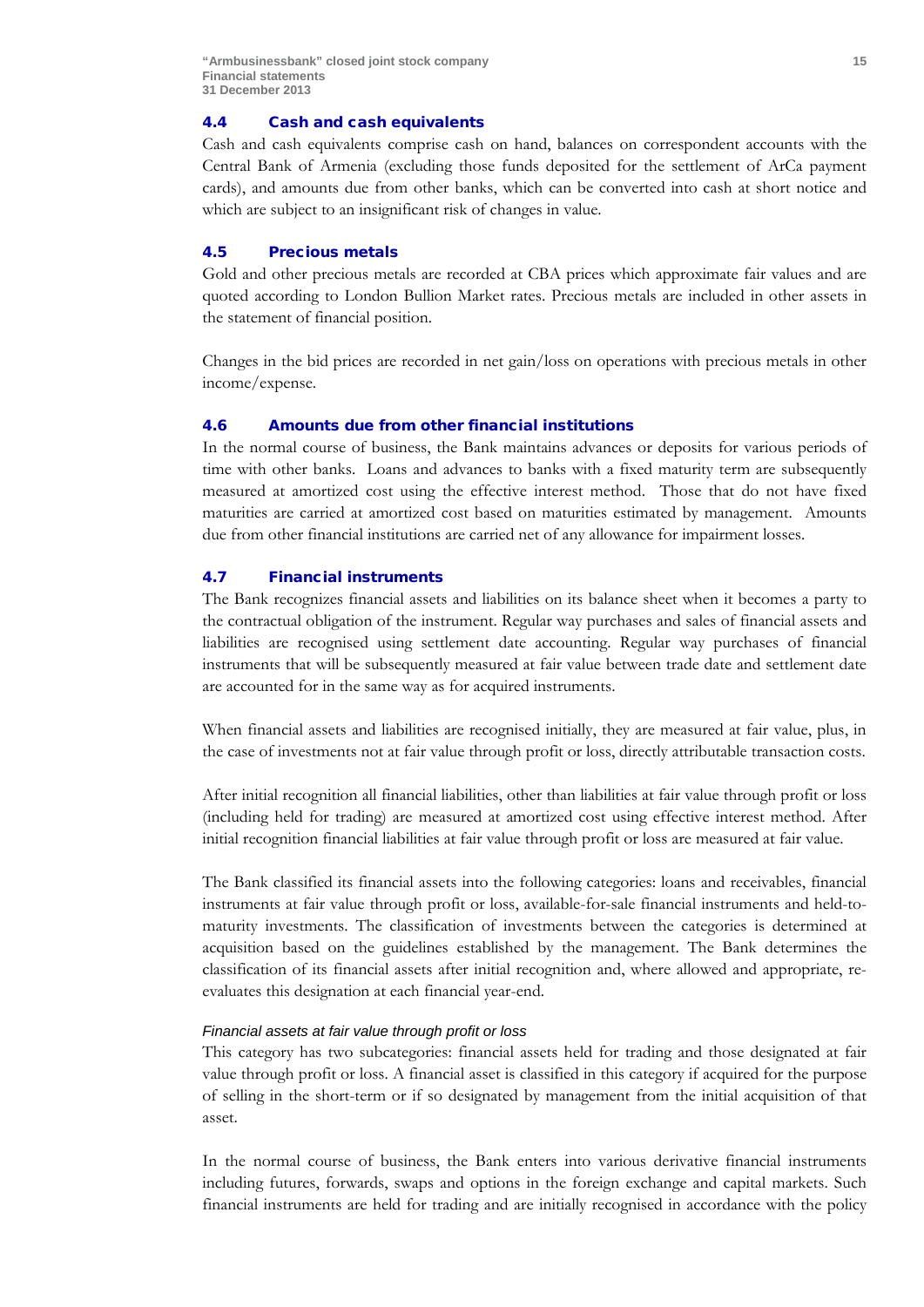for initial recognition of financial instruments and are subsequently measured at fair value. The fair values are estimated based on quoted market prices or pricing models that take into account the current market and contractual prices of the underlying instruments and other factors. Derivatives are carried as assets when their fair value is positive and as liabilities when it is negative. Gains and losses resulting from these instruments are included in the statement of income as gains less losses from trading securities or gains less losses from foreign currencies dealing, depending on the nature of the instrument.

Derivative instruments embedded in other financial instruments are treated as separate derivatives if their risks and characteristics are not closely related to those of the host contracts and the host contracts are not carried at fair value with unrealised gains and losses reported in income. An embedded derivative is a component of a hybrid (combined) financial instrument that includes both the derivative and a host contract with the effect that some of the cash flows of the combined instrument vary in a similar way to a stand-alone derivative.

Financial assets and financial liabilities are designated at fair value through profit or loss when:

- Doing so significantly reduces measurement inconsistencies that would arise if the related derivatives were treated as held for trading and the underlying financial instruments were carried at amortised cost for such as loans and advances to customers or banks and debt securities in issue;
- Certain investments, such as equity investments, that are managed and evaluated on a fair value basis in accordance with a documented risk management or investment strategy and reported to key management personnel on that basis are designated at fair value through profit and loss; and
- Financial instruments, such as debt securities held, containing one or more embedded derivatives significantly modify the cash flows, are designated at fair value through profit and loss.

Derivatives are also classified as held for trading unless they are designated as effective hedging instruments. Gains or losses on financial assets held for trading are recognised in the statement of profit or loss and other comprehensive income.

#### *Held-to-maturity investments*

Held-to-maturity investments are financial assets with fixed or determinable payments and fixed maturities that the Bank's management has the positive intention and ability to hold to maturity. Were the Bank to sell other than insignificant amount of held-to-maturity assets not close to their maturity, the entire category would be reclassified as available-for-sale. Held-to-maturity investments are carried at amortized cost using the effective interest rate method, less any allowance for impairment.

#### *Loans and receivables*

Loans and receivables are financial assets with fixed or determinable payments, which arise when the Bank provides money directly to a debtor with no intention of trading the receivable.

Loans granted by the Bank with fixed maturities are initially recognized at fair value plus related transaction costs. Where the fair value of consideration given does not equal the fair value of the loan, for example where the loan is issued at lower than market rates, the difference between the fair value of consideration given and the fair value of the loan is recognized as a loss on initial recognition of the loan and included in the statement of profit or loss and other comprehensive income as losses on origination of assets. Subsequently, the loan carrying value is measured using the effective interest method. Loans to customers that do not have fixed maturities are accounted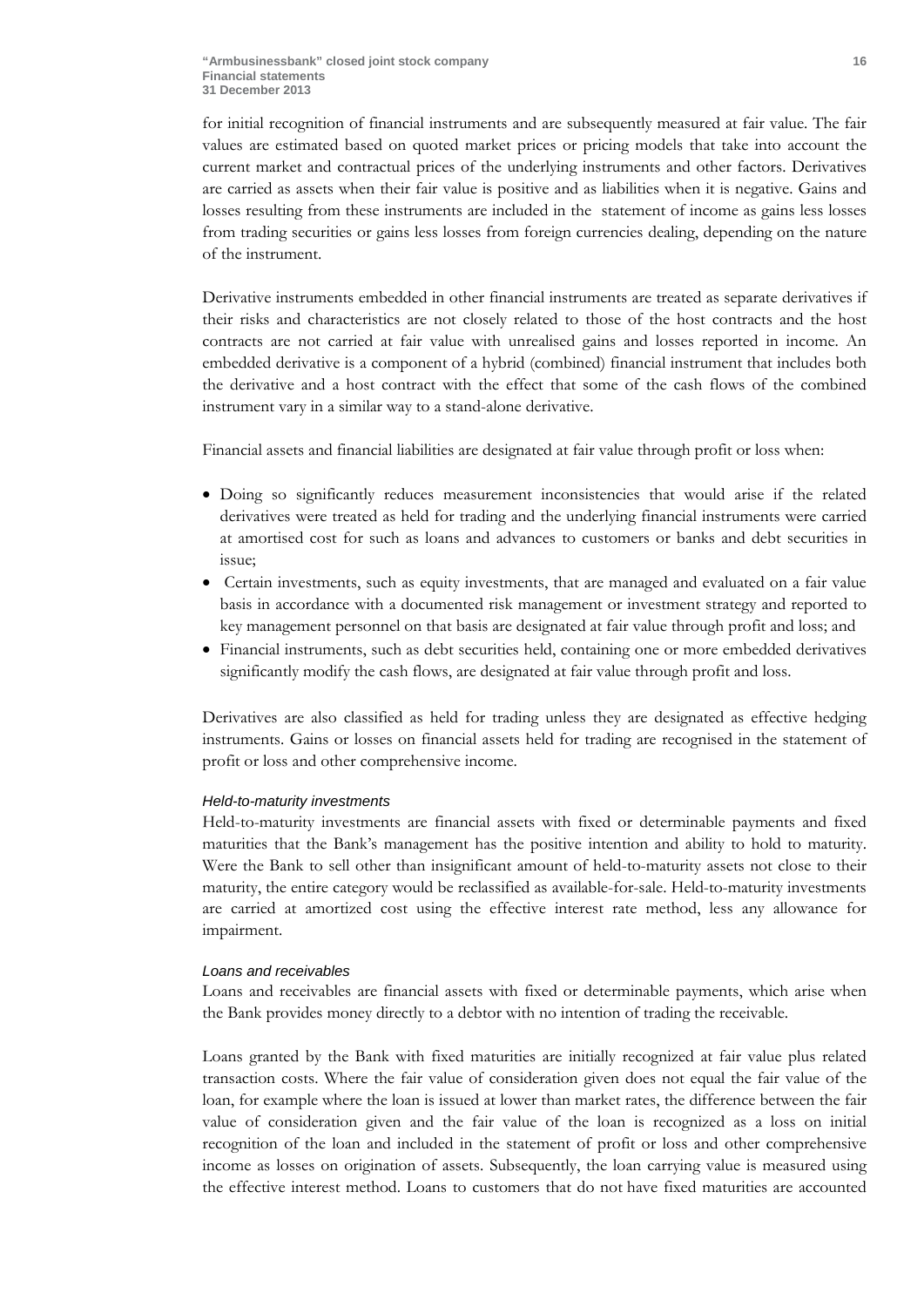for under the effective interest method based on expected maturity. Loans to customers are carried net of any allowance for impairment losses.

#### *Available-for-sale financial instruments*

Investments available for sale represent debt and equity investments that are intended to be held for an indefinite period of time, which may be sold in response to needs for liquidity or changes in interest rates, exchange rates or equity prices. After initial recognition available-for sale financial assets are measured at fair value with gains or losses being recognised as a separate component of other comprehensive income until the investment is derecognised or until the investment is determined to be impaired at which time the cumulative gain or loss previously reported in equity is included in the statement of profit or loss and other comprehensive income. However, interest calculated using the effective interest method is recognised in the statement of profit or loss and other comprehensive income. Dividends on available-for-sale equity instruments are recognised in profit or loss when the Bank's right to receive payment is established.

The fair value of investments that are actively traded in organised financial markets is determined by reference to quoted market bid prices at the close of business on the balance sheet date. For investments where there is no active market, fair value is determined using valuation techniques. Such techniques include using recent arm's length market transactions, reference to the current market value of another instrument, which is substantially the same, and discounted cash flow analysis. Otherwise the investments are stated at cost less any allowance for impairment.

#### 4.8 Impairment of financial assets

The Bank assesses at each balance sheet date whether a financial asset or group of financial assets is impaired.

#### *Assets carried at amortized cost*

A financial asset or a group of financial assets is impaired and impairment losses are incurred only if there is objective evidence of impairment as a result of one or more events that occurred after the initial recognition of the asset ("loss event") and that loss event (or events) has an impact on the estimated future cash flows of the financial asset or group of financial assets that can be reliably estimated.

Criteria used to determine that there is objective evidence of an impairment loss may include indications that the borrower or a group of borrowers is experiencing significant financial difficulty (for example, equity ratio, net income percentage of sales), default or delinquency in interest or principal payments, breach of loan covenants or conditions, deterioration in the value of collateral, the probability that they will enter bankruptcy or other financial reorganization and where observable data indicate that there is a measurable decrease in the estimated future cash flows, such as changes in arrears or economic conditions that correlate with defaults.

The Bank first assesses whether objective evidence of impairment exists individually for financial assets that are individually significant, and individually or collectively for financial assets that are not individually significant. If it is determined that no objective evidence of impairment exists for an individually assessed financial asset, whether significant or not, the asset is included in a group of financial assets with similar credit risk characteristics and that group of financial assets is collectively assessed for impairment. Assets that are individually assessed for impairment and for which an impairment loss is or continues to be recognised are not included in a collective assessment of impairment.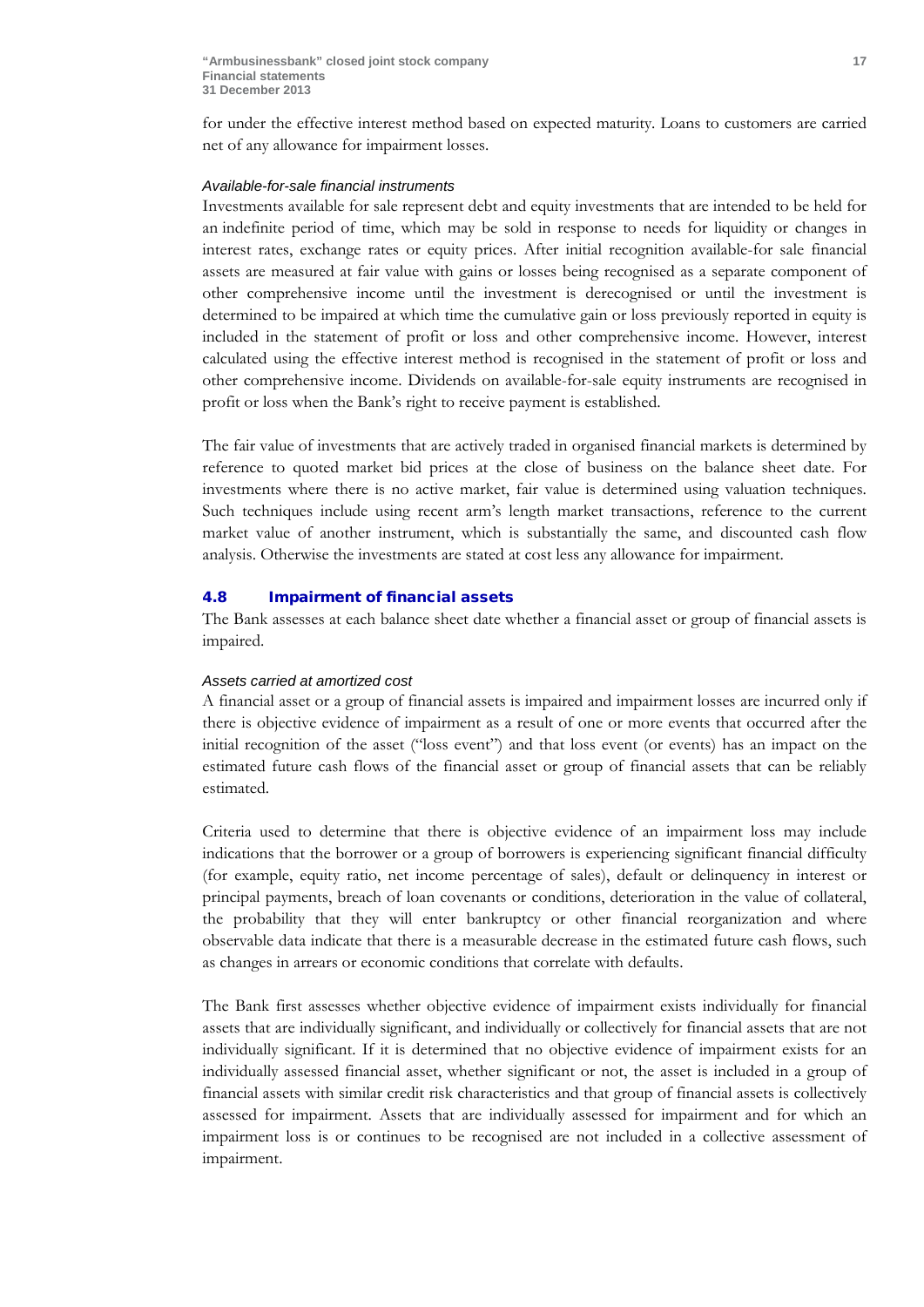If there is objective evidence that an impairment loss on financial assets carried at amortised cost has been incurred, the amount of the loss is measured as the difference between the asset's carrying amount and the present value of estimated future cash flows (excluding future credit losses that have not been incurred) discounted at the financial asset's original effective interest rate (i.e. the effective interest rate computed at initial recognition). The carrying amount of the asset shall be reduced through use of an allowance account. The amount of the loss shall be recognised in the statement of profit or loss and other comprehensive income. If a loan or held-to-maturity investment has a variable interest rate, the discount rate for measuring any impairment loss is the current effective interest rate determined under the contract. The Bank may measure impairment on the basis of an instrument's fair value using an observable market price.

The calculation of the present value of the estimated future cash flows of a collateralised financial asset reflects the cash flows that may result from foreclosure less costs for obtaining and selling the collateral, whether or not the foreclosure is probable.

For the purpose of a collective evaluation of impairment, financial assets are grouped on the basis of the Bank's internal credit grading system that considers credit risk characteristics such as asset type, industry, geographical location, collateral type, past-due status and other relevant factors.

Future cash flows in a group of financial assets that are collectively evaluated for impairment are estimated on the basis of the contractual cash flows of the assets in the group and historical loss experience for assets with credit risk characteristics similar to those in the group. Historical loss experience is adjusted on the basis of current observable data to reflect the effects of current conditions that did not affect the period on which the historical loss experience is based and to remove the effects of conditions in the historical period that do not currently exist.

Estimates of changes in future cash flows for groups of assets should reflect and be directionally consistent with changes in related observable data from period to period (for example, changes in unemployment rates, property prices, payment status, or other factors indicative of changes in the probability of losses in the group and their magnitude). The methodology and assumptions used for estimating future cash flows are reviewed regularly by the Bank to reduce any differences between loss estimates and actual loss experience.

Loans together with the associated allowance are written off when there is no realistic prospect of future recovery and all collateral has been realized or has been transferred to the Bank. If, in a subsequent year, the amount of the estimated impairment loss increases or decreases because of an event occurring after the impairment was recognized, the previously recognized impairment loss is increased or reduced by adjusting the allowance account. If future write-off is later recovered, the recovery is credited to the allowance account.

## *Available-for-sale financial assets*

If an available-for-sale asset is impaired, an amount comprising the difference between its cost (net of any principal payment and amortisation) and its current fair value, less any impairment loss previously recognised in the statement of income, is transferred from equity to the statement of income. Reversals of impairment in respect of equity instruments classified as available-for-sale are not recognised in the statement of income but accounted for in other comprehensive income in a separate component of equity. Reversals of impairment losses on debt instruments are reversed through the statement of profit or loss and other comprehensive income if the increase in fair value of the instrument can be objectively related to an event occurring after the impairment loss was recognised in profit or loss.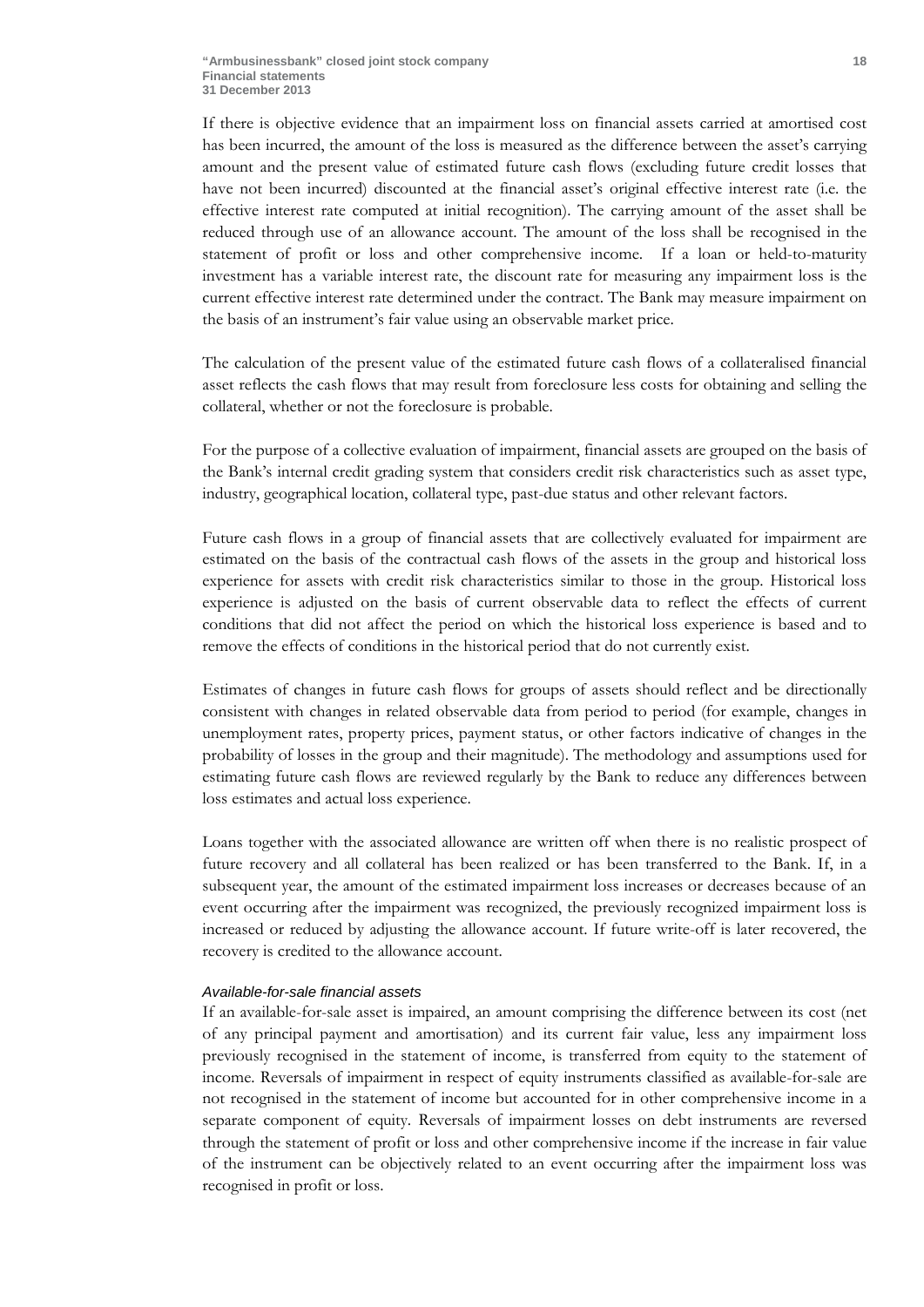## 4.9 Derecognition of financial assets and liabilities

## *Financial assets*

A financial asset (or, where applicable a part of a financial asset or part of a group of similar financial assets) is derecognised where:

- the rights to receive cash flows from the asset have expired;
- the Bank has transferred its rights to receive cash flows from the asset, or retained the right to receive cash flows from the asset, but has assumed an obligation to pay them in full without material delay to a third party under a 'pass-through' arrangement; and
- the Bank either (a) has transferred substantially all the risks and rewards of the asset, or (b) has neither transferred nor retained substantially all the risks and rewards of the asset, but has transferred control of the asset.

Where the Bank has transferred its rights to receive cash flows from an asset and has neither transferred nor retained substantially all the risks and rewards of the asset nor transferred control of the asset, the asset is recognised to the extent of the Bank's continuing involvement in the asset. Continuing involvement that takes the form of a guarantee over the transferred asset is measured at the lower of the original carrying amount of the asset and the maximum amount of consideration that the Bank could be required to repay.

Where continuing involvement takes the form of a written and/or purchased option (including a cash-settled option or similar provision) on the transferred asset, the extent of the Bank's continuing involvement is the amount of the transferred asset that the Bank may repurchase, except that in the case of a written put option (including a cash-settled option or similar provision) on an asset measured at fair value, the extent of the Bank's continuing involvement is limited to the lower of the fair value of the transferred asset and the option exercise price.

## *Financial liabilities*

A financial liability is derecognised when the obligation under the liability is discharged or cancelled or expires.

Where an existing financial liability is replaced by another from the same lender on substantially different terms, or the terms of an existing liability are substantially modified, such an exchange or modification is treated as a derecognition of the original liability and the recognition of a new liability, and the difference in the respective carrying amounts is recognised in the statement of profit or loss and other comprehensive income.

## 4.10 Repurchase and reverse repurchase agreements

Sale and repurchase agreements ("repos") are treated as secured financing transactions. Securities sold under sale and repurchase agreements are retained in the balance sheet and, in case the transferee has the right by contract or custom to sell or repledge them, reclassified as securities pledged under sale and repurchase agreements and faced as the separate balance sheet item. The corresponding liability is presented within amounts due to financial institutions or customers. Securities purchased under agreements to resell ("reverse repo") are recorded as amounts due from other financial institutions or loans and advances to customers as appropriate and are not recognized on the balance sheet. The difference between sale and repurchase price is treated as interest and accrued over the life of repo agreements using the effective yield method.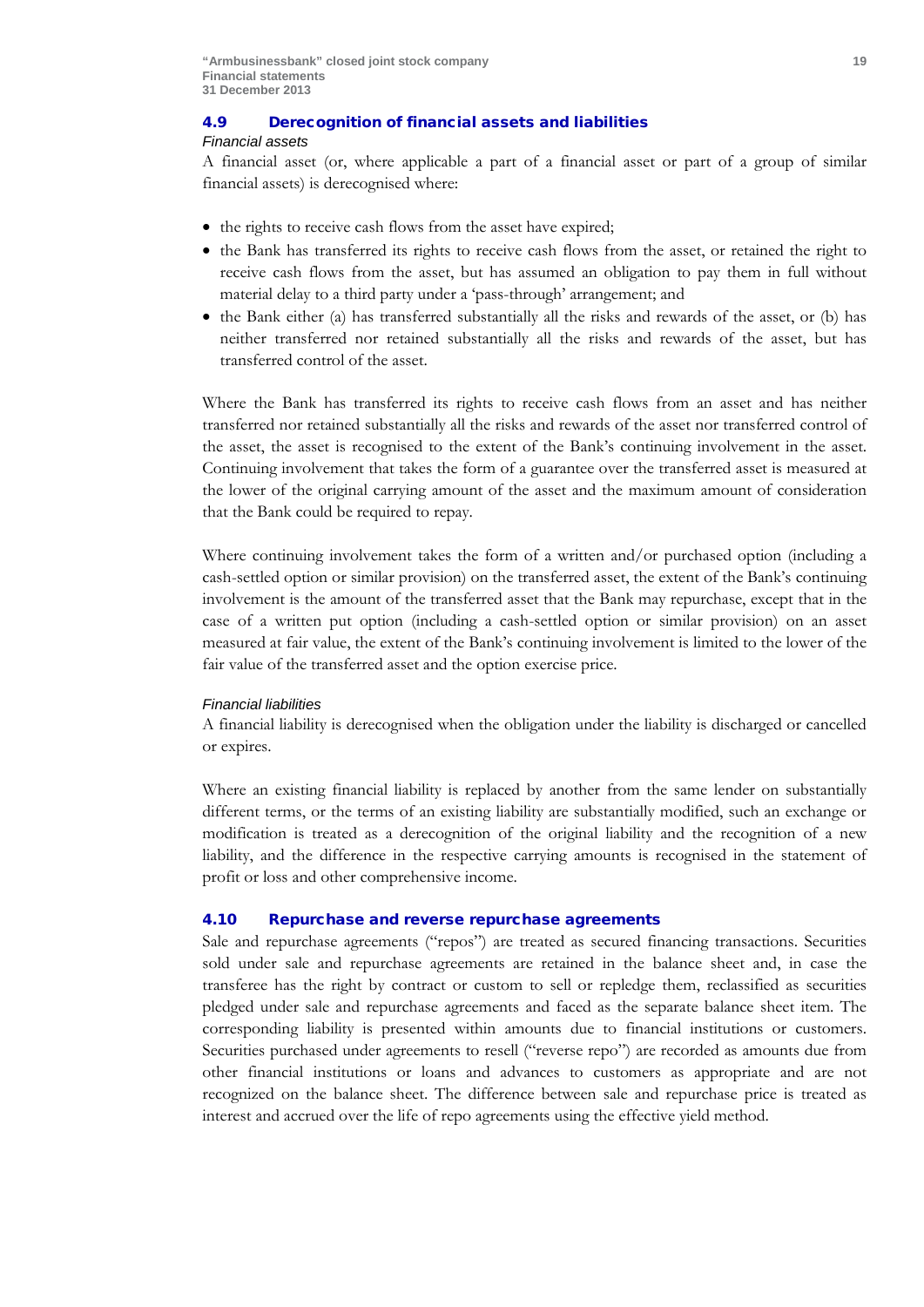#### 4.11 Leases

#### *Operating - Bank as leasee*

Leases of assets under which the risks and rewards of ownership are effectively retained by the lessor are classified as operating leases. Lease payments under an operating lease are recognised as expenses on a straight-line basis over the lease term and included into other operating expenses.

#### *Operating - Bank as leaser*

The Bank presents assets subject to operating leases in the balance sheets according to the nature of the asset. Lease income from operating leases is recognised in statement of income on a straight-line basis over the lease term as other income. The aggregate cost of incentives provided to lessees is recognised as a reduction of rental income over the lease term on a straight-line basis. Initial direct costs incurred specifically to earn revenues from an operating lease are added to the carrying amount of the leased asset.

## 4.12 Property, plant and equipment

Property, plant and equipment ("PPE") are recorded at historical cost less accumulated depreciation, with the exception of land and buildings.

The Bank's buildings are stated at fair value less accumulated depreciation. If the recoverable value of PPE is lower than its carrying amount, due to circumstances not considered to be temporary, the respective asset is written down to its recoverable value. Land has unlimited useful life and thus is not depreciated.

Depreciation is calculated using the straight-line method based on the estimated useful life of the asset. The following depreciation rates have been applied:

|                    | <b>Useful life</b><br>(years) | Rate<br>(%) |
|--------------------|-------------------------------|-------------|
|                    |                               |             |
| <b>Buildings</b>   | 30                            | 3.33        |
| Computers          | 3                             | 33.3        |
| ATMs               | 10                            | 10          |
| Vehicles           | 5                             | 20          |
| Equipment          | 5                             | 20          |
| Other fixed assets | 5                             | 20          |

Leasehold improvements are capitalized and depreciated over the shorter of the lease term and their useful lives on a straight-line basis. Assets under the course of construction are not depreciated until they are ready for usage.

Repairs and maintenance are charged to the statement of profit or loss and other comprehensive income during the period in which they are incurred. The cost of major renovations is included in the carrying amount of the asset when it is incurred and when it satisfies the criteria for asset recognition. Major renovations are depreciated over the remaining useful life of the related asset.

Gains and losses on disposals are determined by comparing proceeds with carrying amount and are included in operating profit.

Any revaluation surplus is credited to the revaluation reserve for property and equipment included in the revaluation reserve for property and equipment in equity section of the balance sheet, except to the extent that it reverses a revaluation decrease of the same asset previously recognised in the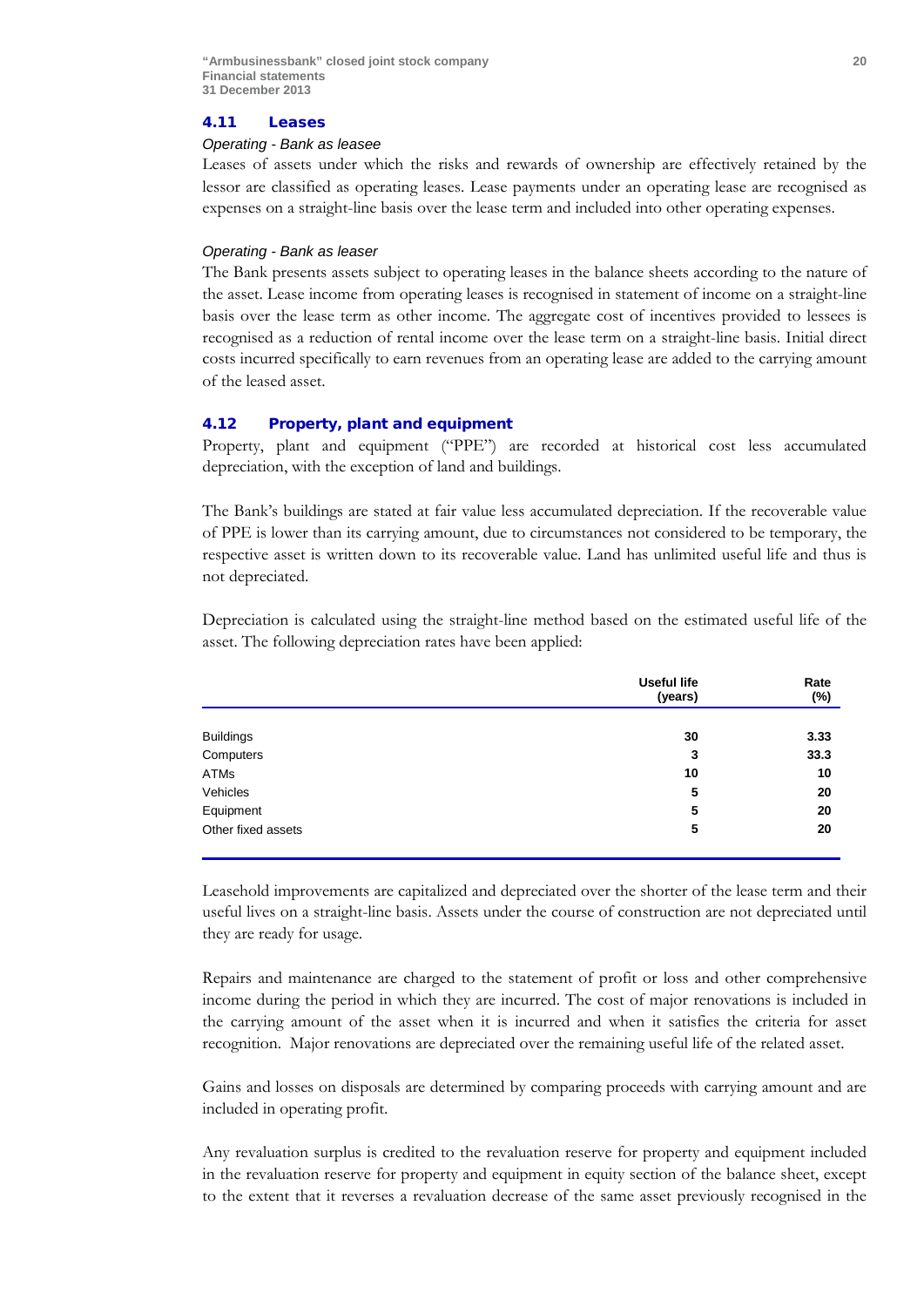statement of income, in which case the increase is recognised in the statement of income. A revaluation deficit is recognised in the statement of income, except that a deficit directly offsetting a previous surplus on the same asset is directly offset against the surplus in the revaluation reserve for property and equipment*.*

When revalued assets are sold, the amounts attributed to disposed item of assets and included in the revaluation reserve are transferred to retained earnings.

## 4.13 Intangible assets

Intangible assets include computer software, licences and other.

Intangible assets acquired separately are measured on initial recognition at cost. Following initial recognition, intangible assets are carried at cost less any accumulated amortisation and any accumulated impairment losses. The useful lives of intangible assets are assessed to be either finite or indefinite. Intangible assets with finite lives are amortised on a straight-line basis over the useful economic lives of 1 to 15 years and assessed for impairment whenever there is an indication that the intangible asset may be impaired. Amortisation periods and methods for intangible assets with finite useful lives are reviewed at least at each financial year-end.

Intangible assets with indefinite useful lives are not amortised, but tested for impairment annually either individually or at the cash-generating unit level. The useful life of an intangible asset with an indefinite life is reviewed annually to determine whether indefinite life assessment continues to be supportable.

## 4.14 Repossessed assets

In certain circumstances, assets are repossessed following the foreclosure on loans that are in default. Repossessed assets are measured at the lower of carrying amount and fair value less costs to sell.

## 4.15 Grants

Grants relating to the assets are included in other liabilities and are credited to the income statement on a straight line basis over the expected lives of the related assets.

## 4.16 Borrowings

Borrowings, which include amounts due to the Central Bank and Government, amounts due to financial institutions, amounts due to customers, debt securities issued and subordinated debt are initially recognised at the fair value of the consideration received less directly attributable transaction costs. After initial recognition, borrowings are subsequently measured at amortised cost using the effective interest method. Gains and losses are recognised in the statement of profit or loss and other comprehensive income when the liabilities are derecognised as well as through the amortisation process.

## 4.17 Financial guarantees

Financial guarantee contracts are contracts that require the issuer to make specified payments to reimburse the holder for a loss it incurs because a specified debtor fails to make payments when due, in accordance with the terms of a debt instrument. Such financial guarantees are given to banks, financial institutions and other bodies on behalf of customers to secure loans, overdrafts and other banking facilities.

Financial guarantees are initially recognized in the financial statements at fair value, in "Other liabilities", being the premium received. Following initial recognition, the Bank's liability under each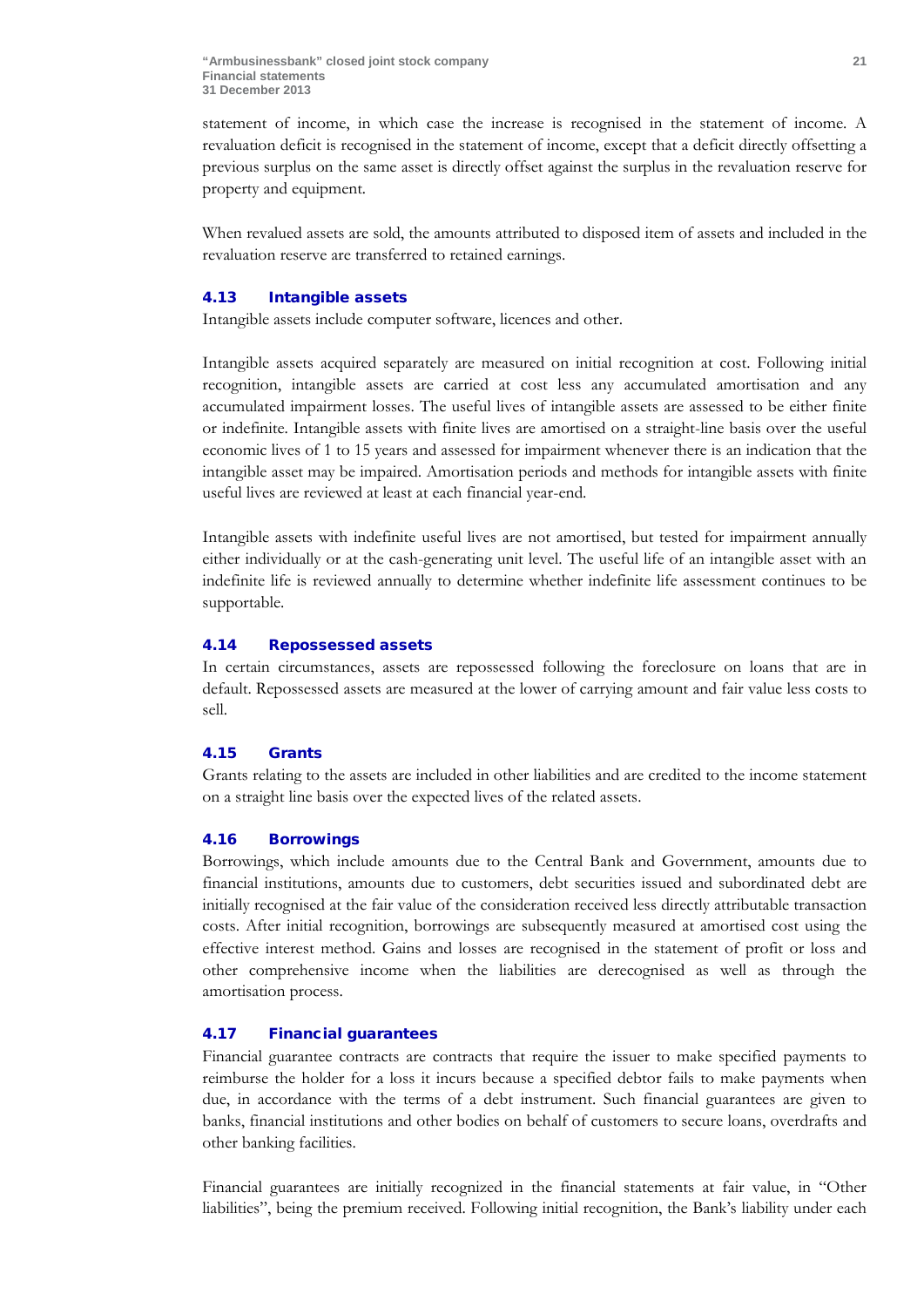guarantee is measured at the higher of the amortised premium and the best estimate of expenditure required to settle any financial obligation arising as a result of the guarantee.

## 4.18 Provisions

Provisions are recognised when the Bank has a present legal or constructive obligation as a result of past events, and it is probable that an outflow of resources embodying economic benefits will be required to settle the obligation and a reliable estimate of the amount of obligation can be made.

## 4.19 Share capital

## *Share capital*

Ordinary shares and non-redeemable preference shares with discretionary dividends are both classified as equity. External costs directly attributable to the issue of new shares, other than on a business combination, are shown as a deduction from the proceeds in equity. Any excess of the fair value of consideration received over the par value of shares issued is recognised as additional paid-in capital.

## *Dividends*

Dividends are recognised as a liability and deducted from equity at the balance sheet date only if they are declared before or on the balance sheet date. Dividends are disclosed when they are proposed before the balance sheet date or proposed or declared after the balance sheet date but before the financial statements are authorised for issue.

## 4.20 Offsetting

Financial assets and liabilities, and income and expenses, are offset and the net amount reported in the financial statements sheet when there is a legally enforceable right to set off the recognised amounts and there is an intention to settle on a net basis, or realise the asset and settle the liability simultaneously.

Income and expenses are presented on a net basis only when permitted under IFRS, or for gains and losses arising from a group of similar transactions such as in the Bank's trading activity.

## 5 Critical accounting estimates and judgements

The preparation of financial statements in conformity with IFRS requires management to make judgments, estimates and assumptions that affect the application of policies and the reported amounts of assets and liabilities, income and expense. The estimates and associated assumptions are based on historical experience and various other factors that are believed to be reasonable under the circumstances, the results of which form the basis of making the judgements about carrying values of assets and liabilities that are not readily apparent from other sources. Although these estimates are based on management's best knowledge of current events and actions, actual results ultimately may differ from these estimates.

The most significant areas of judgements and estimates with regards to these financial statements are presented below:

#### *Classification of investment securities*

Securities owned by the Bank comprise Armenian state and corporate bonds, securities issued by the Central Bank of Armenia and corporate shares. Upon initial recognition, the Bank designates securities as financial assets with recognition of changes in fair value through profit or loss, held to maturity financial assets or available-for-sale financials assets recognition of changes in fair value through equity.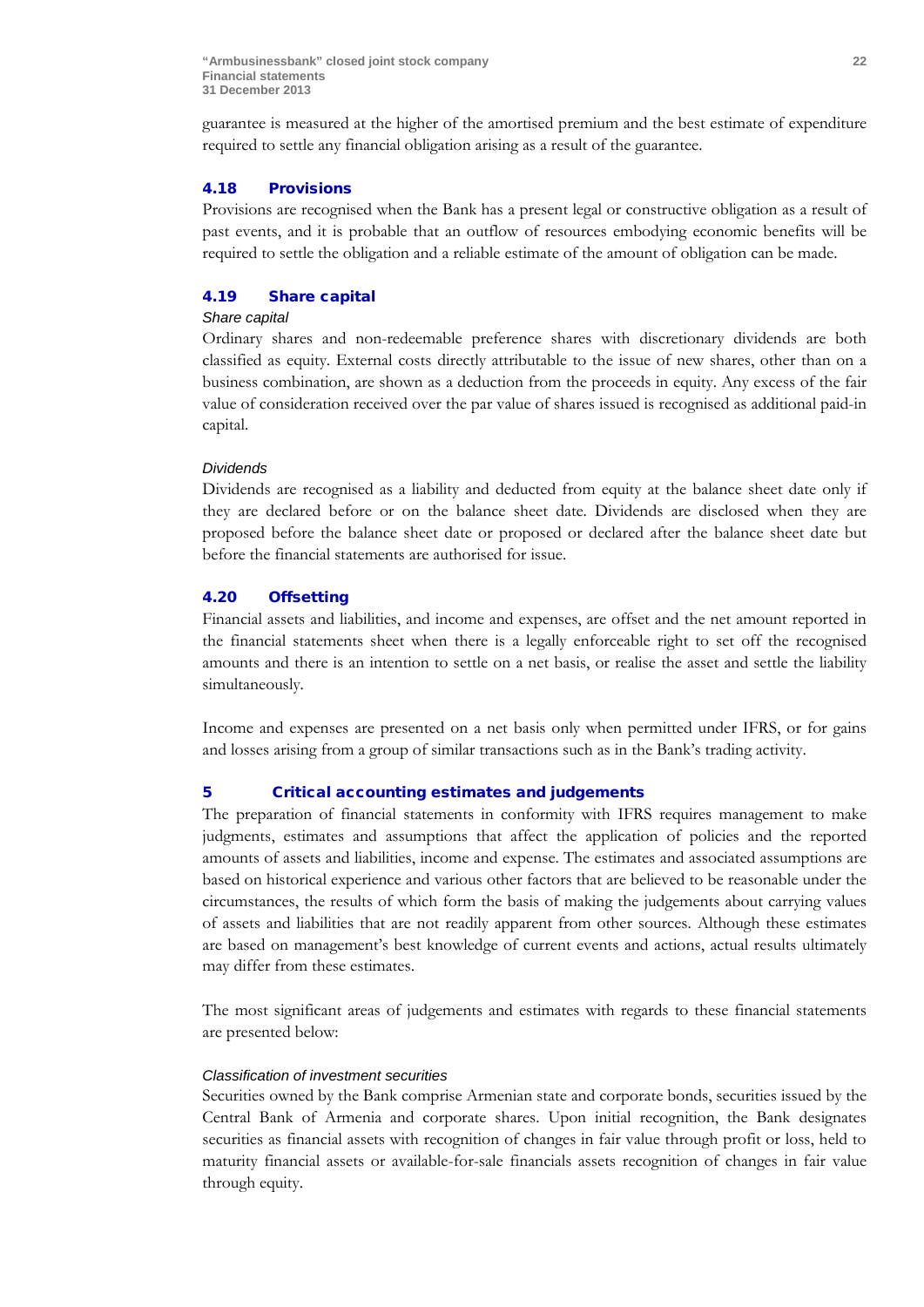#### *Related party transactions*

In the normal course of business the Bank enters into transactions with its related parties. These transactions are priced predominantly at market rates. Judgement is applied in determining if transactions are priced at market or non-market interest rates, where there is no active market for such transactions. The basis for judgement is pricing for similar types of transactions with unrelated parties and effective interest rate analysis.

#### *Allowance for impairment of loans and receivables*

The Bank reviews its problem loans and advances at each reporting date to assess whether there are objective criteria of depreciation. In particular, judgement by management is required in the estimation of the amount and timing of future cash flows when determining the level of allowance required. Such estimates are based on assumptions about a number of factors and actual results may differ, resulting in future changes to the allowance.

In addition to specific allowances against individually significant loans and advances, the Bank also makes a collective impairment allowance against exposures which, although not specifically identified as requiring a specific allowance, have a greater risk of default than when originally granted. This take into consideration factors such as any deterioration in country risk, industry, and technological obsolescence, as well as identified structural weaknesses or deterioration in cash flows.

#### *Tax legislation*

Armenian tax legislation is subject to varying interpretations. Refer to Note 30.

#### *Impairment of available-for-sale equity investments*

The Bank determined that available-for-sale equity investments are impaired when there has been a significant or prolonged decline in the fair value below its cost. This determination of what is significant or prolonged required judgement. In making this judgement, the Bank evaluates among other factors, the volatility in share price. In addition, impairment may be appropriate when there is evidence of deterioration in the financial health of the investee, industry and sector performance, changes in technology, and operational or financing cash flows.

#### 6 Interest and similar income and expense

| In thousand Armenian drams                    | 2013       | 2012       |
|-----------------------------------------------|------------|------------|
|                                               |            |            |
| Loans and advances to customers               | 15,177,552 | 12,787,702 |
| Debt securities available for sale            | 1,090,172  | 997,496    |
| Debt securities held to maturity              | 1,753      | 5,514      |
| Amounts due from other financial institutions | 153,588    | 61,630     |
| Reverse repurchase operations                 | 1,102,556  | 1,064,074  |
| Interest accrued on impaired financial assets | 1,240,726  |            |
| Other interest income                         | 1,062      |            |
| <b>Total interest and similar income</b>      | 18,767,409 | 14,916,416 |
| Amounts due to customers                      | 7,104,841  | 7,159,873  |
| Amounts due to the CBA                        | 287,072    | 251,750    |
| Subordinate debt from CBA                     | 633,597    | 634,138    |
| Amounts due to other financial institutions   | 3,174,703  | 2,459,925  |
| Repurchase transactions                       | 1,604,751  | 1,486,385  |
| <b>Total interest and similar expense</b>     | 12,804,964 | 11,992,071 |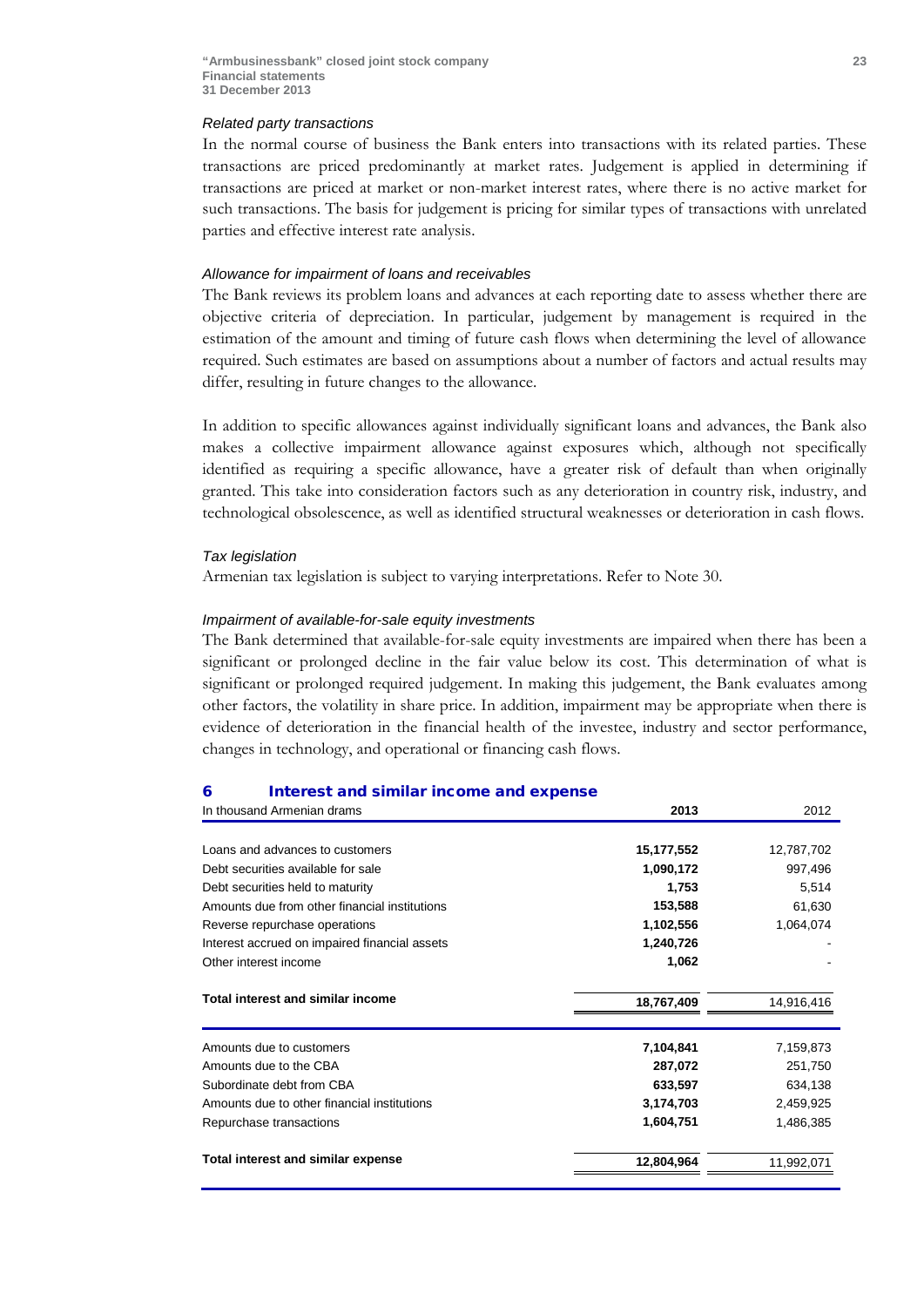## 7 Fee and commission income and expense

| In thousand Armenian drams       | 2013      | 2012      |
|----------------------------------|-----------|-----------|
|                                  |           |           |
| Cash operations                  | 249,938   | 296,620   |
| Utilities                        | 15,038    | 13,965    |
| Wire transfer fees               | 29,000    | 22,729    |
| Transfers                        | 336,871   | 258,453   |
| Loan servicing                   | 144,279   | 160,357   |
| Plastic cards operations         | 499,398   | 366,661   |
| Guarantees and letters of credit | 225,957   | 194,150   |
| Other fees and commission income | 27,971    | 23,049    |
| Total fee and commission income  | 1,528,452 | 1,335,984 |
| Wire transfer fees               | 196,934   | 182,710   |
| Cash collection                  | 55,573    | 47,211    |
| Plastic cards operations         | 275,740   | 242,010   |
| Other expenses                   | 18,511    | 13,867    |
| Total fee and commission expense | 546,758   | 485,798   |
|                                  |           |           |

## 8 Net trading income

| In thousand Armenian drams                   | 2013    | 2012      |
|----------------------------------------------|---------|-----------|
| Net income from foreign currency operations  | 699,941 | 661,150   |
|                                              |         |           |
| Gains less losses from foreign currency swap | 95.958  | 925.343   |
| Total net trading income                     | 795.899 | 1,586,493 |
|                                              |         |           |

## 9 Other income

| In thousand Armenian drams                      | 2013    | 2012    |
|-------------------------------------------------|---------|---------|
|                                                 |         |         |
| Fines and penalties received                    | 383,675 | 166,414 |
| Income from grants                              | 82      | 94      |
| Income from sale of fixed assets                | 33,820  | 33,514  |
| Income from account closing                     | 4.879   | 3,558   |
| Income from receipt of loan applications        | 11464   | 15,839  |
| Income from transfers                           | 33,663  | 41,127  |
| Income from internet banking services           | 24,860  | 20,162  |
| Income from vehicle technical screening coupons | 15,543  |         |
| Other income                                    | 38,467  | 30,304  |
| <b>Total other income</b>                       | 546,453 | 311,012 |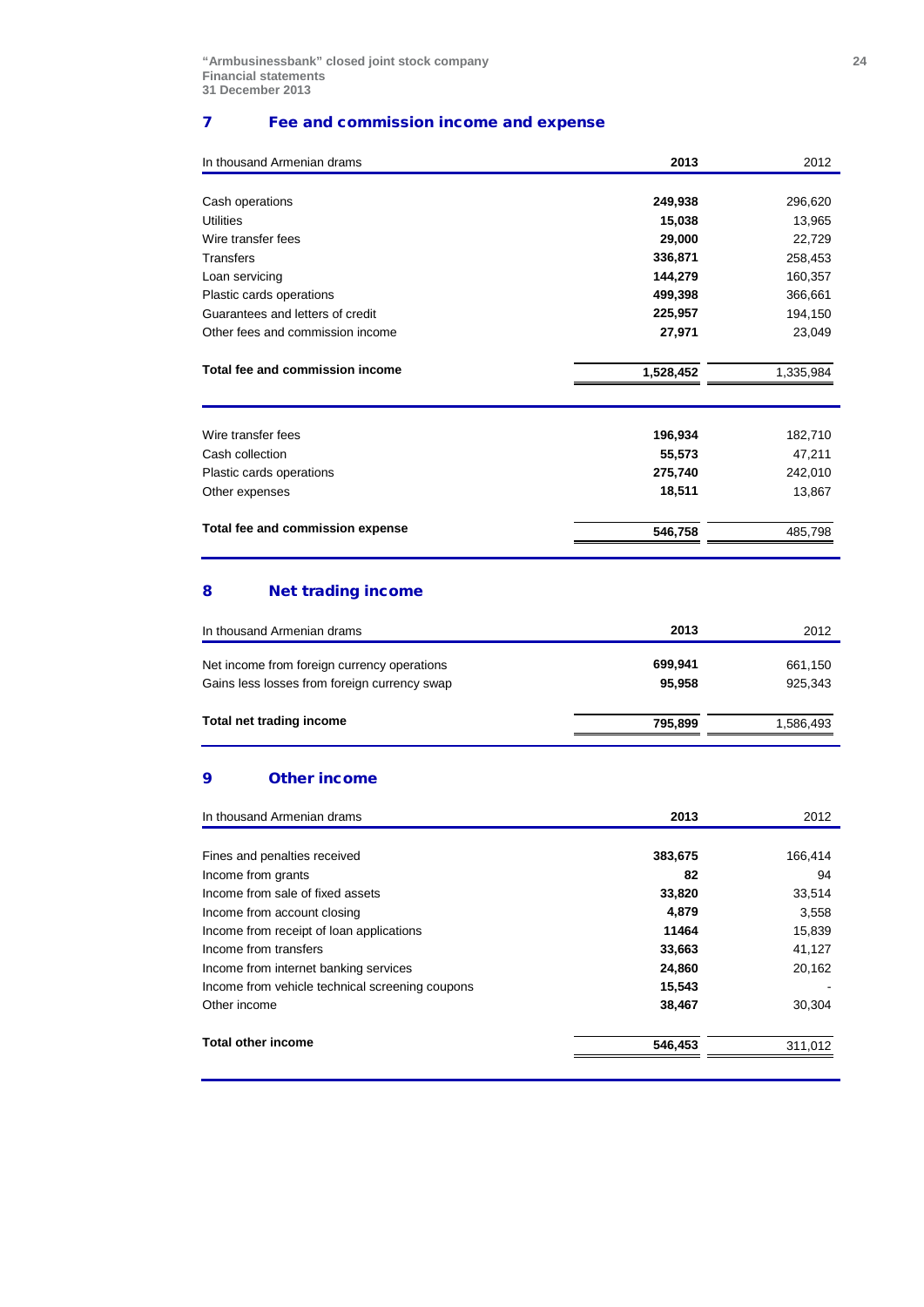## 10 Impairment charge/(reversal) for credit losses

| In thousand Armenian drams                              | 2013       | 2012      |  |
|---------------------------------------------------------|------------|-----------|--|
| Amounts due from other financial institutions (Note 15) | (49, 298)  | (4,625)   |  |
| Loans and advances to customers (Note 17)               | 1,240,708  | 2,516,721 |  |
| Other assets (Note 22)                                  | (107, 936) | 115,651   |  |
| Other reserves (Note 30)                                | (197, 260) | 197,260   |  |
| Total impairment charge for credit losses               | 886,214    | 2,825,007 |  |
| <b>Staff costs</b><br>11                                |            |           |  |
| In thousand Armenian drams                              | 2013       | 2012      |  |
| Wages and salaries                                      | 2,443,677  | 1,943,515 |  |
| Social security contributions                           |            | 200,348   |  |
| <b>Total staff costs</b>                                | 2,443,677  | 2,143,863 |  |

\*Since January 1 2013 RA laws on "Income tax" and "Mandatory social security payments" were revoked and RA law on "Income tax" came into effect, which unifies income tax, social security payment of employee and social security payment by the employer.

## 12 Other expenses

| In thousand Armenian drams                  | 2013      | 2012      |
|---------------------------------------------|-----------|-----------|
|                                             |           |           |
| Consulting and other services               | 13,350    | 22,263    |
| Operating lease                             | 74,018    | 67,018    |
| Taxes, other than income tax, duties        | 206,258   | 193,661   |
| Advertising costs                           | 118,295   | 136,939   |
| Insurance expenses                          | 36,184    | 33,548    |
| Representative expenses                     | 35,788    | 115,364   |
| Administrative expenses                     | 311,986   | 316,977   |
| Loss from disposal of repossessed property  | 75,204    | 35,524    |
| Repair and maintenance of tangible assets   | 186,298   | 236,080   |
| Communications                              | 75,979    | 101,284   |
| Security                                    | 169,058   | 151,678   |
| Losses from operations with precious metals | 88,598    | 5,098     |
| Deposit guarantee fund expenses             | 134,645   | 124,258   |
| Office supplies                             | 35,486    | 66,370    |
| Business trip expenses                      | 14,794    | 64,350    |
| Other operating expenses                    | 126,826   | 107,273   |
| Payments to financial system mediator       | 18,849    | 19,720    |
| Penalties paid                              | 1,614     | 4,494     |
| Other expenses                              | 34,780    | 123,345   |
| <b>Total other expense</b>                  | 1,758,010 | 1,925,244 |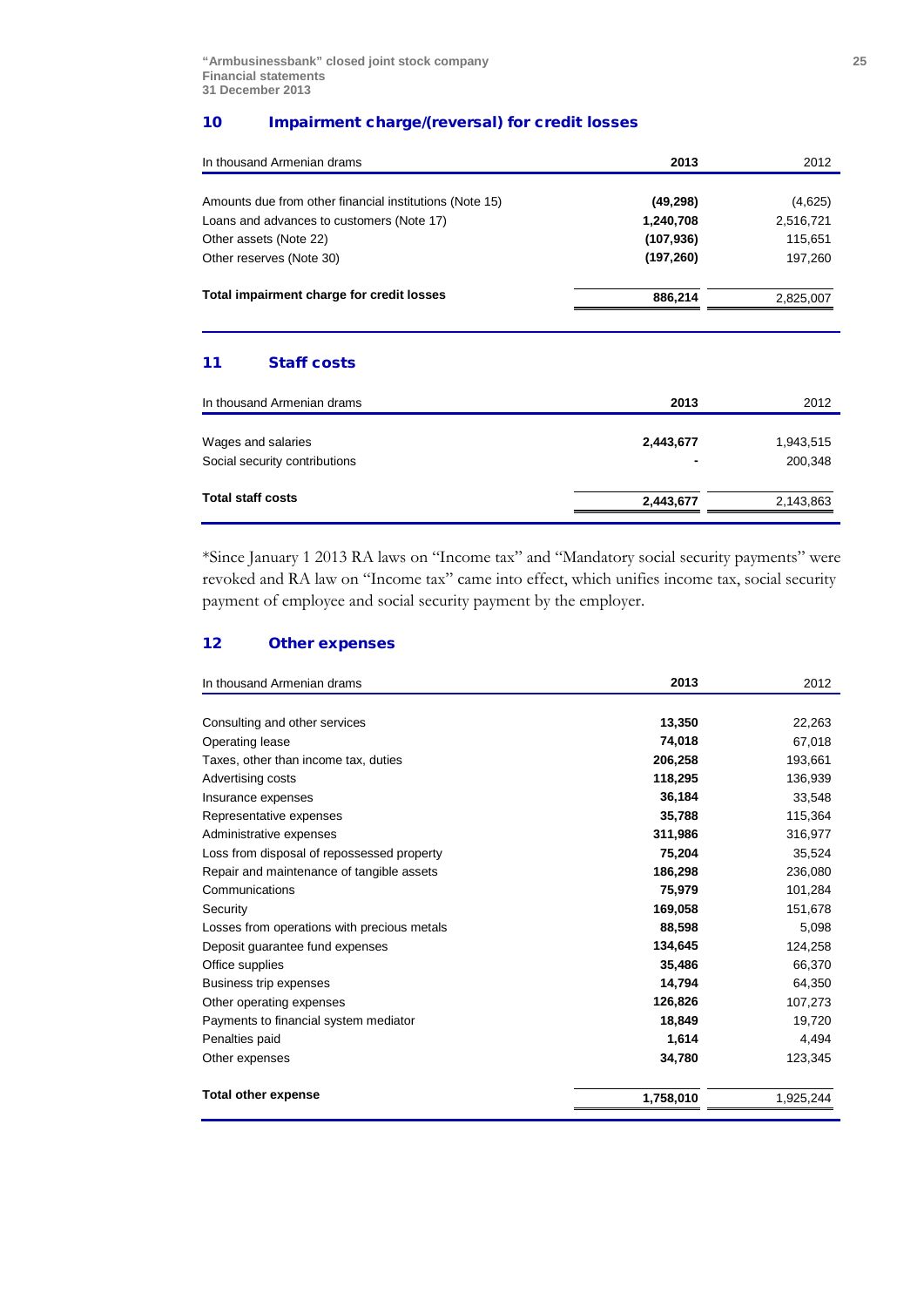## 13 Income tax expense

| In thousand Armenian drams | 2013       | 2012   |
|----------------------------|------------|--------|
| Current tax expense        | 365,794    |        |
| Deferred tax               | (130, 956) | 83,223 |
| Total income tax expense   | 234,838    | 83,223 |

The corporate income tax within the Republic of Armenia is levied at the rate of 20% (2012: 20%). Differences between IFRS and RA statutory tax regulations give rise to certain temporary differences between the carrying value of certain assets and liabilities for financial reporting purposes and for profit tax purposes. Deferred income tax is calculated using the principal tax rate of 20%.

Numerical reconciliation between the tax expenses and accounting profit/(loss) is provided below:

| In thousand Armenian drams                                                        | 2013       | <b>Effective</b><br>rate $(\%)$ | 2012       | Effective<br>rate $(\%)$ |  |  |
|-----------------------------------------------------------------------------------|------------|---------------------------------|------------|--------------------------|--|--|
| Profit/(loss) before tax                                                          | 2,125,528  |                                 | (927, 532) |                          |  |  |
| Income tax at the rate of 20%                                                     | 425,106    | 20                              | (185, 506) | (20)                     |  |  |
| Non taxable income                                                                | (102,175)  | (5)                             |            |                          |  |  |
| Non-deductible expenses                                                           | 32,000     | 2                               | 141,757    | 15                       |  |  |
| Foreign exchange losses                                                           | 19.360     |                                 | 126.972    | 14                       |  |  |
| Effect of utilization of tax losses carried forward,<br>not recognized previously | (139, 453) | (7)                             |            |                          |  |  |
| Total income tax expense                                                          | 234,838    | 11                              | 83.223     | 9                        |  |  |

Deferred tax calculation in respect of temporary differences:

| In thousand Armenian drams                                                       |                  | Recognized in<br>the statement<br>of profit or loss | Recognized in |                         |
|----------------------------------------------------------------------------------|------------------|-----------------------------------------------------|---------------|-------------------------|
|                                                                                  | At 31            | and other                                           | other         | At 31                   |
|                                                                                  | December<br>2012 | comprehensive comprehensive<br>income               | income        | <b>December</b><br>2013 |
| <b>Other liabilities</b>                                                         | 3,116            | 33,795                                              |               | 36,911                  |
| Other assets                                                                     | 65,859           | (65, 859)                                           |               |                         |
| Loans and advances to customers                                                  | 158,076          | 232,986                                             |               | 391,062                 |
| Tax loss carried forward                                                         | 139,453          | (139, 453)                                          |               |                         |
| Total deferred tax asset                                                         | 366,504          | 61,469                                              |               | 427,973                 |
| Effect of utilization of tax asset carried<br>forward, not recognized previously | (139, 453)       | 139,453                                             |               |                         |
| <b>Total deferred tax asset</b>                                                  | 227,051          | 200,922                                             |               | 427,973                 |
| Other assets                                                                     |                  | (16, 430)                                           |               | (16, 430)               |
| <b>Reserves</b>                                                                  |                  | (53, 536)                                           |               | (53, 536)               |
| Fair value adjustment of securities                                              | (49, 498)        |                                                     | (231, 541)    | (281, 039)              |
| <b>PPE</b>                                                                       |                  |                                                     | (117, 856)    | (117, 856)              |
| <b>Total deferred tax liability</b>                                              | (49, 498)        | (69, 966)                                           | (349, 397)    | (468, 861)              |
| Net deferred tax asset/(liability)                                               | 177,553          | 130,956                                             | (349, 397)    | (40, 888)               |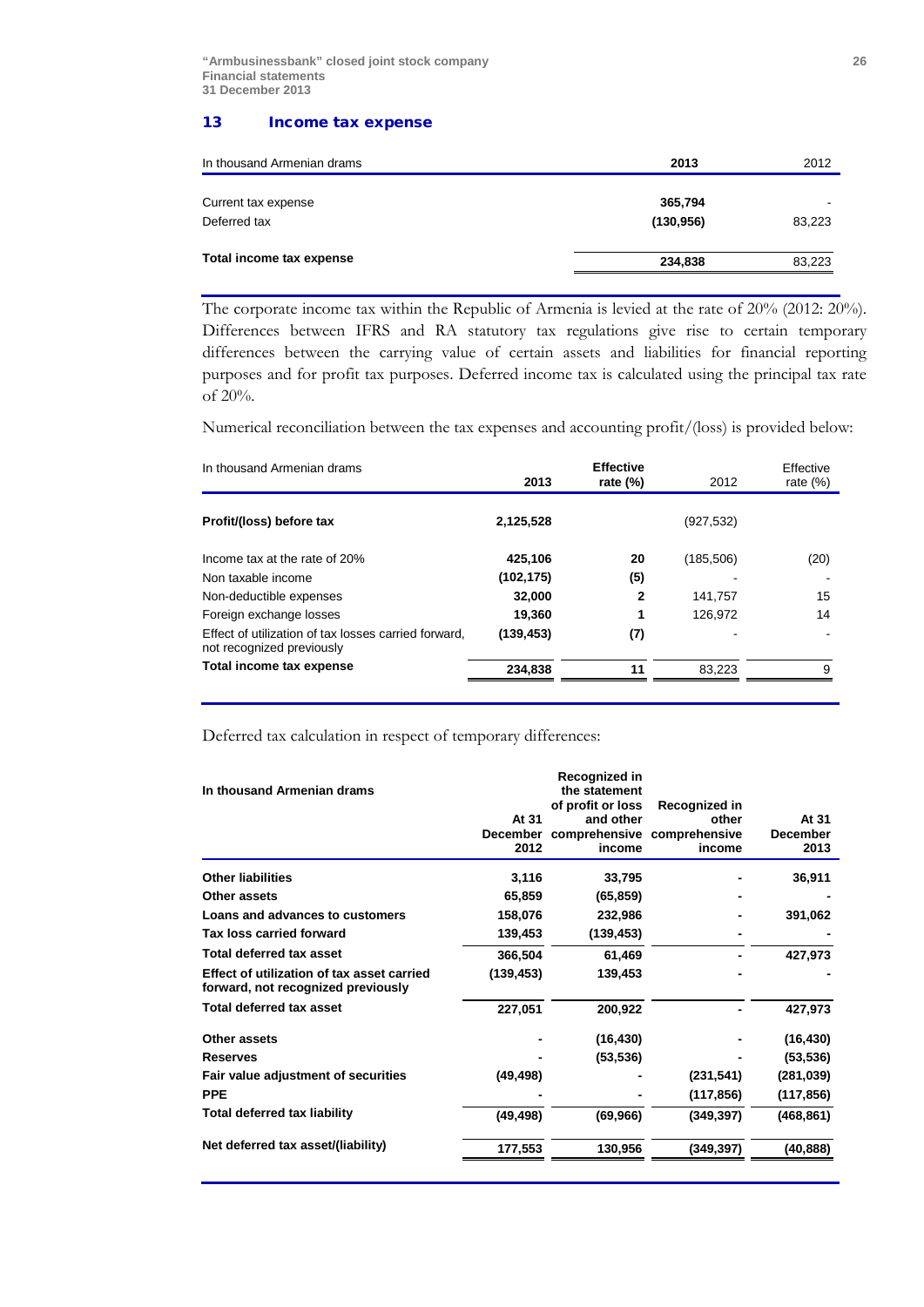| In thousand Armenian drams                                                       |           | Recognized in<br>the statement |               |            |
|----------------------------------------------------------------------------------|-----------|--------------------------------|---------------|------------|
|                                                                                  |           | of profit or loss              | Recognized in |            |
|                                                                                  | At 31     | and other                      | other         | At 31      |
|                                                                                  | December  | comprehensive comprehensive    |               | December   |
|                                                                                  | 2011      | income                         | income        | 2012       |
| Other liabilities                                                                | 22,235    | (19, 119)                      |               | 3,116      |
| Other assets                                                                     | 105,319   | (39, 460)                      |               | 65,859     |
| Investments available-for-sale                                                   | 7,886     | (7886)                         |               |            |
| Loans and advances to customers                                                  | 252,123   | (94, 047)                      |               | 158,076    |
| Tax losses carried forward                                                       |           | 139,453                        |               | 139,453    |
| Total deferred tax assets                                                        | 387,563   | (21, 059)                      |               | 366,504    |
| Effect of utilization of tax asset carried forward,<br>not recognized previously |           | (139, 453)                     |               | (139, 453) |
| <b>Total deferred tax assets</b>                                                 | 387,563   | (160, 512)                     |               | 227,051    |
| Loans and advances to customers                                                  | (34,004)  | 34,004                         |               |            |
| Provisions                                                                       | (43, 285) | 43,285                         |               |            |
| Adjustment of fair value of securities                                           | (21, 845) |                                | (27, 653)     | (49, 498)  |
| <b>Total deferred tax liability</b>                                              | (99, 134) | 77,289                         | (27, 653)     | (49, 498)  |
| Net deferred tax asset                                                           | 288,429   | (83, 223)                      | (27,653)      | 177,553    |
|                                                                                  |           |                                |               |            |

## 14 Cash and cash equivalents

| In thousand Armenian drams         | 2013       | 2012       |
|------------------------------------|------------|------------|
| Cash on hand                       | 4,078,547  | 4,765,367  |
| Other money market placements      | 6,554      | 5,181      |
| Correspondent account with the CBA | 30,227,219 | 6,323,804  |
| Placements with other banks        | 2,269,192  | 3,176,670  |
| Total cash and cash equivalents    | 36,581,512 | 14,271,022 |
|                                    |            |            |

As at 31 December 2013 correspondent account with Central Bank of Armenia represents the obligatory minimum reserve deposits with the CBA, which is computed at 4% of certain obligations of the Bank denominated in Armenian drams and 12% of certain obligations of the Bank, denominated in foreign currency and amounts to AMD 12,918,415 thousand (2012: AMD 11,751,763 thousand). There are no restrictions on the withdrawal of funds from the CBA, however, if minimum average requirement is not met, the Bank could be subject to penalties. Mandatory reserve deposits are non-interest bearing.

As at 31 December 2013 placements in other banks in amounts of AMD 1,538,122 thousand (68%) were due from three banks, which represent significant concentration (2012: AMD 2,405,748 thousand (76%) were due from three banks).

Non-cash transactions that took place in 2013 represent repayment of AMD 2,082,626 thousand loan by repossession of property (2012: AMD 5,310,552 thousand)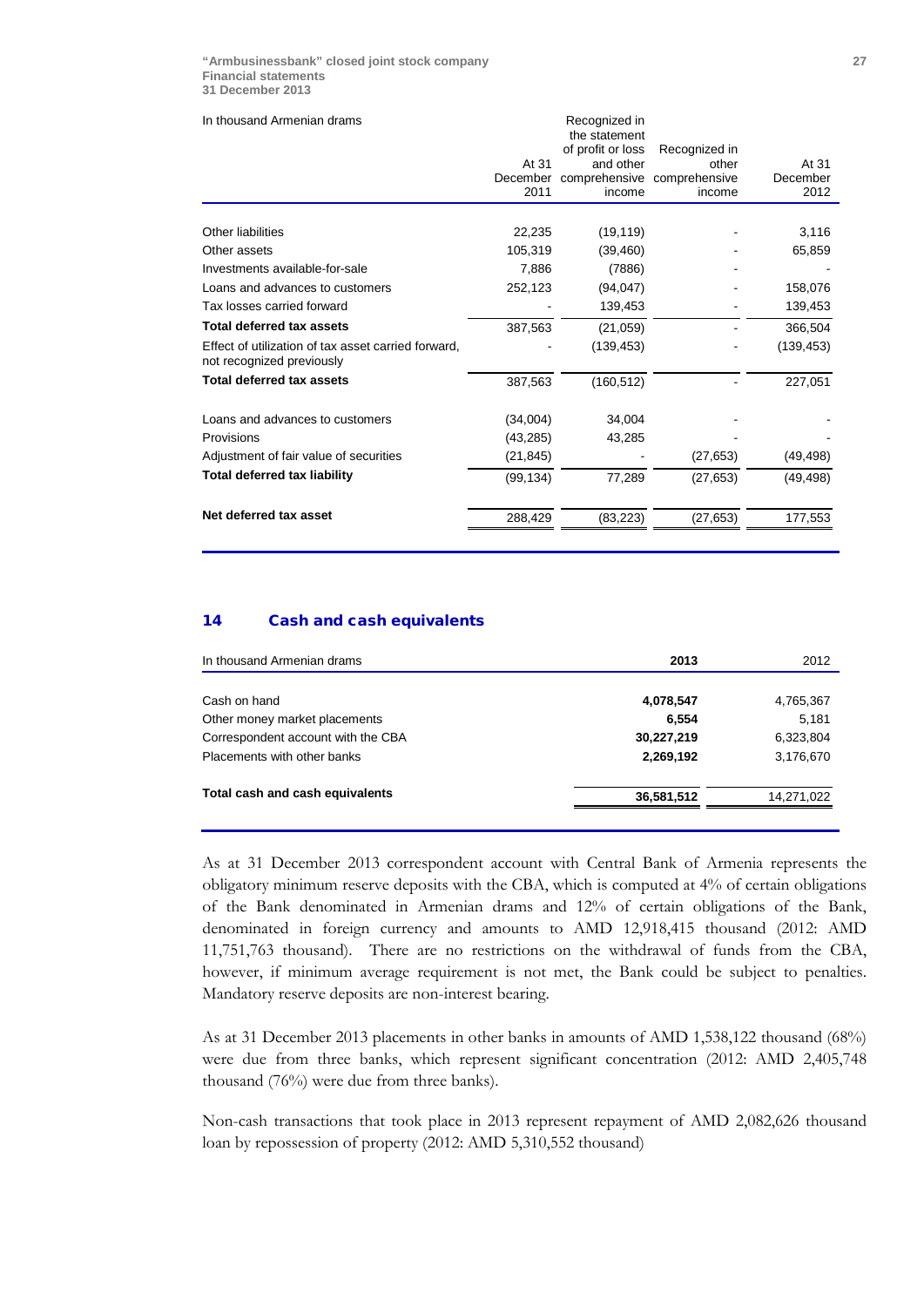## 15 Amounts due from other financial institutions

| In thousand Armenian drams                                              | 2013      | 2012      |
|-------------------------------------------------------------------------|-----------|-----------|
|                                                                         |           |           |
| Deposited funds with CBA                                                | 420,000   | 1,020,000 |
| Loans and advances with financial institutions                          | 1,558,163 | 1,313,726 |
| Other accounts                                                          | 621,396   | 470,282   |
| Allowance for impairment for amounts due from financial<br>institutions |           | (49, 298) |
| Total amounts due from other financial institutions                     | 2,599,559 | 2,754,710 |

As at 31 December 2013 the amounts due from other financial institutions in amounts of AMD 1,034,351 thousand (66%) were concentrated in one financial institution (2012: AMD 1,134,111 thousand (86%) were concentrated in one financial institution banks).

As at 31 December 2013 other accounts include guarantee amounts provided by the Bank for its operations through Master Card payment system in the amount of AMD 317,146 thousand (2012: AMD 314,775 thousand), as well as frozen deposit placed by the Bank for membership to Visa payment system in the amount of AMD 182,785 thousand (2012: AMD 74,662 thousand).

Deposited fund with the CBA is guarantee deposited placed by the Bank for its operations through ArCa payment system.

The movement in allowance for impairment losses on amounts due from other financial institutions was as follows:

| In thousand Armenian drams | Total     |
|----------------------------|-----------|
| At January 1, 2012         | 53,923    |
| Reversal for the year      | (4,625)   |
| At December 31, 2012       | 49,298    |
| Reversal for the year      | (49, 298) |
| At December 31, 2013       |           |
|                            |           |

## 16 Derivative financial instruments

The fair values of derivative instruments held are set out below.

| In thousand Armenian drams                       | At 31 December 2013       |                            |                                 |                    | Ar 31 December 2012        |                                 |
|--------------------------------------------------|---------------------------|----------------------------|---------------------------------|--------------------|----------------------------|---------------------------------|
|                                                  | <b>Notional</b><br>amount | Fair<br>value of<br>assets | Fair<br>value of<br>liabilities | Notional<br>amount | Fair<br>value of<br>assets | Fair<br>value of<br>liabilities |
| Derivatives held for trading                     |                           |                            |                                 |                    |                            |                                 |
| Foreign currency contracts                       |                           |                            |                                 |                    |                            |                                 |
| Swaps – foreign                                  | 2,078,750                 | 50,550                     |                                 | 21,829,933         | 227                        | 115,407                         |
| Swaps - domestic                                 | ٠                         |                            |                                 | 2,902,511          | 13.277                     | 5,535                           |
| <b>Total derivative financial</b><br>instruments | 2,078,750                 | 50.550                     | $\sim$                          | 24.732.444         | 13.504                     | 120,942                         |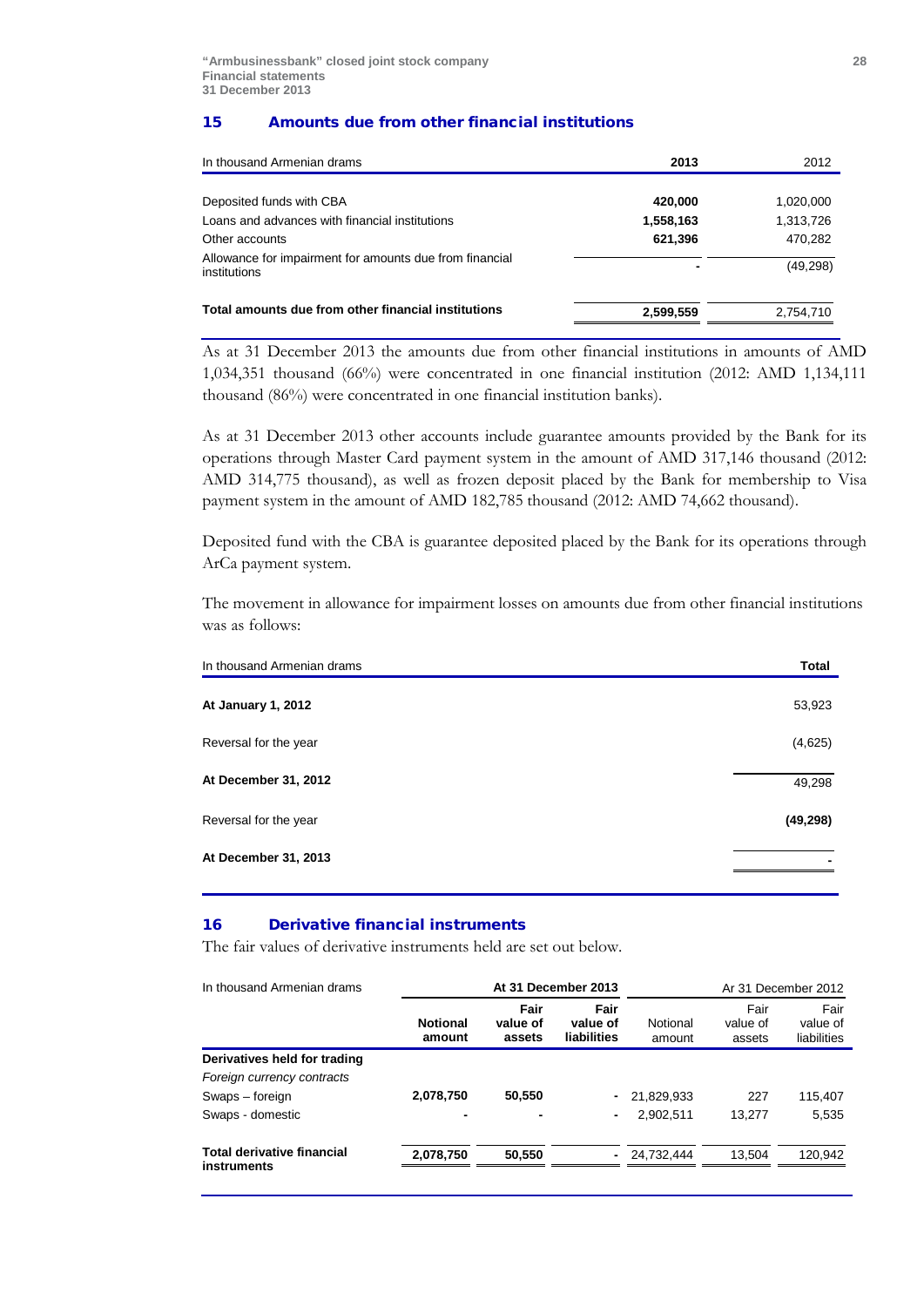### 17 Loans and advances to customers

| 2013        | 2012          |
|-------------|---------------|
|             |               |
|             | 96,740,561    |
| 12,777,537  | 11,830,909    |
| 31,036,752  | 27,554,385    |
| 917,429     | 1,747         |
| 1,282       | 1,676         |
| 141,839,775 | 136, 129, 278 |
| (4,669,839) | (3,384,601)   |
| 137,169,936 | 132.744.677   |
|             | 97,106,775    |

As of 31 December 2013 accrued interest income included in loans and advances to customers amounted to AMD 6,340,446 thousand (2012: AMD 2,591,590 thousand).

As of 31 December 2013 the effective interest rates on loans and advances to customers ranged from 6.16% to 27.87% for loans in AMD (2010: from 6.16% to 26.87%) and from 8.98 to 21.94% for loans in USD, EUR and other freely convertible currencies (2012: from 9.37% to 19.56%).

As of December 31, 2013 the Bank has acquired collateral pledged for extended loans. The carrying amount of these assets is AMD 5,824,128 thousand (2012: AMD 5,087,665 thousand) (Note 21). The Bank has the intention to sell these assets in a short period of time.

As of December 31, 2013, the Bank had a concentration of loan portfolio represented by AMD 31,014,797 thousand (2012: AMD 26,495,881 thousand or 19% of gorr loan portfolio) with regard to 10 borrowers and parties related with them (22% of the gross loan portfolio). Individual allowance of AMD 320,795 thousand was made against these loans (2012: AMD 567,403 thousand).

The fair value of securities pledged under reverse repurchase agreements, which were repledged in other organizations as securities pledged under repurchase agreements amounts to AMD 15,482,300 thousand as at 31 December 2013 (2012: AMD 11,868,589 thousand) (Note 25, 28).

Analysis of loans and advances to customers by industry sectors is presented below:

| In thousand Armenian drams            | 2013        | 2012          |
|---------------------------------------|-------------|---------------|
|                                       |             |               |
| Manufacturing                         | 25,731,595  | 25,711,566    |
| Agriculture                           | 4,040,939   | 4,400,410     |
| Construction                          | 14,124,446  | 14,609,697    |
| Trading                               | 38,077,380  | 34,081,850    |
| Consumer                              | 20,572,624  | 18,995,134    |
| Mortgage loans                        | 14,122,196  | 16,171,516    |
| Other                                 | 25,170,595  | 22,159,105    |
|                                       | 141,839,775 | 136, 129, 278 |
| Less allowance for impairment         | (4,669,839) | (3,384,601)   |
| Total loans and advances to customers | 137,169,936 | 132,744,677   |
|                                       |             |               |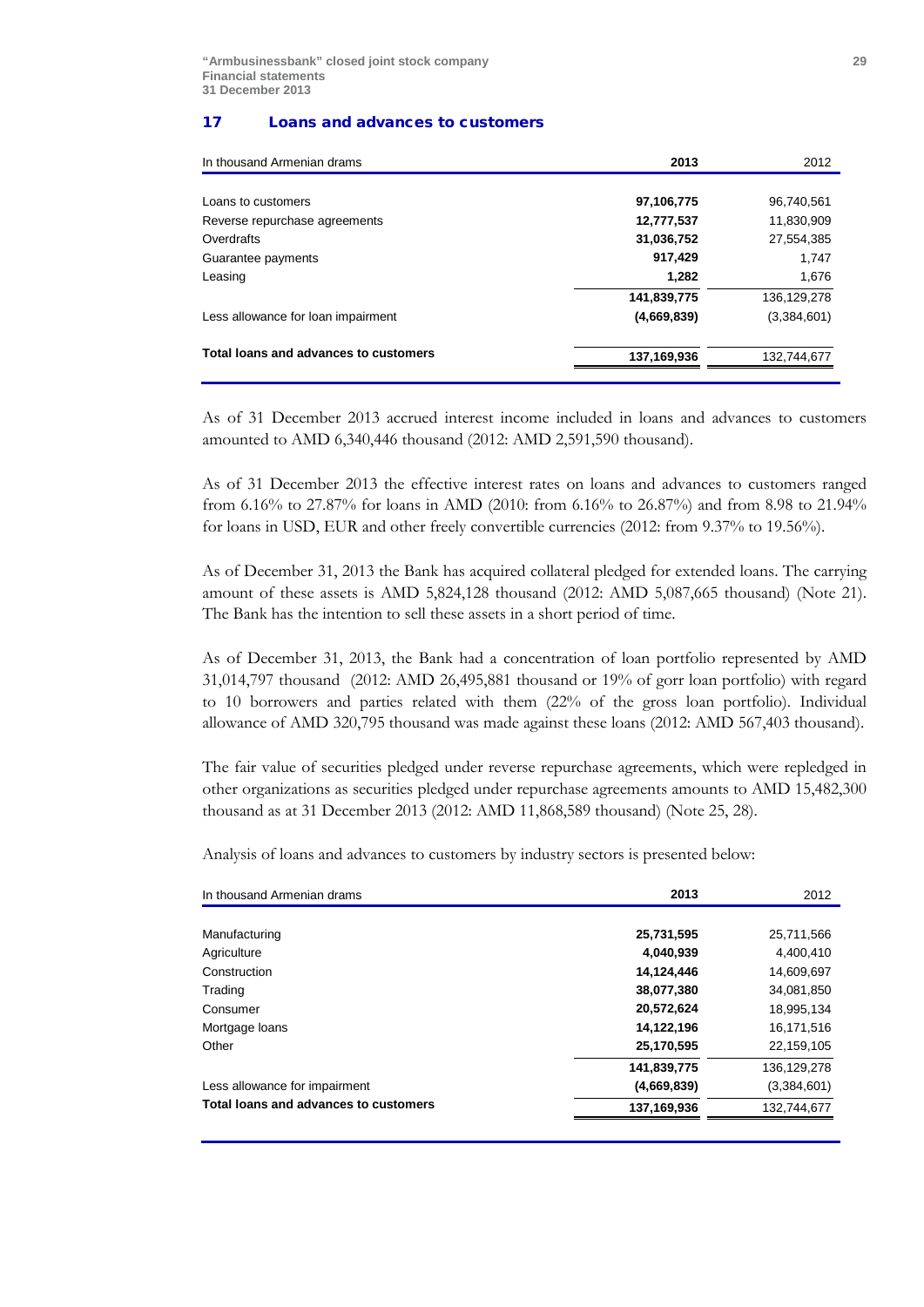## Reconciliation of allowance account for losses on loans and advances by class is as follows:

| In thousand Armenian<br>drams                                         |                                |           |                       |                   |                         |           |            | 2013       |
|-----------------------------------------------------------------------|--------------------------------|-----------|-----------------------|-------------------|-------------------------|-----------|------------|------------|
|                                                                       |                                |           | Const-                |                   |                         | Mort-     |            |            |
|                                                                       | <b>Manufacture Agriculture</b> |           | ruction               |                   | <b>Trading Consumer</b> | gage      | Other      | Total      |
|                                                                       |                                |           |                       |                   |                         |           |            |            |
| At 1 January 2013                                                     | 514,231                        | 350,713   | 292,194               | 796,021           | 664,830                 | 323,430   | 443,182    | 3,384,601  |
| Charge/(reversal) for<br>the year                                     | 213,822                        | (53, 591) | 414,247               | 1,529,817         | (505, 775)              | (175,331) | (182, 481) | 1,240,708  |
| Amounts written off                                                   | (20, 224)                      | (75, 100) | (334, 858)            | (42, 856)         | (155, 639)              | (81,900)  | (10, 021)  | (720, 598) |
| <b>Recoveries</b>                                                     | 6,003                          | 51,830    | 306,556               | 122,380           | 202,310                 | 75,023    | 1,026      | 765,128    |
| At 31 December 2013                                                   | 713,832                        | 273,852   | 678,139               | 2,405,362         | 205,726                 | 141,222   | 251,706    | 4,669,839  |
|                                                                       |                                |           |                       |                   |                         |           |            |            |
| Individual impairment                                                 | 493,960                        |           | 548,673               | 1,994,816         |                         |           |            | 3,037,449  |
| <b>Collective impairment</b>                                          | 219,872                        | 273,852   | 129,466               | 410,546           | 205,726                 | 141,222   | 251,706    | 1,632,390  |
|                                                                       | 713,832                        | 273,852   |                       | 678,139 2,405,362 | 205,726                 | 141,222   | 251,706    | 4,669,839  |
| Gross amount of loans<br>individually impaired,                       | 3,744,345                      |           | - 1,177,796 3,531,819 |                   |                         |           |            | 8,453,960  |
| before deducting any<br>individually assessed<br>impairment allowance |                                |           |                       |                   |                         |           |            |            |

| In thousand Armenian<br>drams     |             |                          |                          |           |           |            |           | 2012        |
|-----------------------------------|-------------|--------------------------|--------------------------|-----------|-----------|------------|-----------|-------------|
|                                   |             |                          | Const-                   |           |           | Mort-      |           |             |
|                                   | Manufacture | Agriculture              | ruction                  | Trading   | Consumer  | gage       | Other     | Total       |
|                                   |             |                          |                          |           |           |            |           |             |
| January 2012<br>At 1              | 242,964     | 131,922                  | 337,145                  | 792,603   | 247,092   | 228,827    | 351,593   | 2,332,146   |
| Charge/(reversal) for the<br>year | 117.429     | 1.183.408                | (48,951)                 | 810.286   | 503,297   | (174, 942) | 126.194   | 2,516,721   |
| Amounts written off               |             | $(54,275)$ $(1,012,733)$ | $\overline{\phantom{0}}$ | (905,103) | (230,863) | (63,006)   | (56, 375) | (2,322,355) |
| Recoveries                        | 208,113     | 48.116                   | 4,000                    | 98.235    | 145,304   | 332,551    | 21,770    | 858,089     |
| At 31 December 2012               | 514,231     | 350,713                  | 292.194                  | 796.021   | 664,830   | 323,430    | 443,182   | 3,384,601   |
|                                   |             |                          |                          |           |           |            |           |             |
| Collective impairment             | 514,231     | 350,713                  | 292,194                  | 796,021   | 664,830   | 323,430    | 443,182   | 3,384,601   |
|                                   | 514,231     | 350,713                  | 292,194                  | 796,021   | 664,830   | 323,430    | 443,182   | 3,384,601   |
|                                   |             |                          |                          |           |           |            |           |             |

Loans and advances by customer profile may be specified as follows:

| In thousand Armenian drams            | 2013        | 2012          |
|---------------------------------------|-------------|---------------|
| Individuals                           | 35,992,197  | 36,848,927    |
| Privately held companies              | 102,071,835 | 94,912,408    |
| Sole proprietors                      | 2,783,348   | 2,557,968     |
| State owned enterprises               | 769,210     | 1,305,854     |
| Non-profit organizations              | 223,185     | 504.121       |
|                                       | 141,839,775 | 136, 129, 278 |
| Less allowance for loan impairment    | (4,669,839) | (3,384,601)   |
| Total loans and advances to customers | 137,169,936 | 132,744,677   |
|                                       |             |               |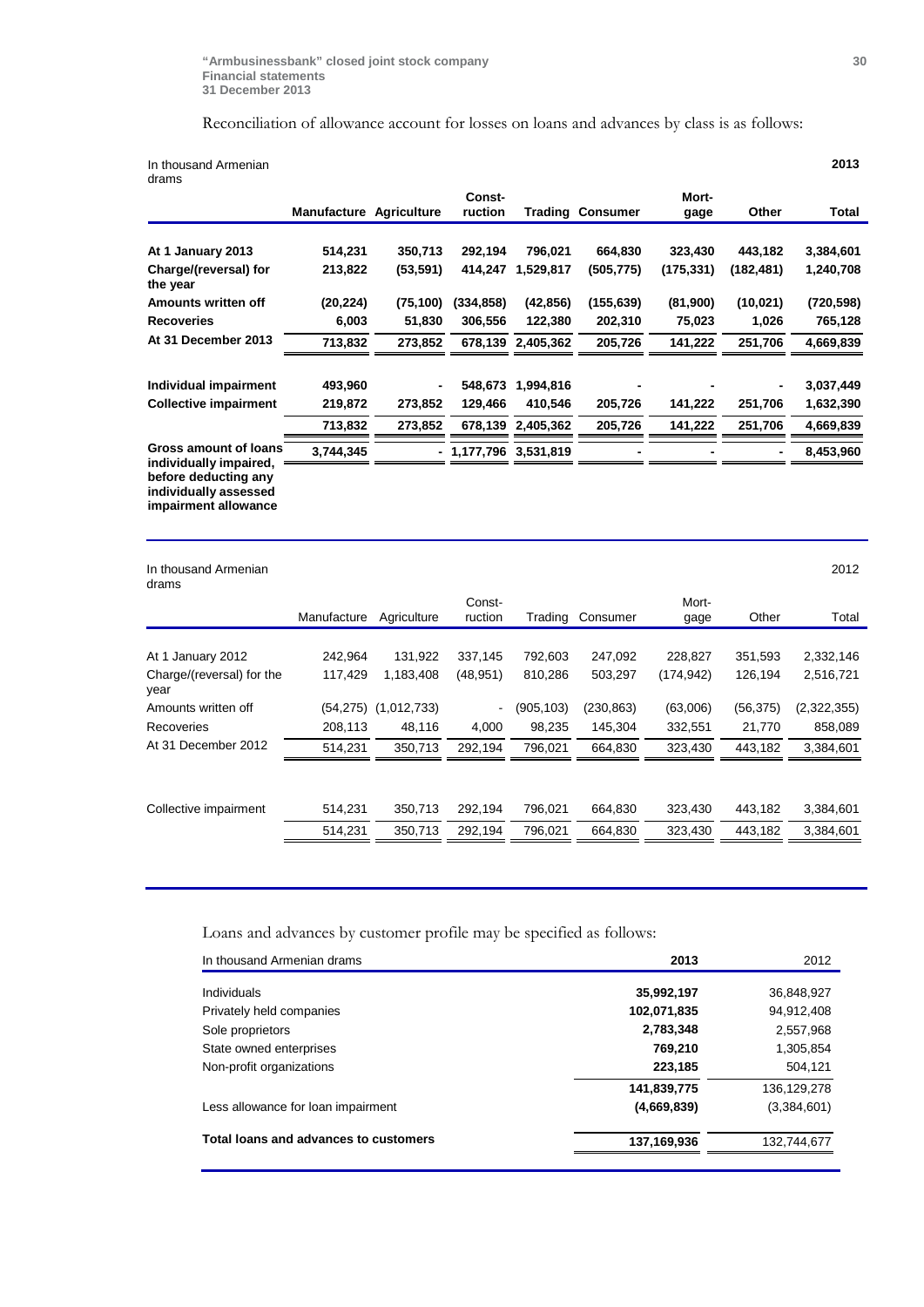Loans to individuals comprise the following products:

| In thousand Armenian drams                      | 2013       | 2012       |
|-------------------------------------------------|------------|------------|
|                                                 | 14,122,196 |            |
| Mortgage                                        |            | 16,171,516 |
| Credit cards                                    | 12,685,071 | 11,133,803 |
| Consumer                                        | 1,835,755  | 1,977,541  |
| Gold loans                                      | 5,463,399  | 5,111,139  |
| Car                                             | 383,457    | 590,547    |
| Other                                           | 1,502,319  | 1,864,381  |
| Total loans and advances to individuals (gross) | 35,992,197 | 36,848,927 |
|                                                 |            |            |

The information on financial leasing is introduced below:

| In thousand Armenian drams                         | 2013  | 2012  |
|----------------------------------------------------|-------|-------|
| Gross investments on finance lease                 |       |       |
| Till 1 year                                        | 1,068 | 1,365 |
| From 1 to 5 years                                  | 281   | 607   |
|                                                    | 1,349 | 1,972 |
| Unearned future financial gains from finance lease | (67)  | (296) |
| Net investments in finance lease                   | 1,282 | 1,676 |
|                                                    |       |       |

Impairment allowance for finance lease is not included in the impairment allowance and amunt to AMD 13 thousand drams as at 31 December 2013 (2012: AMD 27 thousand drams).

Implied interest rate for finance lease is 19-20%.

At 31 December 2013 and at 31 December 2012 the estimated fair value of loans and advances to customers approximates it carrying value (Note 32).

Maturity analysis of loan portfolio is presented in Note 34.

Credit, currency and interest rate analyses of loans and advances to customers are disclosed in Note 35. The information on related party balances is disclosed in Note 31.

## 18 Investment securities

|                              | As of December 31, 2013<br>As of December 31, 2012 |                     |        |                       |                          |         |
|------------------------------|----------------------------------------------------|---------------------|--------|-----------------------|--------------------------|---------|
| In thousand Armenian drams   | Available<br>for sale                              | Held to<br>maturity | Total  | Available<br>for sale | Held to<br>maturity      | Total   |
| <b>Unquoted investments</b>  |                                                    |                     |        |                       |                          |         |
| Equity instruments           | 9,226                                              | ٠                   | 9.226  | 10.230                | $\overline{\phantom{a}}$ | 10,230  |
| Shares of Armenian companies | 10,093                                             | ۰                   | 10,093 | 10.093                | $\overline{\phantom{a}}$ | 10,093  |
| State bonds                  | 1,009                                              | ۰                   | 1.009  | 154.878               | $\overline{\phantom{a}}$ | 154.878 |
| Corporate bonds              |                                                    |                     |        |                       | 32.598                   | 32,598  |
| Promissory notes             | 4,302                                              | ٠                   | 4.302  | 13,006                | $\overline{\phantom{a}}$ | 13,006  |
| Accrued interest             | 297                                                | ۰                   | 297    | 8.743                 | 904                      | 9,647   |
| <b>Total investments</b>     | 24,927                                             | ٠                   | 24.927 | 196.950               | 33.502                   | 230,452 |
|                              |                                                    |                     |        |                       |                          |         |

All debt securities have fixed coupons.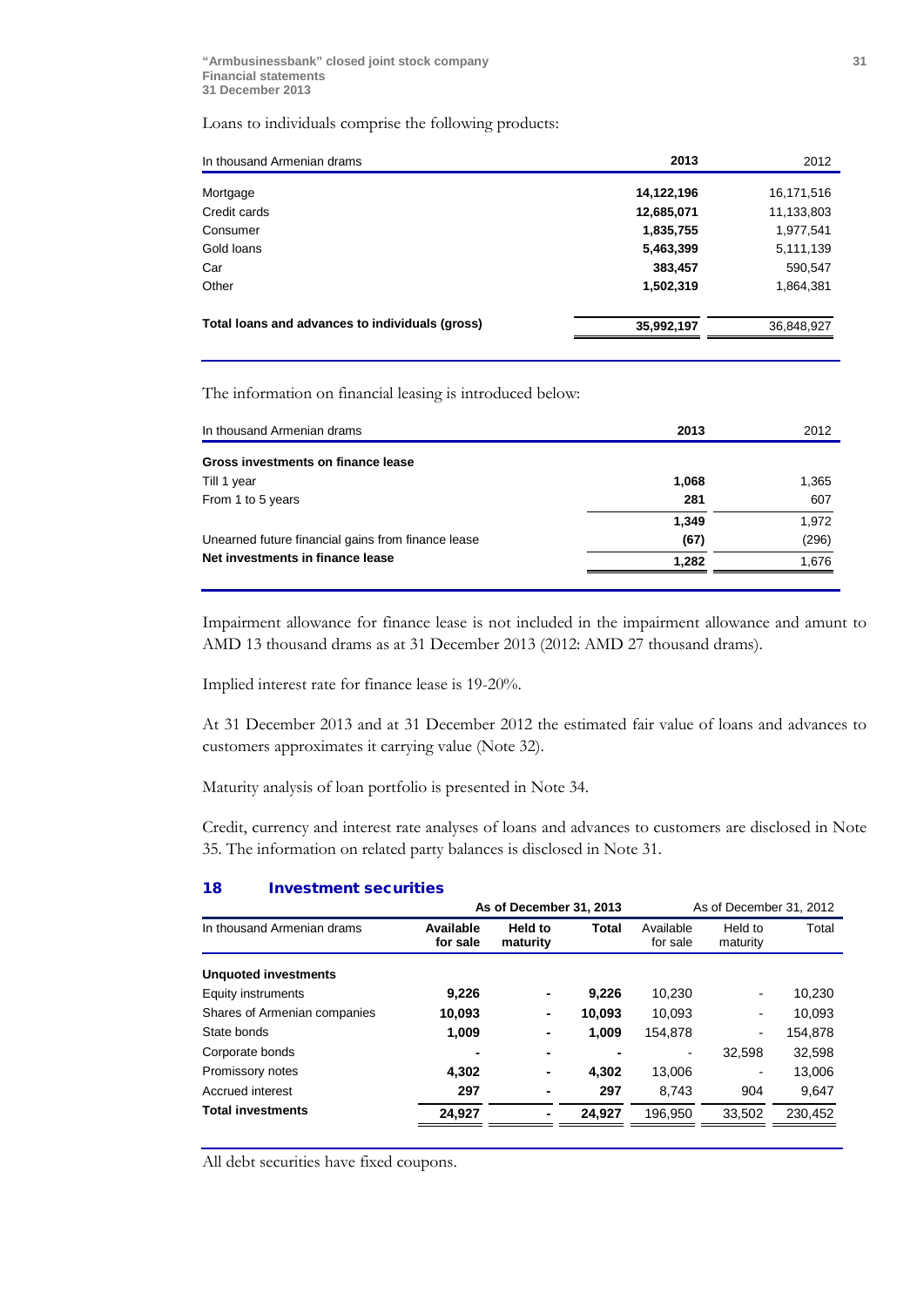The Bank has not reclassified any financial assets measured at amortised cost rather than fair value during the year (2012: either).

The Bank has not reclassified any financial assets measured at amortised cost rather than fair value during the year (2012: nil).

The fair value of unquoted available for sale debt securities is measured using a valuation technique, which uses current market rates to discount future cash flows of the financial instruments.

All unquoted available for sale equity shares are recorded at cost since its fair value cannot be reliably estimated. There is no quoted market on these investments and the Bank intends to hold them for a long term.

Available for sale debt securities by effective interest rates and maturity dates comprise:

| In thousand Armenian drams |       | 2013            | 2012         |           |  |
|----------------------------|-------|-----------------|--------------|-----------|--|
|                            | %     | <b>Maturity</b> | %            | Maturity  |  |
|                            |       |                 |              |           |  |
| State bonds                | 8.19% | 2014            | 13.62-15.04% | 2014-2028 |  |
| Corporate bonds            | $\,$  | ٠               | 12%          | 2013      |  |
| Promissory notes           | 26%   | 2014            | 24.63%       | 2013      |  |

Available for sale debt securities at fair value in the amount of AMD 9,528,273 thousand (2012: AMD 8,606,949 thousand) were sold to third parties on reverse repurchase agreements for periods not exceeding six months. These securities were classified as securities pledged under repurchase agreements on the face of the balance sheet (Note 28).

*Held-to-maturity investments* 

| In thousand Armenian drams         | 2013 | 2012   |
|------------------------------------|------|--------|
|                                    |      |        |
| Nominal value                      |      | 33,282 |
| <b>Discount</b>                    |      | (684)  |
| Accrued interest                   |      | 904    |
| Total investments held to maturity |      | 33,502 |
|                                    |      |        |

Held-to-maturity securities upon profitability and maturity terms:

| In thousand Armenian drams |   | 2013            | 2012 |          |  |
|----------------------------|---|-----------------|------|----------|--|
|                            | % | <b>Maturity</b> | %    | Maturity |  |
| Corporate bonds            | ۰ | $\blacksquare$  | 12%  | 2013     |  |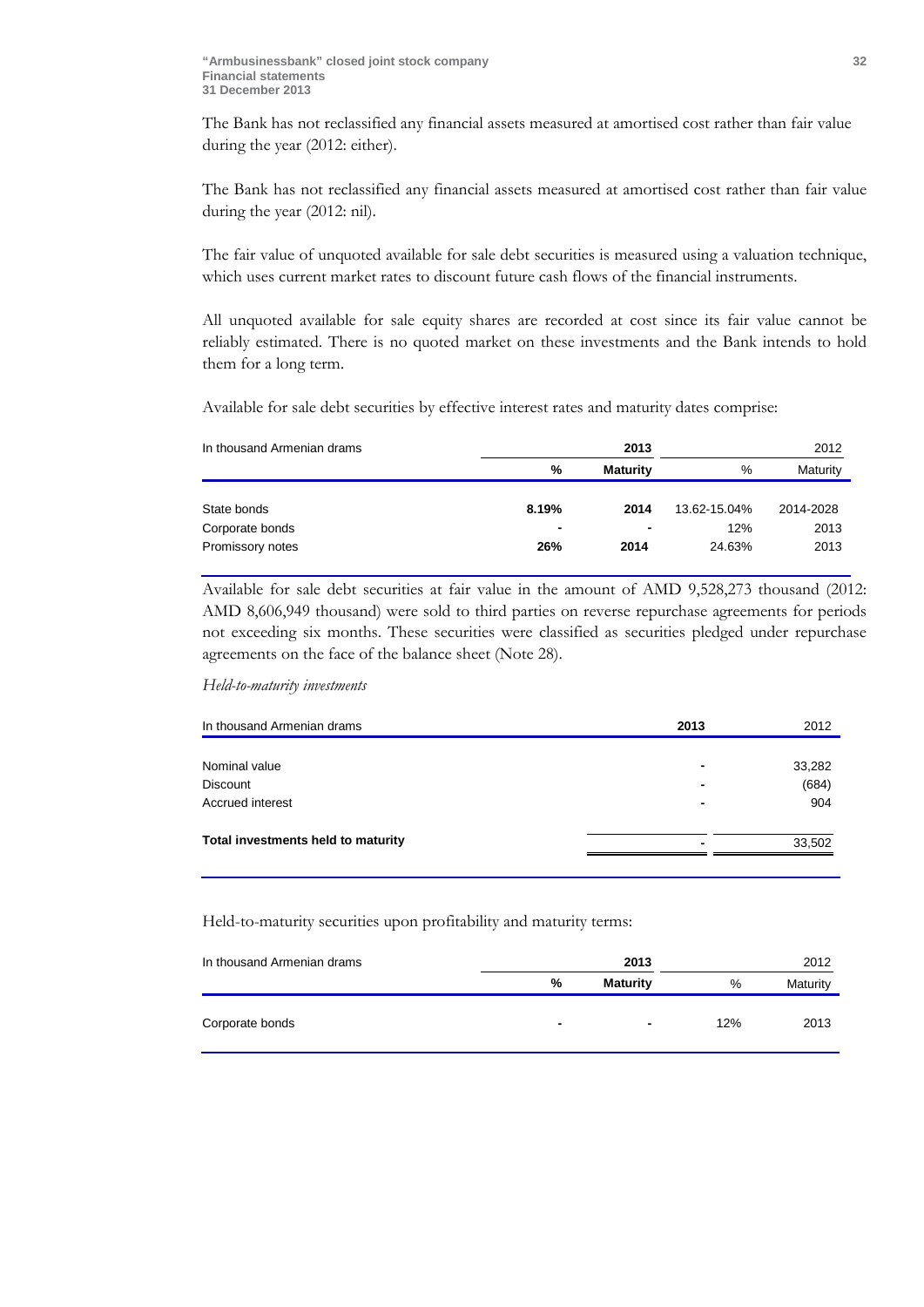## 19 Property, plant and equipment

| In thousand Armenian<br>drams |                              |                  |                 |                 |                  | Capital<br>investme  | Lease-                   |                      |
|-------------------------------|------------------------------|------------------|-----------------|-----------------|------------------|----------------------|--------------------------|----------------------|
|                               |                              | <b>Machinery</b> |                 | <b>Computer</b> |                  | nts in               | hold                     |                      |
|                               | <b>Land and</b><br>buildings | and<br>equipment | <b>Vehicles</b> | equipment       | <b>Other PPE</b> | leased<br><b>PPE</b> | improve-<br>ments        | <b>Total</b>         |
| <b>COST</b>                   |                              |                  |                 |                 |                  |                      |                          |                      |
| Cost at January 1, 2012       | 6,589,903                    | 363,641          | 401,011         | 2,034,565       | 517,035          | 28,996               |                          | 1,451,313 11,386,464 |
| <b>Additions</b>              | 372,270                      | 10,147           | 185,471         | 34,660          | 15,532           |                      | 327,319                  | 945,399              |
| <b>Disposals</b>              |                              | (1, 191)         | (115, 644)      | (7,657)         | (4, 911)         |                      |                          | (129, 403)           |
| Reclassifications             | 971,841                      | 75,647           |                 | 622,335         | 108,809          |                      | $-(1,778,632)$           |                      |
| At December 31, 2012          | 7,934,014                    | 448,244          | 470,838         | 2,683,903       | 636,465          | 28,996               |                          | 12,202,460           |
| <b>Additions</b>              | 2,330                        | 10,058           | 9,011           | 153,931         | 44,407           | 1,403                |                          | 221,140              |
| Disposals                     |                              |                  | (219, 829)      |                 | (2, 357)         |                      |                          | (222, 186)           |
| <b>Reclassifications</b>      |                              |                  |                 | (100, 760)      | 100,760          |                      |                          |                      |
| Revaluation                   | 589,278                      |                  |                 |                 |                  |                      |                          | 589,278              |
| Adjustment of<br>revaluation  | (952, 836)                   |                  |                 |                 |                  |                      |                          | (952, 836)           |
| At December 31, 2013          | 7,572,786                    | 458,302          | 260,020         | 2,737,074       | 779,275          | 30,399               |                          | $-11,837,856$        |
| <b>DEPRECIATION</b>           |                              |                  |                 |                 |                  |                      |                          |                      |
| At January 1, 2012            | 444,966                      | 150,144          | 181,380         | 1,083,057       | 211,950          | 15,581               |                          | 2,087,078            |
| Depreciation charge           | 242,381                      | 83,206           | 76,903          | 419,770         | 96,927           | 2,525                |                          | 921,712              |
| <b>Disposals</b>              |                              | (882)            | (97, 381)       | (4, 515)        | (4,700)          |                      |                          | (107, 478)           |
| At December 31, 2012          | 687,347                      | 232,468          | 160,902         | 1,498,312       | 304,177          | 18,106               |                          | 2,901,312            |
| Depreciation charge           | 265,489                      | 79,261           | 85,156          | 212,225         | 148,378          | 438                  |                          | 790,947              |
| <b>Disposals</b>              |                              |                  | (126, 024)      |                 | (2,225)          |                      |                          | (128, 249)           |
| Reclassification              |                              |                  |                 |                 | 180              |                      |                          | 180                  |
| Adjustment of<br>revaluation  | (952, 836)                   |                  |                 |                 |                  |                      |                          | (952, 836)           |
| At December 31, 2013          | $\blacksquare$               | 311,729          | 120,034         | 1,710,537       | 450,510          | 18,544               | $\overline{\phantom{0}}$ | 2,611,354            |
| <b>CARRYING VALUE</b>         |                              |                  |                 |                 |                  |                      |                          |                      |
| At December 31, 2013          | 7,572,786                    | 146,573          | 139,986         | 1,026,537       | 328,765          | 11,855               | $\overline{\phantom{0}}$ | 9,226,502            |
| At December 31, 2012          | 7,246,667                    | 215,776          | 309,936         | 1,185,591       | 332,288          | 10,890               |                          | 9,301,148            |
| At January 1, 2012            | 6,144,937                    | 213,497          | 219,631         | 951,508         | 305,085          | 13,415               | 1,451,313                | 9,299,386            |

## *Revaluation of assets*

The buildings and land owned by the Bank were evaluated by an independent appraiser at 31 December 2013 using a combination of market, income and cost methods resulting in a revaluation of AMD 589,278 thousand. Management has based its estimate of the fair value of the buildings on the results of the independent appraisal.

If PPE were presented at the difference of cost and accumulated depreciation, the carrying amount would have been AMD 6,983,508 thousand as at 31 December 2013.

#### *Fully depreciated items*

As at 31 December 2013 fixed assets included fully depreciated assets at cost in the amount of AMD 122,175 thousand (2012: AMD 119,988 thousand).

#### *Fixed assets in the phase of installation*

As at 31 December 2013 fixed assets included assets in the phase of installation in the amount of AMD 67,900 thousand (2012: AMD 254,722 thousand).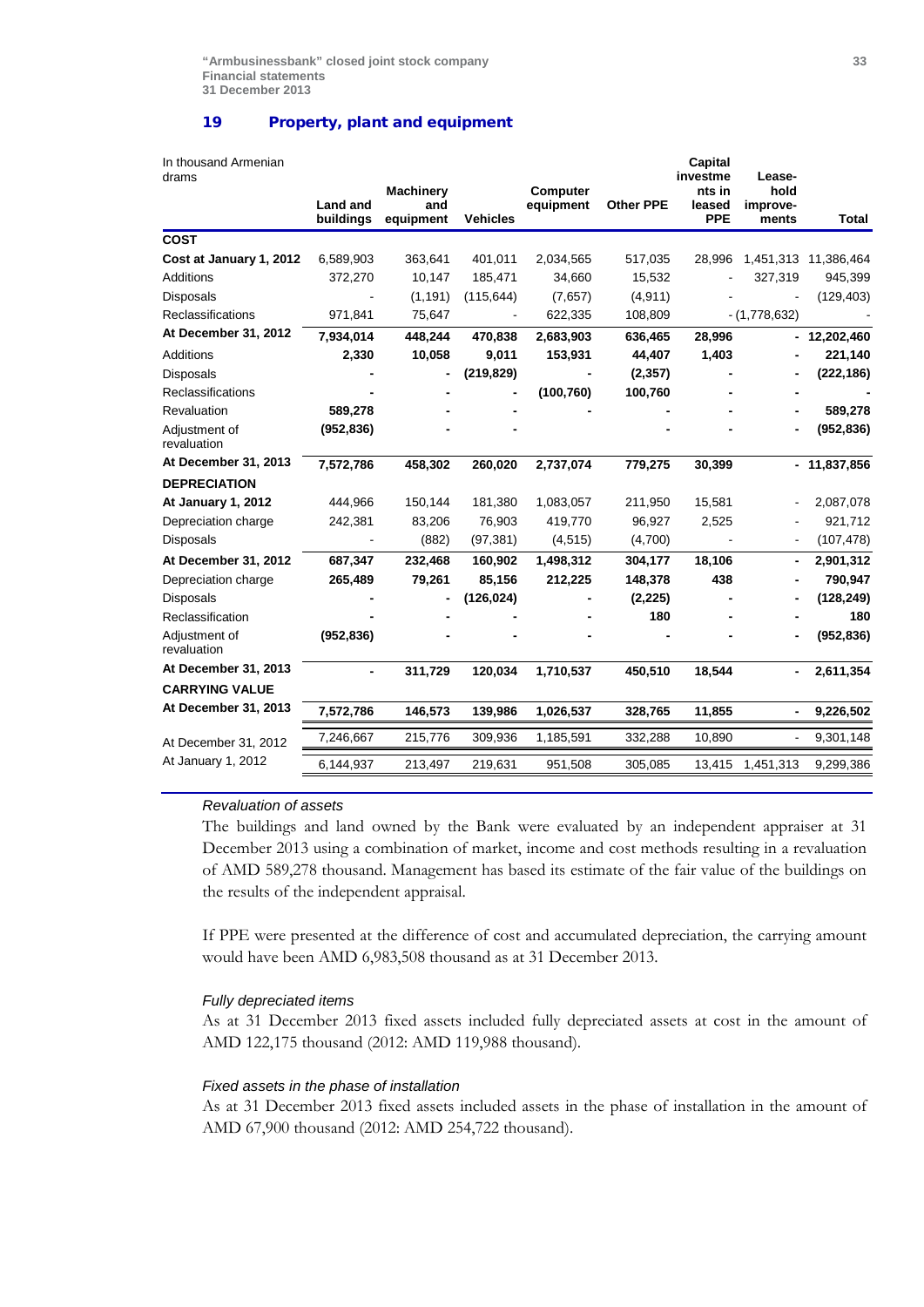#### *Restrictions on title of fixed assets*

As at 31 December 2013 the Bank does not possess any fixed assets pledged as security for liabilities or whose title is otherwise restricted.

#### *Contractual commitments*

As at 31 December 2013 the Bank had a contractual commitments in respect of renovation of buildings totalling AMD 12,169 thousand (2012: nil). The Bank's Management has already allocated the necessary resources in respect of this commitment. The Bank's Management believes that future net revenues and funding will be sufficient to cover this and any similar such commitments.

#### 20 Intangible assets

| In thousand Armenian drams | <b>Licenses</b> | <b>Acquired</b><br>software<br>licenses | Capital<br>investments | Other     | <b>Total</b> |
|----------------------------|-----------------|-----------------------------------------|------------------------|-----------|--------------|
| <b>COST</b>                |                 |                                         |                        |           |              |
| At January 1, 2012         | 252,210         | 157,192                                 |                        | 76,178    | 485,580      |
| Additions                  | 653,217         | 22,158                                  | 4,847                  |           | 680,222      |
| <b>Disposals</b>           | (66,076)        | (32,032)                                |                        | (23, 341) | (121, 449)   |
| At December 31, 2012       | 839,351         | 147,318                                 | 4,847                  | 52,837    | 1,044,353    |
| <b>Additions</b>           | 251,232         |                                         | 91,930                 |           | 343,162      |
| <b>Disposals</b>           | (4,864)         |                                         |                        |           | (4, 864)     |
| At December 31, 2013       | 1,085,719       | 147,318                                 | 96,777                 | 52,837    | 1,382,651    |
| <b>AMORTISATION</b>        |                 |                                         |                        |           |              |
| At January 1, 2012         | 65,767          | 32,223                                  |                        | 23,341    | 121,331      |
| <b>Disposals</b>           | (65, 772)       | (32, 032)                               |                        | (23, 341) | (121, 145)   |
| Amortization charge        | 292             | 85                                      |                        |           | 377          |
| At December 31, 2012       | 287             | 276                                     |                        |           | 563          |
| Disposal                   | (4,864)         |                                         |                        |           | (4,864)      |
| Reclassification           |                 | (180)                                   |                        |           | (180)        |
| Amortisation charge        | 38,291          | 242                                     |                        |           | 38,533       |
| At December 31, 2013       | 33,714          | 338                                     |                        |           | 34,052       |
| <b>CARRYING VALUE</b>      |                 |                                         |                        |           |              |
| At December 31, 2013       | 1,052,005       | 146,980                                 | 96,777                 | 52,837    | 1,348,599    |
| At December 31, 2012       | 839,064         | 147,042                                 | 4,847                  | 52,837    | 1,043,790    |
| At January 1, 2012         | 186,443         | 124,969                                 |                        | 52,837    | 364,249      |

#### *Fully depreciated items*

As at 31 December 2013 intangible assets do not include any fully depreciated assets (2012: either).

As at 31 December 2013, the Bank does not possess any intangible assets pledged as security for liabilities or whose title is otherwise restricted.

#### *Contractual commitments*

As at 31 December 2013 the Bank had contractual commitments in respect of acquisition of computer software totalling AMD 35,117 thousand (2012: AMD 97,354 thousand). The Bank's Management has already allocated the necessary resources in respect of this commitment. The Bank's Management believes that future net revenues and funding will be sufficient to cover this and any similar such commitments.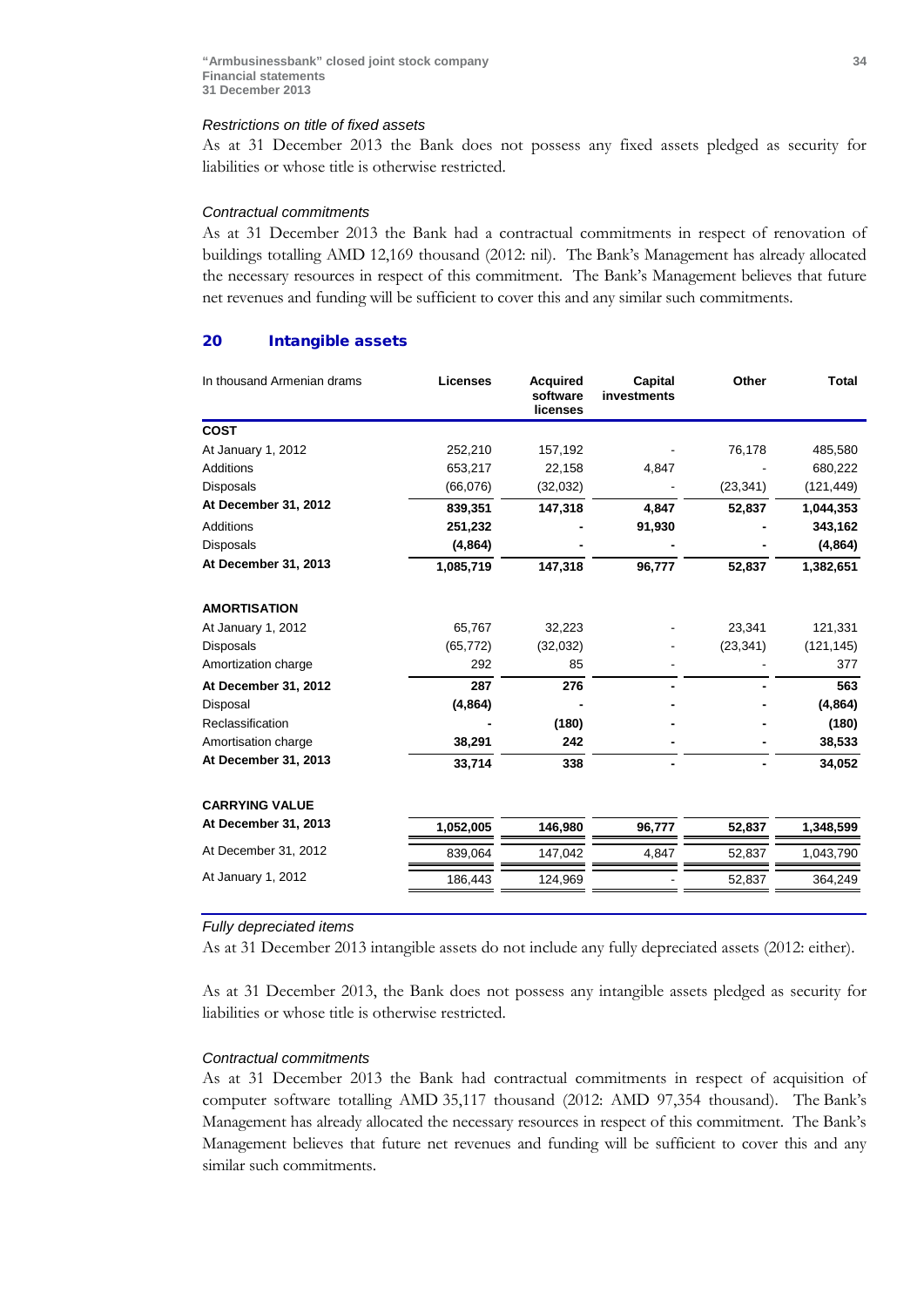## 21 Repossessed assets

Details of financial and non-financial assets obtained by the Bank during the year by taking possession of collateral held as security against loans and advances as at December 31 are shown below:

| 2013      | 2012      |
|-----------|-----------|
|           |           |
| 4,853,870 | 3,548,157 |
| 970,258   | 1,539,508 |
| 5,824,128 | 5,087,665 |
|           |           |

The Bank's policy is to pursue timely realisation of the collateral in an orderly manner. The Bank generally does not use the non-cash collateral for its own operations. The assets are measured at the lower of their carrying amount and fair value less costs to sell.

## 22 Other assets

| In thousand Armenian drams          | As of<br>December 31, 2013 | As of<br>December 31, 2012 |
|-------------------------------------|----------------------------|----------------------------|
|                                     |                            |                            |
| Prepayments and other debtors       | 426,726                    | 348,876                    |
| Other amounts receivable            | 660,342                    | 233,997                    |
| <b>Total other financial assets</b> | 1,087,068                  | 582,873                    |
| Paintings                           | 81,030                     | 47,252                     |
| Prepaid other taxes                 | 9,564                      | 10,812                     |
| Future period expenses              | 34,867                     | 49,948                     |
| Precious metals                     | 8,819                      | 24,080                     |
| <b>Stock</b>                        | 262,889                    | 315,802                    |
| Other                               | 39,218                     | 36,934                     |
| <b>Total non financial assets</b>   | 436,387                    | 484,828                    |
| <b>Total other assets</b>           | 1,523,455                  | 1,067,701                  |

Reconciliation of allowance account for losses on other assets is as follows:

| In thousand Armenian drams | <b>Total</b> |
|----------------------------|--------------|
| At January 1, 2012         | 292,444      |
| Charge for the year        | 115,651      |
| Amounts written off        | (411, 340)   |
| Recoveries                 | 3,245        |
| At December 31, 2012       |              |
| Reversal                   | (107, 936)   |
| Amounts written off        | (12, 883)    |
| Recoveries                 | 120,819      |
| At December 31, 2013       |              |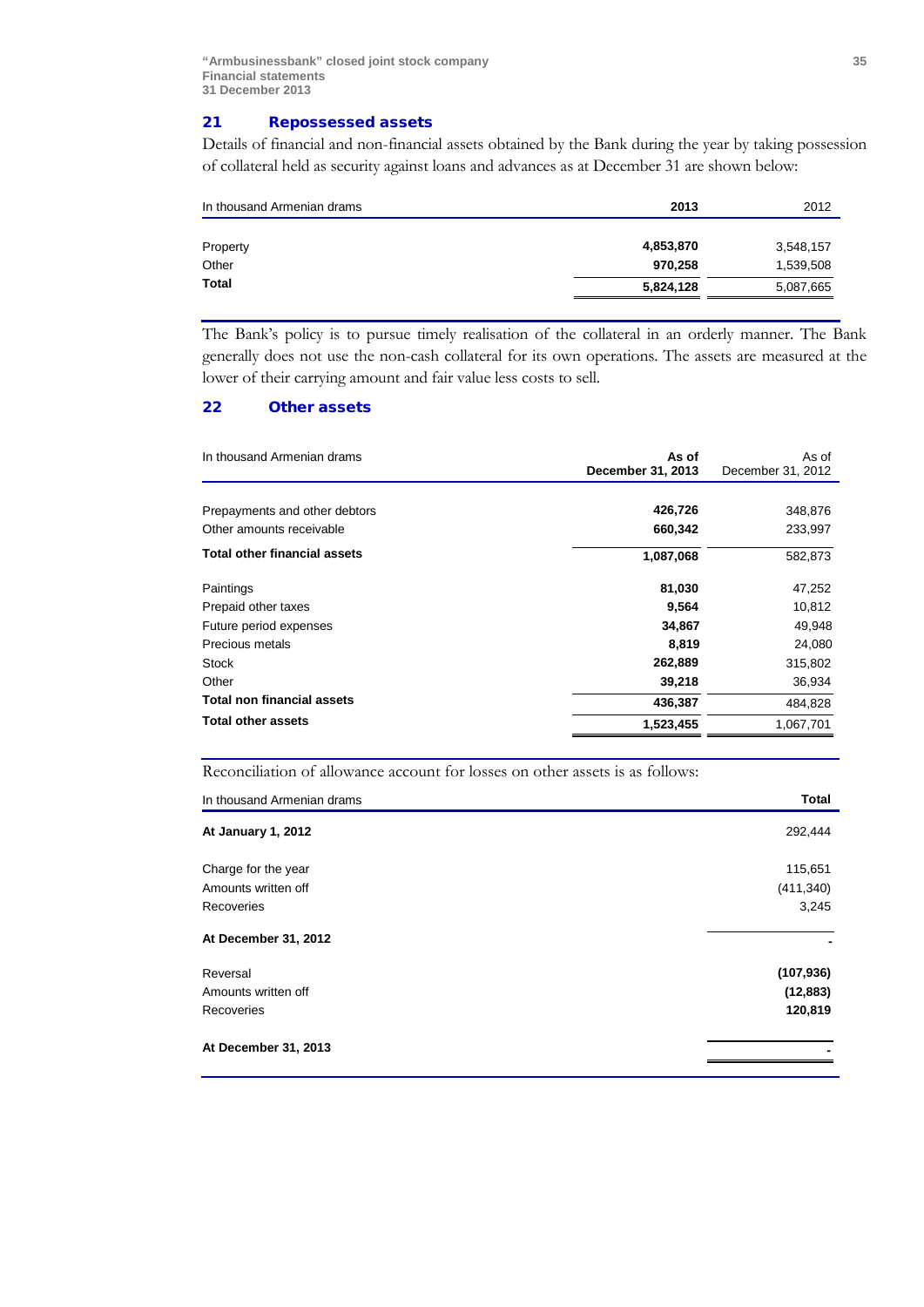## 23 Amounts due to the CBA

| As of<br>December 31, 2013 | As of<br>December 31, 2012 |
|----------------------------|----------------------------|
|                            |                            |
| 3,981,248                  | 4,075,132                  |
| 24,490,768                 | 18,533,234                 |
| 8.477.954                  | 8,476,190                  |
| 36,949,970                 | 31,084,556                 |
|                            |                            |

Subordinate debt was attracted by the CBA in the amount of AMD 8,450,000 thousand drams at 7.5% annual interest rate with a maturity up to 2014.

As at 31 December 2013 amounts due to CBA represent loans received from the German-Armenian fund for extending loans to SMEs, consumer and other purposes within the frames of retroactive financing (2012: either).

## 24 Amounts due to other financial institutions

| In thousand Armenian drams                       | As of<br>December 31, 2013 | As of<br>December 31, 2012 |
|--------------------------------------------------|----------------------------|----------------------------|
|                                                  |                            |                            |
| Loans and deposits from financial institutions   | 17,663,111                 | 14,899,775                 |
| Current accounts of other financial institutions | 63,574                     | 197,398                    |
| Correspondent accounts of other banks            | 163                        | 162                        |
| Loans from international financial institutions  | 7,018,129                  | 8,211,376                  |
| Loans under repurchase agreements                |                            | 1,457,819                  |
| Total amounts due to financial institutions      | 24,744,977                 | 24,766,530                 |
|                                                  |                            |                            |

Loans from international financial institutions include loans from Eurasian Development Bank.

Loans and deposits from financial institutions have no significant concentrations (2012: either).

All deposits from banks carry fixed interest rates.. Loans from financial institutions carry fixed and variable interest rates.

As at 31 December 2013 the effective interest rates on amounts due to financial institutions ranged from 5.64 to 9.38 % for borrowings in AMD (2012: from 5.64 to 10.46 %) and from 8.30 to 8.84 % for borrowings in USD, EUR and other freely convertible currencies (2012: 4.07 %).

The Bank has not had any defaults of principal, interest or other breaches with respect to its liabilities during the period (2012: nil).

## 25 Trading financial liabilities

| In thousand Armenian drams                               | As of<br>December 31, 2013 | As of<br>December 31, 2012 |  |
|----------------------------------------------------------|----------------------------|----------------------------|--|
| Securities received from other non-resident institutions | 15,482,300                 | 11.868.589                 |  |
| Total financial liabilities held for trading             | 15,482,300                 | 11,868,589                 |  |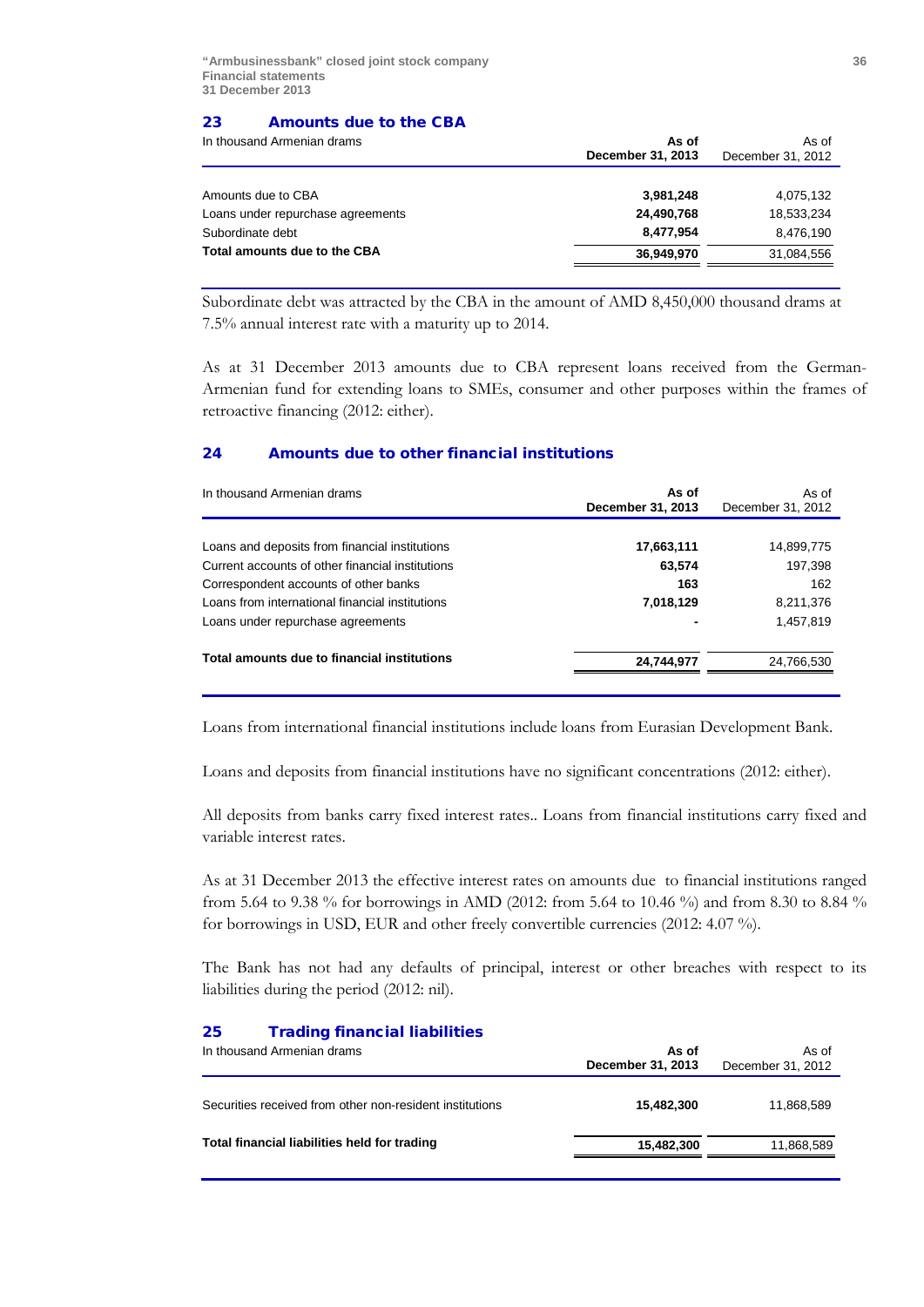The mentioned liabilities arose as a result of repledging securities under repurchase agreements previously pledged under reverse repurchase agreements. Refer to Note 17.

#### 26 Amounts due to customers

| In thousand Armenian drams            | As of<br>December 31, 2013 | As of<br>December 31, 2012 |  |
|---------------------------------------|----------------------------|----------------------------|--|
| Government of the RA                  |                            |                            |  |
| Current/Settlement accounts           | 156,547                    | 233,063                    |  |
| Loans received from the RA government | 4,560,711                  | 4,286,733                  |  |
|                                       | 4,717,258                  | 4,519,796                  |  |
| <b>Corporate customers</b>            |                            |                            |  |
| Current/Settlement accounts           | 21,357,759                 | 12,108,134                 |  |
| Time deposits                         | 20,730,646                 | 7,555,592                  |  |
|                                       | 42,088,405                 | 19,663,726                 |  |
| <b>Retail customers</b>               |                            |                            |  |
| Current/Demand accounts               | 4,997,463                  | 4,803,581                  |  |
| Time deposits                         | 64,704,711                 | 68,252,204                 |  |
|                                       | 69,702,174                 | 73,055,785                 |  |
| Total amounts due to customers        | 116,507,837                | 97,239,307                 |  |
|                                       |                            |                            |  |

All customer deposits carry fixed interest rates.

Loans received from the RA Government include loans received from "Rural finance facility-Project Implementation Unit State Institution" in the amount of AMD 1,075,047 thousand (2012: AMD 1,431,039 thousand" and "Millennium Challenge Account - Armenia" in the amount of AMD 247,565 thousand (2012: AMD 332,625 thousand) , and within the scope of "Small and medium business loan project" of German-Armenian Fund in the amount of AMD 3,196,449 thousand (2012: AMD 2,488,165 thousand).

As at 31 December 2013 included in current accounts of corporate and individual customers are deposits amounting to AMD 34,680,265 thousand (2012: AMD 39,270,469 thousand) held as security against letters of credit issued and guarantees issued). The fair value of those deposits approximates the carrying amount.

At 31 December 2013 the aggregate balance of top ten customers of the Bank (including relating parties, see Note 31) amounts to AMD 33,690,114 thousand (2012: AMD 22,590,608 thousand) or 30% of total customer accounts (2012: 24%).

As of 31 December 2013 the effective interest rates on amounts due to customers ranged from 3% to 15.5% for amounts attracted in AMD (2012: from  $3\%$  to 13.8%) and from 3.44% to 10.44% for amounts attracted in USD, EUR and other freely convertible currencies (2012: from 3.44% to 11.05%)*.*

The Bank has not had any defaults of principal, interest or other breaches with respect to its liabilities during the period (2012: either).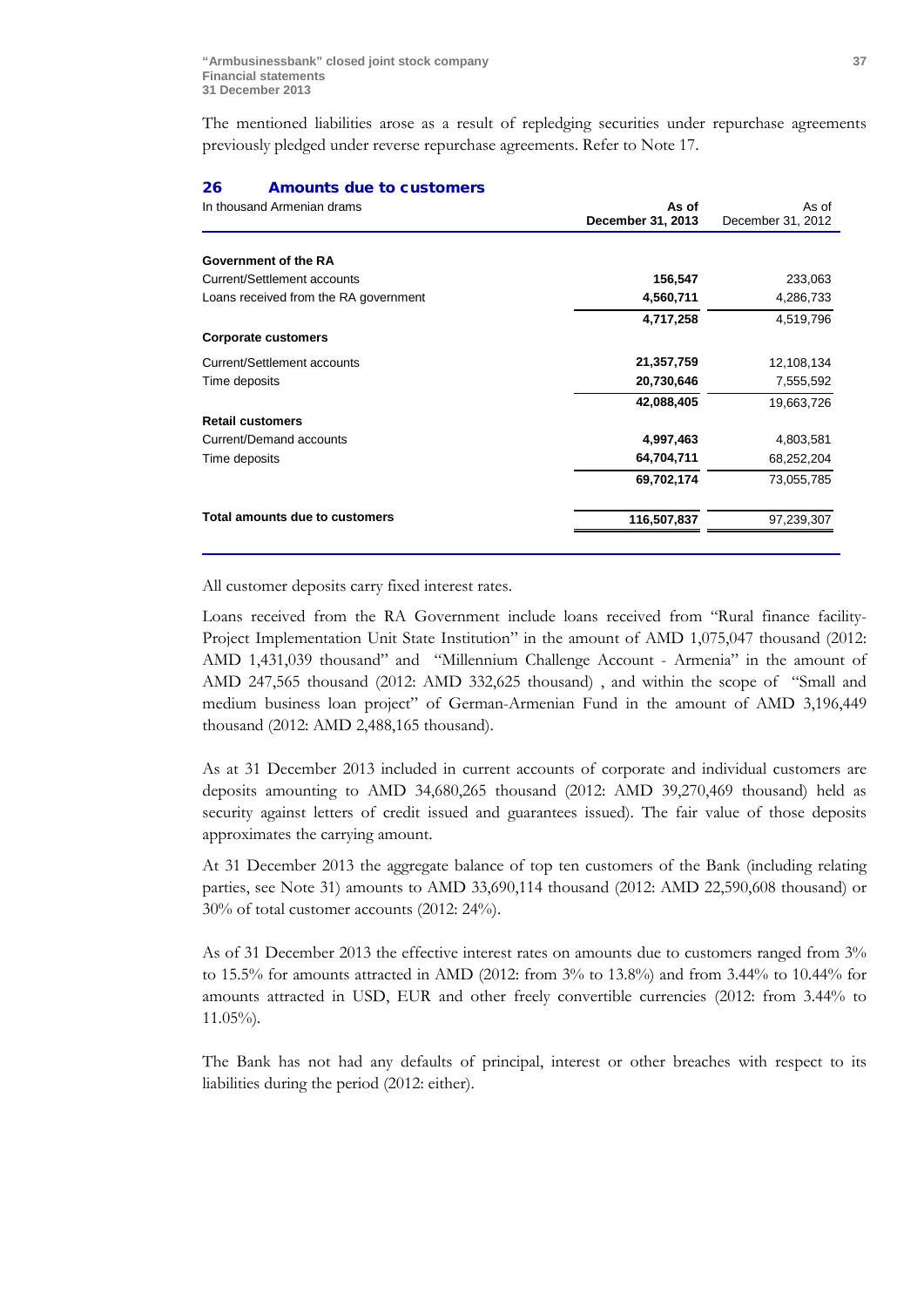## 27 Other liabilities

| In thousand Armenian drams                   | As of<br>December 31, 2013 | As of<br>December 31, 2012 |
|----------------------------------------------|----------------------------|----------------------------|
|                                              |                            |                            |
| Accounts payables                            | 128,876                    | 192,112                    |
| Due to personnel                             | 74,657                     | 86,462                     |
| <b>Total other financial liabilities</b>     | 203,533                    | 278,574                    |
| Other reserves                               |                            |                            |
| Tax payable, other than income tax           | 172,865                    | 184,612                    |
| Reserves                                     |                            | 197,260                    |
| Grants related to assets                     | 2,037                      | 2,119                      |
| Other operating liabilities                  | 302,955                    | 46,253                     |
| Other                                        | 130,978                    | 117,914                    |
| <b>Total other non financial liabilities</b> | 608,835                    | 548,158                    |
| <b>Total other liabilities</b>               | 812,368                    | 826.732                    |

### Grants related to assets

| In thousand Armenian drams    | As of<br>December 31, 2013 | As of<br>December 31, 2012 |
|-------------------------------|----------------------------|----------------------------|
|                               |                            |                            |
| At January 1                  | 2,119                      | 2,213                      |
| Recognised as income (Note 9) | (82)                       | (94)                       |
| At December 31                | 2,037                      | 2,119                      |
|                               |                            |                            |

## 28 Securities pledged under repurchase agreements

| In thousand Armenian drams                                                   | Asset                   |                         | Liability               |                         |
|------------------------------------------------------------------------------|-------------------------|-------------------------|-------------------------|-------------------------|
|                                                                              | 2013                    | 2012                    | 2013                    | 2012                    |
| Loans and advances to customers (Note 17)<br>Investment securities (Note 18) | 15,482,300<br>9,528,273 | 11.868.589<br>8.606.949 | 15,166,128<br>9.324.640 | 11,114,073<br>8.876.980 |
| At 31 December 2013 (Note 23,24)                                             | 25,010,573              | 20,475,538              | 24.490.768              | 19,991,053              |

## 29 Equity

As at 31 December 2013 the Bank's registered and paid-in share capital was AMD 17,500,000 thousand (2012: AMD 17,500,000 thousand).

In accordance with the Bank's statues, the share capital consists of 35,000 ordinary shares, all of which have a par value of AMD 500 thousand each.

The respective shareholdings as at 31 December 2013 and 2012 may be specified as follows:

| In thousand Armenian drams | Paid-in share capital | % of total paid-in capital |
|----------------------------|-----------------------|----------------------------|
| "Christy Management" Inc.  | 17,500,000            | 100%                       |

On 3 April 2014 100% shares of the Bank were purchased by Vitali Grigoryants.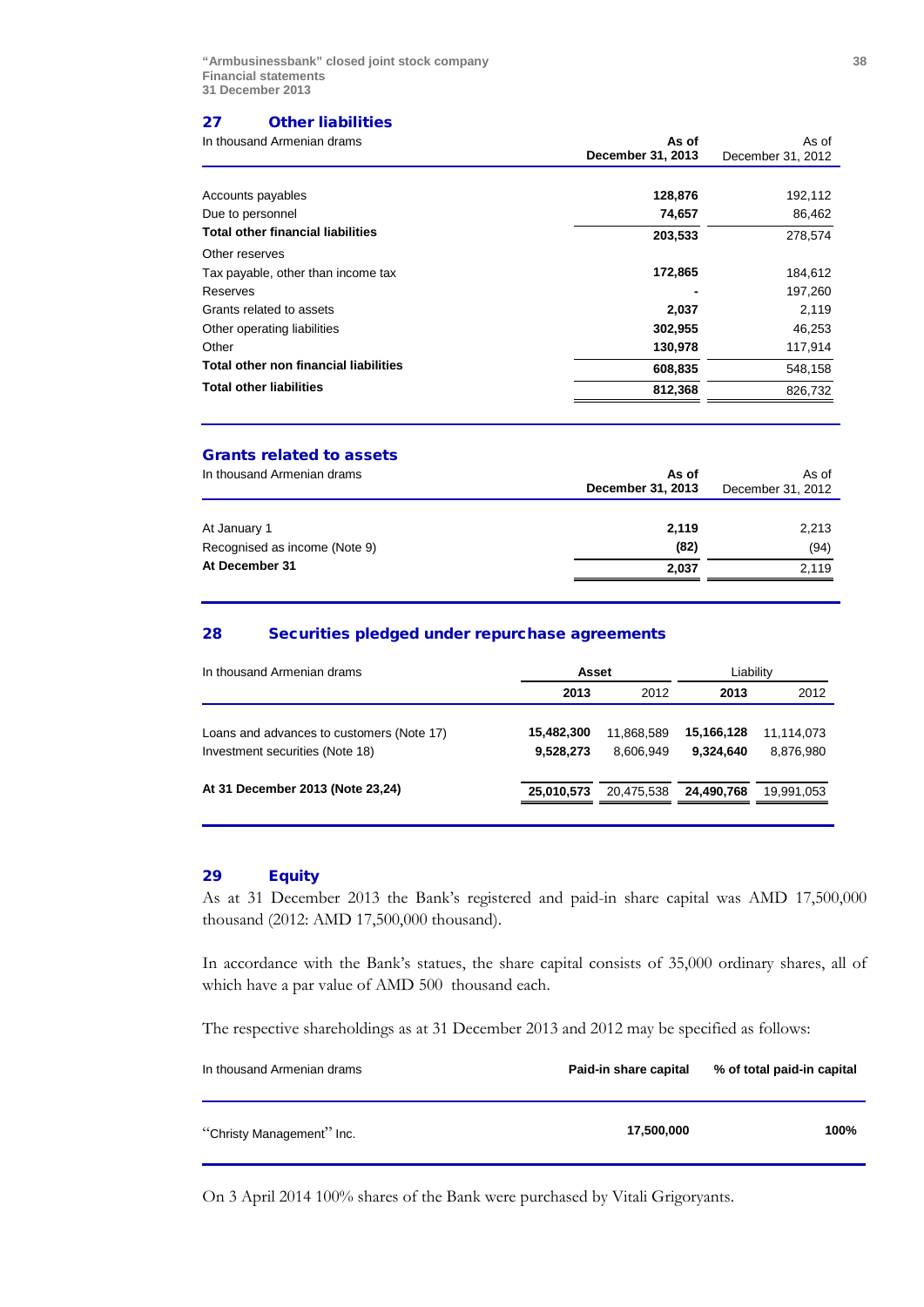As at 31 December 2013, the Bank did not possess any of its own shares. The holders of ordinary shares are entitled to receive dividends as declared and are entitled to one vote per share at annual and general meetings of the Bank.

The share capital of the Bank was contributed by the shareholders in Armenian Drams and they are entitled to dividends and any capital distribution in Armenian Drams.

Distributable among shareholders reserves equal the amount of retained earnings calculated in accordance with the RA legislation. Non-distributable reserves are represented by a reserve fund, which is created as required by the statutory regulations, in respect of general banking risks, including future losses and other unforeseen risks or contingencies. The reserve has been created in accordance with the Bank's statutes that provide for the creation of a reserve for these purposes of not less than 5% of the Bank's net profit of the previous year reported in statutory books.

## 30 Contingent liabilities and commitments

#### *Tax and legal matters*

The taxation system in Armenia is characterized by frequently changing legislation, which is often unclear, contradictory and subject to interpretation. Often, differing interpretations exist among various taxation authorities and jurisdictions.

Often tax authorities claim additional taxes for transactions and accounting methods, for which they did not claim previously. As a result additional fines and penalties could arise. Tax review can include 3 calendar years immediately preceding the year of a review. In certain circumstances tax review can include earlier periods.

Management believes that the Bank has complied with all regulations and has completely settled all its tax liabilities.

Management also believes that the ultimate liability, if any, arising from legal actions and complaints taken against the Bank, will not have a material adverse impact on the financial condition or results of future operations of the Bank.

## *Loan commitment, guarantee and other financial facilities*

In the normal course of business, the Bank is a party to financial instruments with off-balance sheet risk in order to meet the needs of its customers. These instruments, involving varying degrees of credit risk, are not reflected in the balance sheet.

As of 31 December the nominal or contract amounts were:

| In thousand Armenian drams                       | As of<br>December 31, 2013 | As of<br>December 31, 2012 |
|--------------------------------------------------|----------------------------|----------------------------|
|                                                  |                            |                            |
| Undrawn Ioan commitments                         | 4,694,542                  | 4,155,831                  |
| Letters of credit                                |                            | 48,212                     |
| Guarantees                                       | 18,048,213                 | 11,244,852                 |
|                                                  | 22,742,755                 | 15,448,895                 |
| Allowance for liabilities containing credit risk |                            | (197, 260)                 |
| Total commitments and contingent liabilities     | 22,742,755                 | 15,251,635                 |
|                                                  |                            |                            |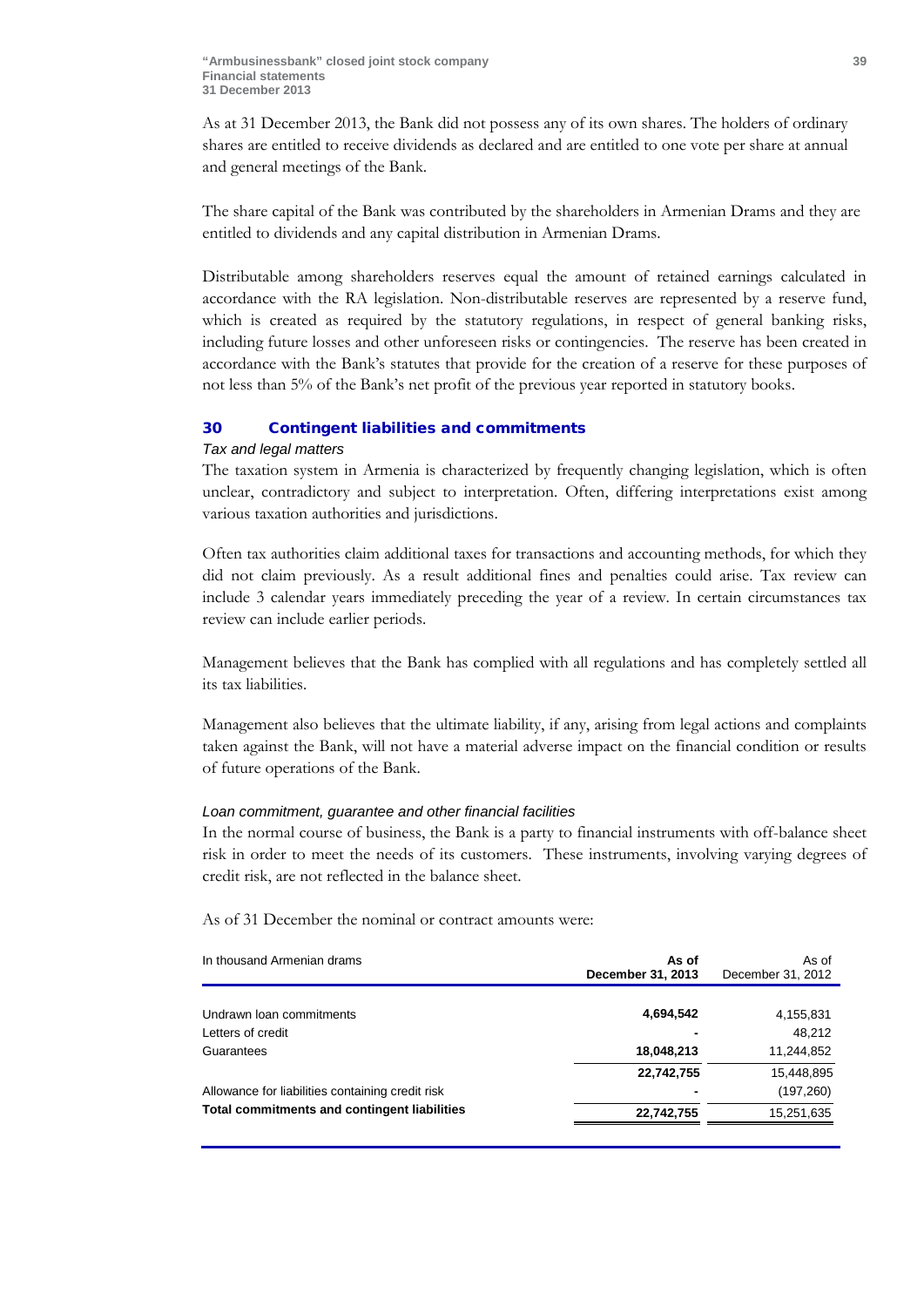The maximum exposure to credit risk of Loan commitments, guarantee and other financial facilities is best represented by the total amount of these commitments and contingent liabilities.

The movement of other allowances is the following:

| In thousand Armenian drams    | 2013       | 2012    |
|-------------------------------|------------|---------|
|                               |            |         |
| <b>Balance at 1 January</b>   | 197,260    |         |
| Charge/(reversal)             | (197, 260) | 197,260 |
| <b>Balance at 31 December</b> | ۰          | 197,260 |
|                               |            |         |

#### *Operating lease commitments – Bank as a lessee*

In the normal course of business the Bank enters into commercial lease agreements for buildings and premises.

The future aggregate minimum lease payments under non-cancellable operating leases are as follows:

| In thousand Armenian drams                   | 2013    | 2012    |
|----------------------------------------------|---------|---------|
| Not later than 1 year                        | 33,921  | 27,108  |
| Later than 1 year and not later than 5 years | 62,572  | 80,083  |
| Later than 5 years                           | 23.055  | 27,735  |
| <b>Total operating lease commitments</b>     | 119.548 | 134,926 |

#### *Contractual commitments*

Information on contractual commitments is presented in notes 19, 20.

#### *Insurance*

The insurance industry in Armenia is in a developing state and many forms of insurance protection common in other parts of the world are not yet generally available.

As at 31 December 2013, the Bank has insured its vehicles, buildings, property in exploitation, ATMs, Banking risks, electronic and computer fraud, as well as responsibility of directors and management.

The Bank does not have full coverage for business interruption, or for third party liability in respect of property or environmental damage arising from accidents on Bank property or relating to Bank operations. Until the Bank obtains adequate insurance coverage, there is a risk that the loss or destruction of certain assets could have a material adverse effect on the Bank's operations and financial position.

Starting from 2005 the Bank is a member of the obligatory deposit insurance system. The system operates under the Armenian laws and regulations and is governed by the Law on Guarantee of Physical Persons Deposits. Insurance covers Bank's liabilities to individual depositors for the amount up to AMD 4,000 thousand (up to AMD 2,000 thousand for deposits in foreign currency) for each individual in case of business failure and revocation of the banking license.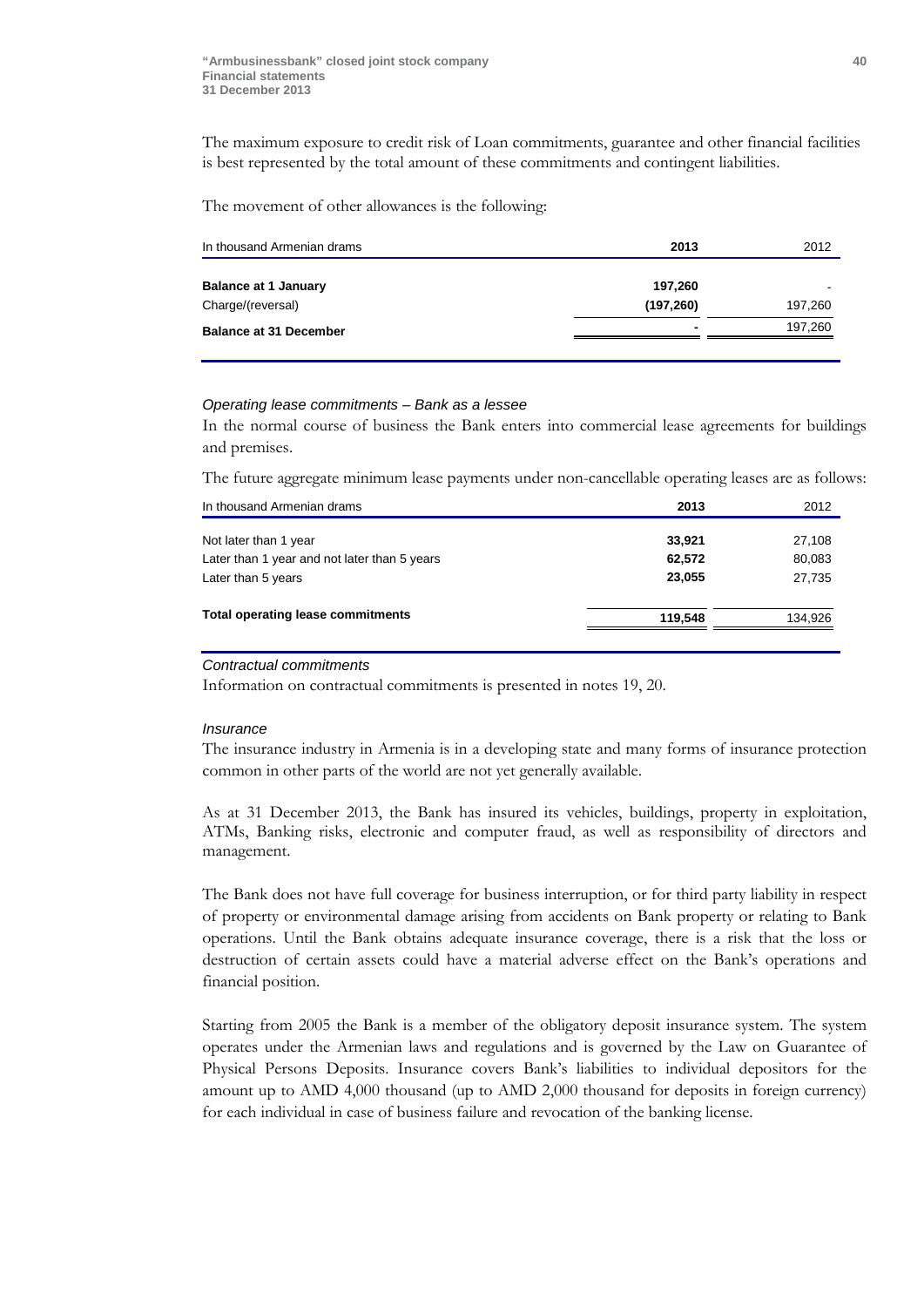## 31 Transactions with related parties

In accordance with IAS 24 *Related Party Disclosures*, parties are considered to be related if one party has ability to control the other party or exercise significant influence over the other party in making financial or operational decisions. For the purpose of the present financial statements, related parties include shareholders, members of Bank's Management as well as other persons and enterprises related with and controlled by them respectively.

The ultimate controlling party of the Bank is the resident of the Russian Federation Vitaly Sargis Grigoriyants.

A number of banking transactions are entered into with related parties in the normal course of business. These include loans, deposits and other transactions.

The volumes of related party transactions, outstanding balances at the year end, and related expense and income for the year are as follows:

| In thousand Armenian drams                                 |                     | 2013                        | 2012         |                                |  |
|------------------------------------------------------------|---------------------|-----------------------------|--------------|--------------------------------|--|
|                                                            | <b>Shareholders</b> | Key management<br>personnel | Shareholders | Key<br>management<br>personnel |  |
|                                                            |                     |                             |              |                                |  |
| <b>Statement of financial</b><br>position                  |                     |                             |              |                                |  |
| <b>Loans and advances to customers</b>                     |                     |                             |              |                                |  |
| Loans outstanding at January 1, gross                      | 238,042             | 1,510,512                   | 56,663       | 9,421,436                      |  |
| Loans issued during the year                               | 61,448              | 589,494                     | 240,658      | 1,401,410                      |  |
| Loan repayments during the year                            | (238, 042)          | (863, 741)                  | (59, 279)    | (9,312,334)                    |  |
| Loans outstanding at December 31,<br>gross                 | 61,448              | 1,236,265                   | 238,042      | 1,510,512                      |  |
| Less: allowance for loan impairment                        | (614)               | (12, 363)                   | (2,380)      | (15, 105)                      |  |
| Loans outstanding at December 31                           | 60,834              | 1,223,902                   | 235,662      | 1,495,407                      |  |
| Amounts due to other financial<br>institutions             |                     |                             |              |                                |  |
| Deposits at January 1                                      |                     |                             |              |                                |  |
| Deposits received during the year                          |                     | 1,288,021                   |              |                                |  |
| Deposits repaid during the year                            |                     | (1,062,822)                 |              |                                |  |
| Deposits outstanding at December 31                        |                     | 225,199                     |              |                                |  |
| <b>Amounts due to customers</b>                            |                     |                             |              |                                |  |
| Deposits at January 1                                      |                     | 43,501                      | 6,716        | 129,630                        |  |
| Deposits received during the year                          | 958,244             | 10,302,139                  | 121,213      | 13,048,542                     |  |
| Deposits repaid during the year                            | (958, 244)          | (10, 319, 061)              | (127, 929)   | (13, 134, 671)                 |  |
| <b>Deposits at December 31</b>                             |                     | 26,579                      |              | 43,501                         |  |
| Guarantees issued                                          |                     |                             |              | 60,000                         |  |
| Statement of profit or loss and other comprehensive income |                     |                             |              |                                |  |
| Interest income                                            | 15,056              | 174,863                     | 22,362       | 736,283                        |  |
| Interest expense                                           |                     | 6,132                       |              | 377                            |  |
| Impairment charge/(reversal) of credit<br>losses           | (1,766)             | (2,742)                     | 1,813        | (79, 109)                      |  |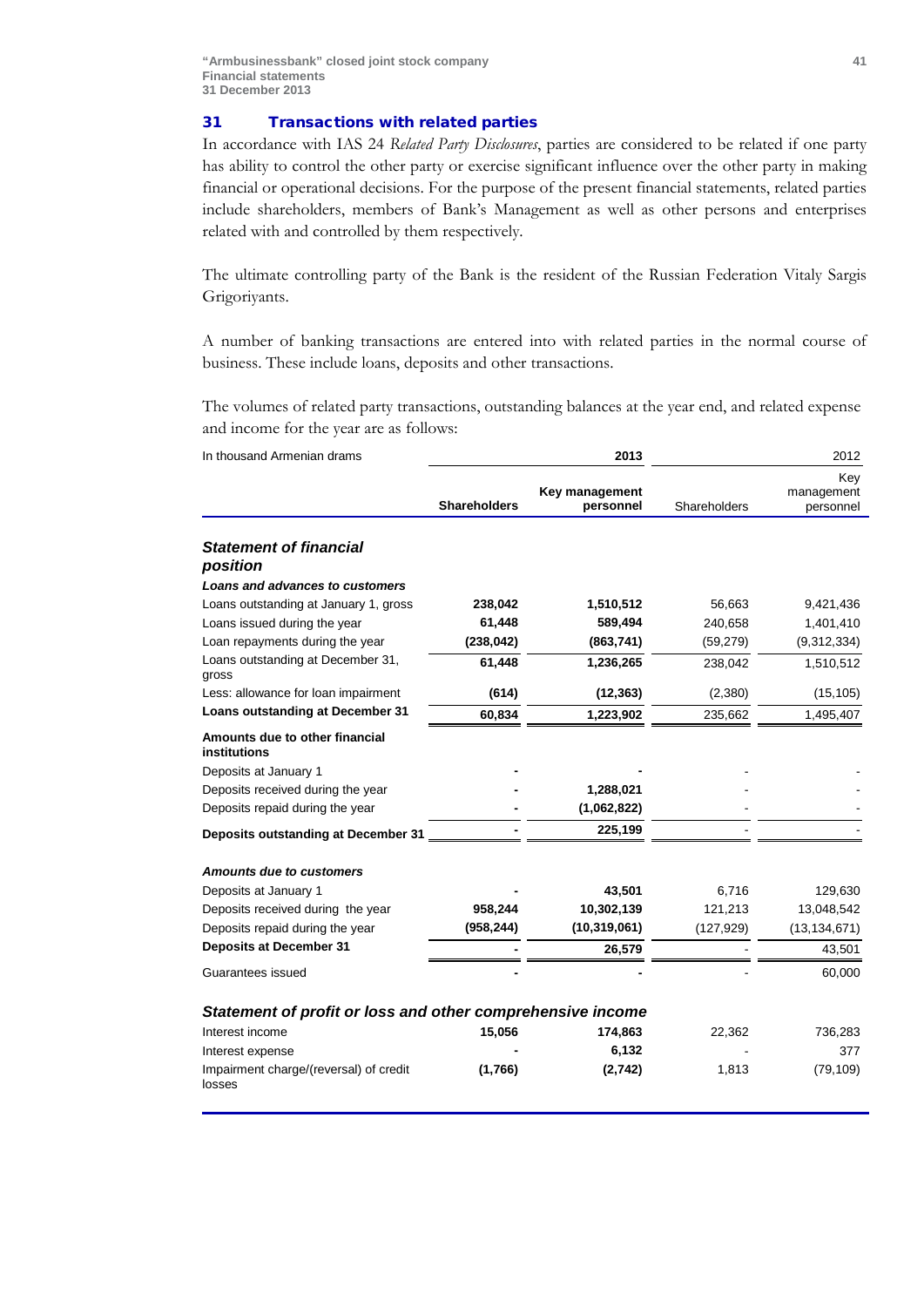The loans issued to directors and other key management personnel (and close family members) during the year are repayable over 13 years and have interest rates of 9-24% (2012: 9-22%, 1-14 years). The loans advanced to the directors during the year are collateralised by gold, real estate, cash and other property.

Compensation of key management personnel was comprised of the following:

| In thousand Armenian drams             | 2013    | 2012    |
|----------------------------------------|---------|---------|
| Salaries and other short-term benefits | 316,016 | 234,741 |
| Social security costs                  | ۰       | 14.769  |
| Total key management compensation      | 316,016 | 249,510 |

## 32 Fair value measurement

The Bank's Board determines the policies and procedures for both recurring fair value measurement, such as unquoted trading and available-for-sale securities, unquoted derivatives and for non-recurring measurement, such as assets held for sale.

External valuers are involved for valuation of significant assets, such as properties, trading and available-for-sale securities and derivatives. Involvement of external valuers is decided upon annually by the investment committee after discussion with and approval by the Bank's audit committee.

At each reporting date, the Board of the Bank analyses the movements in the values of assets and liabilities which are required to be re-measured or re-assessed as per the Bank's accounting policies. For this analysis, the Board of the Bank verifies the major inputs applied in the latest valuation by agreeing the information in the valuation computation to contracts and other relevant documents. The Board of the Bank, in conjunction with the Bank's external valuers, also compares each the changes in the fair value of each asset and liability with relevant external sources to determine whether the change is reasonable.

Financial and non-financial assets and liabilities measured at fair value in the statement of financial position are presented below. This hierarchy groups financial and non-financial assets and liabilities into three levels based on the significance of inputs used in measuring the fair value of the financial assets and liabilities. The fair value hierarchy has the following levels:

- Level 1: quoted prices (unadjusted) in active markets for identical assets or liabilities

- Level 2: inputs other than quoted prices included within Level 1 that are observable for the asset and liability, either directly (i.e. as prices) or indirectly (i.e. derived from prices)

- Level 3: inputs for the asset or liability that are not based on observable market data (unobservable inputs).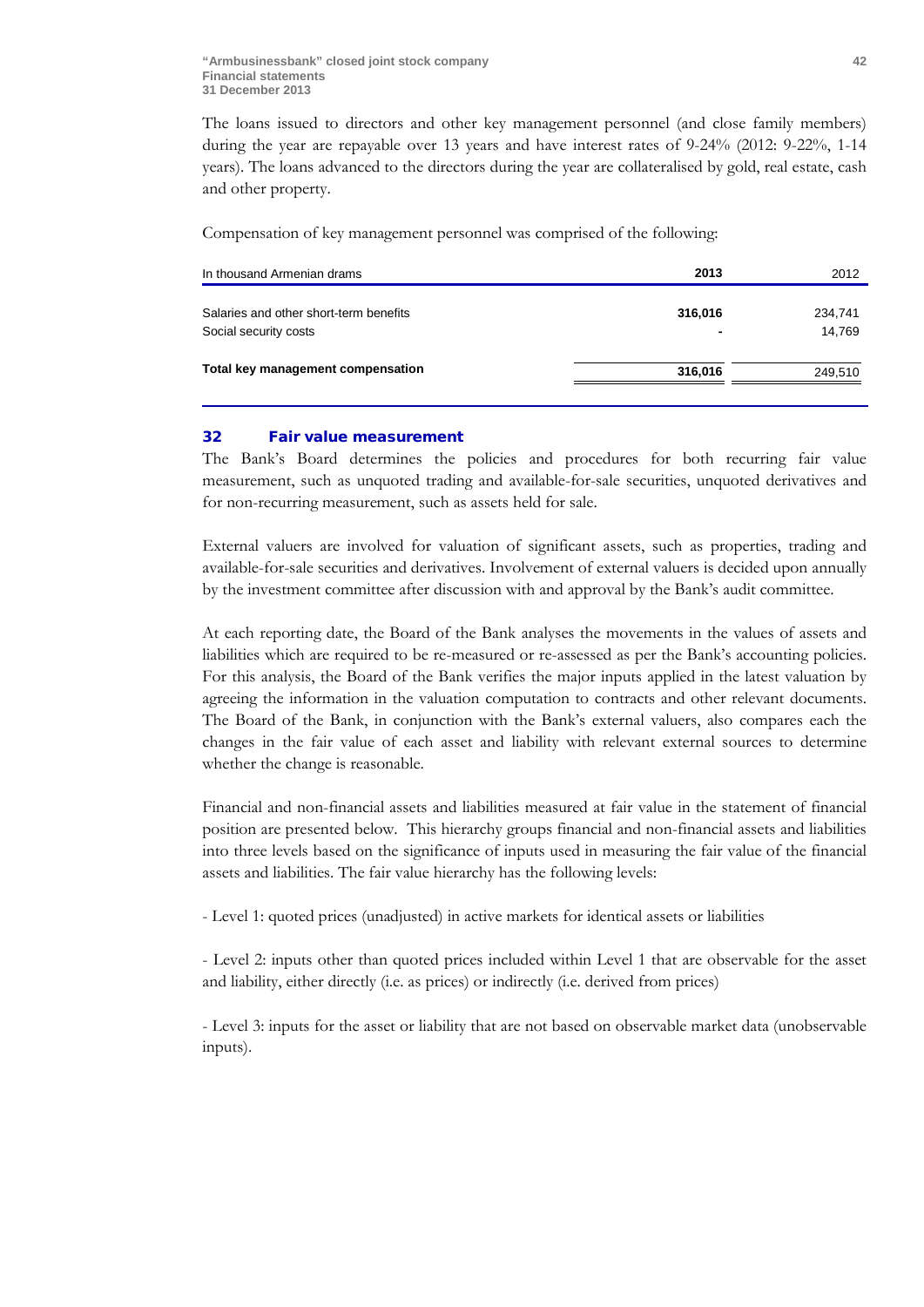### 32.1 Financial instruments that are not measured at fair value

The table below presents the fair value of financial assets and liabilities not measured at their fair value in the statement of financial position and analyses them by the level in the fair value hierarchy into which teach fair value measurement is categorised.

| In thousand Armenian drams                       |         |             |         |                             | As of 31 December 2013      |
|--------------------------------------------------|---------|-------------|---------|-----------------------------|-----------------------------|
|                                                  | Level 1 | Level 2     | Level 3 | <b>Total fair</b><br>values | Total<br>carrying<br>amount |
| <b>FINANCIAL ASSETS</b>                          |         |             |         |                             |                             |
| Cash and cash equivalents                        |         | 36,581,512  |         | 36,581,512                  | 36,581,512                  |
| Amounts due from other financial<br>institutions |         | 2,599,559   |         | 2,599,559                   | 2,599,559                   |
| Loans and advances to<br>customers               |         | 137,169,936 |         | 137,169,936                 | 137.169.936                 |
| Other financial assets                           |         | 1,087,068   |         | 1,087,068                   | 1,087,068                   |
| <b>FINANCIAL LIABILITIES</b>                     |         |             |         |                             |                             |
| Amounts due to CBA                               |         | 36,949,970  |         | 36,949,970                  | 36,949,970                  |
| Amounts due to other financial<br>institutions   |         | 24,744,977  |         | 24,744,977                  | 24,744,977                  |
| Amounts due to customers                         |         | 116,507,837 |         | 116,507,837                 | 116,507,837                 |
| Other financial liabilities                      |         | 203,533     |         | 203,533                     | 203,533                     |

#### *Amounts due from and to financial institutions*

For assets and liabilities maturing within one month, the carrying amount approximates fair value due to the relatively short-term maturity of these financial instruments. For the assets and liabilities maturing in over one month, the fair value was estimated as the present value of estimated future cash flows discounted at the appropriate year-end market rates, which are mainly the same as current interest rates.

#### *Loans and advances to customers*

The fair value of floating rate instruments is normally their carrying amount. The estimated fair value of fixed interest rate instruments is based on estimated future cash flows expected to be received discounted at current interest rates for new instruments with similar credit risk and remaining maturity. Discount rates used depend on credit risk of the counterparty and ranged from 5% to 24% per annum (2012: 5% to 24% per annum).

The fair value of the impaired loans is calculated based on expected cash flows from the sale of collateral. The value of collateral is based on appraisals performed by independent, professionallyqualified property valuers.

## *Amounts due to customers*

The fair value of deposits of customers is calculated based on discounted cash flows method, by applying the interest rates of deposits with similar maturity period. The fair value of demand deposits is the amount repayable on the reporting date.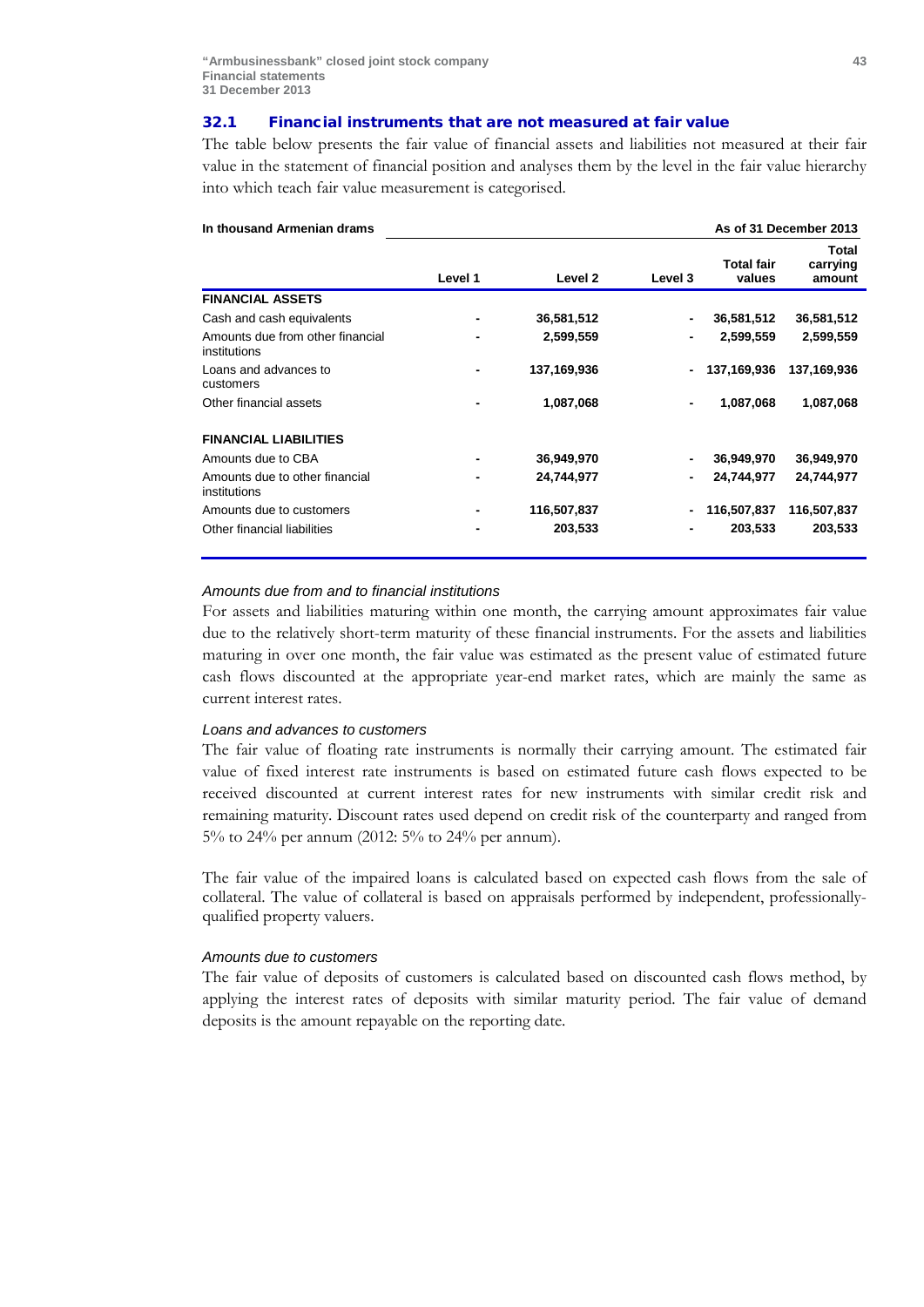#### 32.2 Financial instruments that are measured at fair value

| In thousand Armenian drams                                    |         |            |         | 2013       |
|---------------------------------------------------------------|---------|------------|---------|------------|
|                                                               | Level 1 | Level 2    | Level 3 | Total      |
| <b>FINANCIAL ASSETS</b>                                       |         |            |         |            |
| Investments available-for-sale                                |         | 1,009      |         | 1,009      |
| Securities pledged under repurchase<br>agreements             |         | 25,010,573 |         | 25,010,573 |
| Derivative financial assets                                   | 50,550  |            |         | 50,550     |
| Total                                                         | 50,550  | 25,011,582 |         | 25,062,132 |
| <b>FINANCIAL LIABILITIES</b>                                  |         |            |         |            |
| Liabilities accounted at fair value through profit<br>or loss |         | 15,482,300 |         | 15,482,300 |
| Total                                                         | ٠       | 15,482,300 |         | 15,482,300 |
| <b>NET FAIR VALUE</b>                                         | 50,550  | 9,529,282  |         | 9,579,832  |

|                                                   |            |            |         | 2012       |
|---------------------------------------------------|------------|------------|---------|------------|
| In thousand Armenian drams                        | Level 1    | Level 2    | Level 3 | Total      |
| <b>FINANCIAL ASSETS</b>                           |            |            |         |            |
| Investments available-for-sale                    |            | 154,878    |         | 154,878    |
| Securities pledged under repurchase<br>agreements |            | 20,475,538 |         | 20,475,538 |
| Derivative financial assets                       | 13,504     |            |         | 13,504     |
| Total                                             | 13,504     | 20,630,416 |         | 20,643,920 |
| <b>FINANCIAL LIABILITIES</b>                      |            |            |         |            |
| Derivative financial liabilities                  | 120,942    |            |         | 120,942    |
| Liabilities at fair value through profit or loss  |            | 11,868,589 |         | 11,868,589 |
| Total                                             | 120,942    | 11,868,589 |         | 11,989,531 |
| <b>NET FAIR VALUE</b>                             | (107, 438) | 8,761,827  |         | 8,654,389  |

The methods and valuation techniques used for the purpose of measuring fair value are unchanged compared to the previous reporting period.

## *Unlisted equity investments.*

The fair value of Bank's investment in RA unlisted investments cannot be reliably measured and is therefore excluded from this disclosure. Refer to note 18 for further information about this equity investment.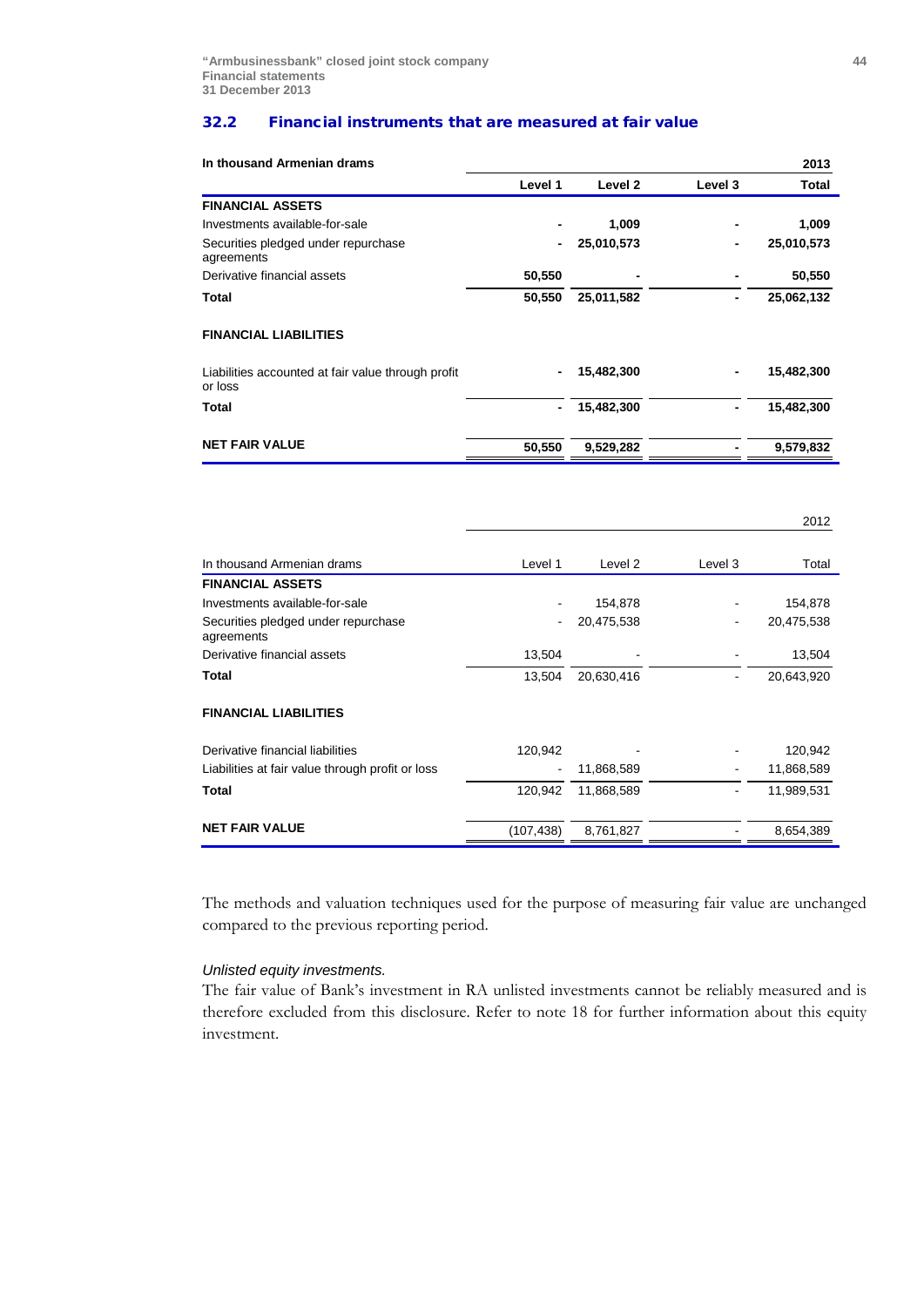## 32.3 Fair value measurement of non-financial assets and liabilities

| In thousand Armenian drams  |         |         |           | 2013         |
|-----------------------------|---------|---------|-----------|--------------|
|                             | Level 1 | Level 2 | Level 3   | <b>Total</b> |
| <b>NON FINANCIAL ASSETS</b> |         |         |           |              |
| Land and buildings          | ٠       | -       | 7,572,786 | 7,572,786    |
| Total                       | -       | -       | 7,572,786 | 7,572,786    |
| <b>NET FAIR VALUE</b>       | ۰       | -       | 7,572,786 | 7,572,786    |

## *Fair value measurements in Level 3*

The Bank's non financial assets and liabilities classified in Level 3 uses valuation techniques based on significant inputs that are not based on observable market data. The financial assets and financial liabilities within this level can be reconciled from beginning to ending balance as follows:

| In thousand Armenian drams                      | Land and<br>buildings | Total      |
|-------------------------------------------------|-----------------------|------------|
| <b>NON FINANCIAL ASSETS</b>                     |                       |            |
| Balance as at 1 January 2013                    | 7,934,014             | 7,934,014  |
| Purchases                                       | 2.330                 | 2,330      |
| Losses recognised in other comprehensive income | (952, 836)            | (952, 836) |
| Adjustment of revaluation                       | 589,278               | 589.278    |
| Balance as at 31 December, 2013                 | 7,572,786             | 7,572,786  |
| <b>NET FAIR VALUE</b>                           |                       |            |
|                                                 | 7,572,786             | 7,572,786  |

Fair value of the Bank's main property assets is estimated based on appraisals performed by independent, professionally-qualified property valuers. The significant inputs and assumptions are developed in close consultation with management. The valuation processes and fair value changes are reviewed by the board of directors and audit committee at each reporting date.

The appraisal was carried out using comparative and income approaches that reflect observed prices for recent market transactions for similar properties and incorporates adjustments for factors specific to the land in question, including plot size, location, encumbrances and current use and other.

The land and buildings were revalued on 31 December 2013.

The significant unobservable input is the adjustment for factors specific to the land in question. The extent and direction of this adjustment depends on the number and characteristics of the observable market transactions in similar properties that are used as the starting point for valuation. Although this input is a subjective judgement, management considers that the overall valuation would not be materially affected by reasonably possible alternative assumptions.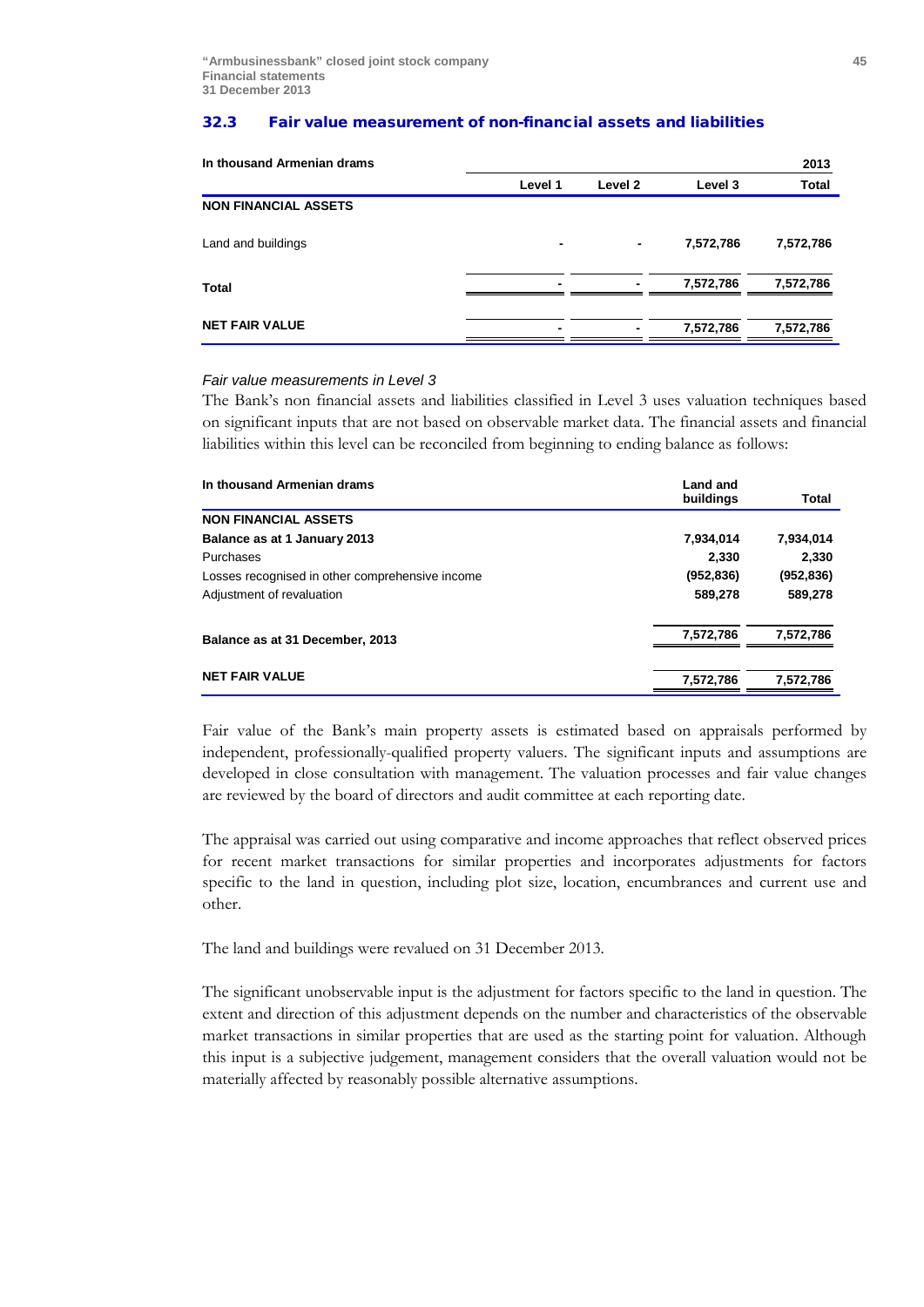## 33 Offsetting of financial assets and financial liabilities

In the ordinary course of business, the Bank performs different operations with financial instruments which may be presented in net amounts when there is a legally enforceable right to set off the recognised amounts and there is an intention to settle on a net basis, or realise the asset and settle the liability simultaneously.

The table below presents financial assets and financial liabilities that are offset in the statement of financial position or are subject to an enforceable master netting arrangement or similar agreement that covers similar financial instruments, irrespective of whether they are offset in the statement of financial position.

| In thousand Armenian                                            |                                      |                                                 |                          |                                                                                                                | As of 31 December 2013    |
|-----------------------------------------------------------------|--------------------------------------|-------------------------------------------------|--------------------------|----------------------------------------------------------------------------------------------------------------|---------------------------|
| drams                                                           |                                      |                                                 | <b>Amounts offset</b>    |                                                                                                                | <b>Amounts not offset</b> |
|                                                                 | Gross financial<br>asset/liabilities | Gross financial<br>assets/liabilities<br>offset | Net amounts<br>presented | Instruments not<br>recognized in<br>the statement<br>of profit or loss<br>and other<br>comprehensive<br>income | <b>Net</b>                |
| <b>FINANCIAL ASSETS</b>                                         |                                      |                                                 |                          |                                                                                                                |                           |
| Reverse repurchase<br>agreements (Note 17)                      | 12,777,537                           | ٠                                               | 12,777,537               | (15, 482, 300)                                                                                                 | (2,704,763)               |
| <b>FINANCIAL LIABILITIES</b><br>Amounts due to CBA (Note<br>23) | (24, 490, 768)                       |                                                 | (24, 490, 768)           | 25,010,573                                                                                                     | 519,805                   |

| In thousand Armenian drams                                  |                                      |                                                 |                          |                                                                                                                | As of 31 December 2012 |
|-------------------------------------------------------------|--------------------------------------|-------------------------------------------------|--------------------------|----------------------------------------------------------------------------------------------------------------|------------------------|
|                                                             |                                      |                                                 | Amounts offset           |                                                                                                                | Amounts not offset     |
|                                                             | Gross financial<br>asset/liabilities | Gross financial<br>assets/liabilities<br>offset | Net amounts<br>presented | Instruments not<br>recognized in<br>the statement<br>of profit or loss<br>and other<br>comprehensive<br>income | Net                    |
| <b>FINANCIAL ASSETS</b>                                     |                                      |                                                 |                          |                                                                                                                |                        |
| Reverse repurchase<br>agreements (Note 17)                  | 11,830,909                           |                                                 | 11,830,909               | (11,868,589)                                                                                                   | (37,680)               |
| <b>FINANCIAL LIABILITIES</b>                                |                                      |                                                 |                          |                                                                                                                |                        |
| Amounts due to CBA (Note<br>23)                             | (18, 533, 234)                       |                                                 | (18, 533, 234)           | 18,986,961                                                                                                     | 453,727                |
| Amounts due to other<br>financial institutions (Note<br>24) | (1,457,819)                          |                                                 | (1,457,819)              | 1,488,577                                                                                                      | 30,758                 |

## 34 Maturity analysis of assets and liabilities

The table below shows an analysis of assets and liabilities analyzed according to when they are expected to be recovered or settled. See Note 35.3 for the Bank's contractual undiscounted repayment obligations.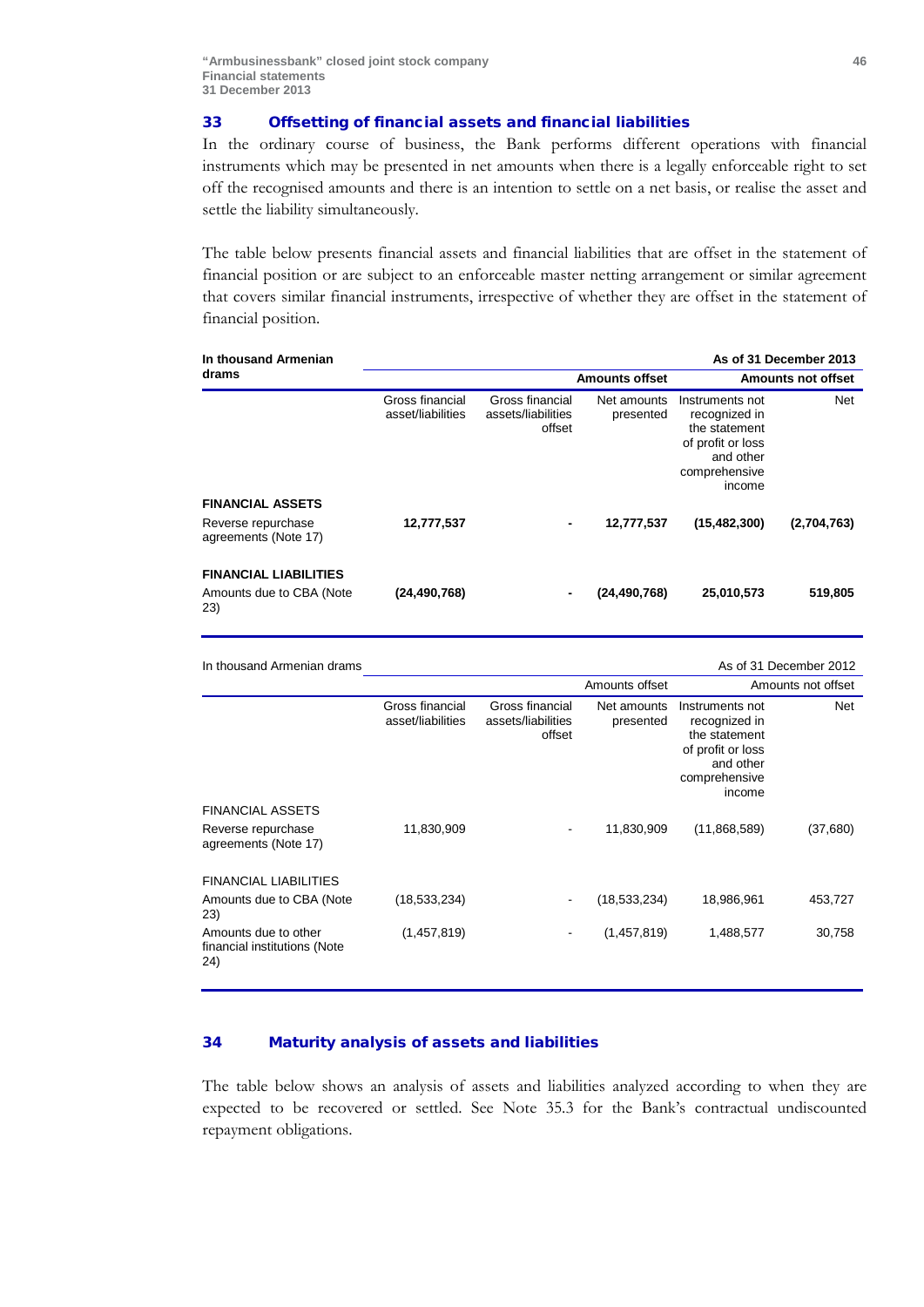In thousand Armenian drams **2013**

|                                                   | Demand<br>and less<br>than 1<br>month | <b>From</b><br>1 to $3$<br>months | From<br>3 to 12<br>months | <b>Subtotal</b><br>less than 12<br>months | <b>From</b><br>1 to $5$<br>years | More than<br>5 years | <b>Subtotal</b><br>over 12<br>months | Total       |
|---------------------------------------------------|---------------------------------------|-----------------------------------|---------------------------|-------------------------------------------|----------------------------------|----------------------|--------------------------------------|-------------|
| <b>ASSETS</b>                                     |                                       |                                   |                           |                                           |                                  |                      |                                      |             |
| Cash and cash equivalents                         | 36,581,512                            |                                   |                           | 36,581,512                                |                                  |                      | -                                    | 36,581,512  |
| Amounts due from other<br>financial institutions  | 1,040,535                             | 193,304                           | 515,712                   | 1,749,551                                 | 850,008                          |                      | 850,008                              | 2,599,559   |
| Derivative financial<br>instruments               |                                       |                                   | 50,550                    | 50,550                                    |                                  |                      |                                      | 50,550      |
| Loans and advances to<br>customers                | 19,601,903                            | 16,821,097                        | 29,069,572                | 65,492,572                                | 57,117,837                       | 14,559,527           | 71,677,364                           | 137,169,936 |
| Investments available for sale                    |                                       | 24,927                            |                           | 24,927                                    |                                  |                      |                                      | 24,927      |
| Securities pledged under<br>repurchase agreements |                                       | 15,481,272                        | 1,705,865                 | 17,187,137                                | 3,961,316                        | 3,862,120            | 7,823,436                            | 25,010,573  |
| Other financial assets                            | 990,502                               | 96,566                            |                           | 1,087,068                                 |                                  |                      |                                      | 1,087,068   |
|                                                   | 58,214,452                            | 32,617,166                        | 31,341,699                | 122, 173, 317                             | 61,929,161                       | 18,421,647           | 80,350,808                           | 202,524,125 |
| <b>LIABILITIES</b>                                |                                       |                                   |                           |                                           |                                  |                      |                                      |             |
| Amounts due to the CBA                            | 25,117,936                            | 6,445                             | 8,708,528                 | 33,832,909                                | 1,345,105                        | 1,771,956            | 3,117,061                            | 36,949,970  |
| Amounts due to other financial<br>institutions    | 4,150,114                             | 2,555,213                         | 4,578,039                 | 11,283,366                                | 11,235,915                       | 2,225,696            | 13,461,611                           | 24,744,977  |
| Trading financial liabilities                     | $\blacksquare$                        | 7,825,694                         | 7,656,606                 | 15,482,300                                |                                  |                      | -                                    | 15,482,300  |
| Amounts due to customers                          | 32,297,978                            | 5,722,048                         | 55,315,725                | 93,335,751                                | 19,715,392                       | 3,456,694            | 23, 172, 086                         | 116,507,837 |
| Other financial liabilities                       | 203,533                               |                                   |                           | 203,533                                   |                                  |                      |                                      | 203,533     |
|                                                   | 61,769,561                            | 16,109,400                        | 76,258,898                | 154, 137, 859                             | 32,296,412                       | 7,454,346            | 39,750,758                           | 193,888,617 |
| <b>Net position</b>                               | (3,555,109)                           | 16,507,766                        | (44, 917, 199)            | (31, 964, 542)                            | 29,632,749                       | 10,967,301           | 40,600,050                           | 8,635,508   |
| <b>Accumulated gap</b>                            | (3,555,109)                           |                                   | 12,952,657 (31,964,542)   |                                           | (2,331,793)                      | 8,635,508            |                                      |             |

| In thousand Armenian drams                       |                |             |                |                |              |             |            | 2012        |
|--------------------------------------------------|----------------|-------------|----------------|----------------|--------------|-------------|------------|-------------|
|                                                  | Demand and     | From        | From           | Subtotal       |              |             | Subtotal   |             |
|                                                  | less than 1    | $1$ to $3$  | 3 to 12        | less than 12   | From         | More than 5 | over 12    |             |
|                                                  | month          | months      | months         | months         | 1 to 5 years | years       | months     | Total       |
| <b>ASSETS</b>                                    |                |             |                |                |              |             |            |             |
| Cash and cash equivalents                        | 14,271,022     |             |                | 14,271,022     |              |             |            | 14,271,022  |
| Amounts due from other<br>financial institutions | 1,440,984      |             | 179,615        | 1,620,599      | 1,134,111    |             | 1,134,111  | 2,754,710   |
| Derivative financial assets                      | 13,504         |             |                | 13,504         |              |             |            | 13,504      |
| Loans and advances to<br>customers               | 13,161,614     | 19,032,138  | 42,446,188     | 74,639,940     | 48,532,966   | 9,571,771   | 58,104,737 | 132,744,677 |
| Investments available for sale                   |                | 196,950     |                | 196,950        |              |             |            | 196,950     |
| Investments held to maturity                     |                |             | 33,502         | 33,502         |              |             |            | 33,502      |
| Securities pledged under<br>repurchase agreement | $\blacksquare$ | 11,705,101  |                | 11,705,101     | 1,182,149    | 7,588,288   | 8,770,437  | 20,475,538  |
| Other financial assets                           | 13,261         | 569,612     |                | 582,873        |              |             |            | 582,873     |
|                                                  | 28,900,385     | 31,503,801  | 42,659,305     | 103,063,491    | 50,849,226   | 17,160,059  | 68,009,285 | 171,072,776 |
| <b>LIABILITIES</b>                               |                |             |                |                |              |             |            |             |
| Amounts due to the CBA                           | 18,604,441     | 105,923     | 279,644        | 18,990,008     | 10,036,548   | 2,058,000   | 12,094,548 | 31,084,556  |
| Derivative financial liabilities                 | 75,074         | 21,357      | 24,511         | 120,942        |              |             |            | 120,942     |
| Amounts due to financial<br>institutions         | 6,544,454      | 497,403     | 2,852,866      | 9,894,723      | 8,588,136    | 6,283,671   | 14,871,807 | 24,766,530  |
| <b>Trading financial liabilities</b>             | 2,487,110      | 5,285,242   | 4,096,237      | 11,868,589     |              |             |            | 11,868,589  |
| Amounts due to customers                         | 21,561,355     | 9,021,586   | 58,728,128     | 89,311,069     | 7,921,088    | 7,150       | 7,928,238  | 97,239,307  |
| Other financial liabilities                      | 278,574        |             |                | 278,574        |              |             |            | 278,574     |
|                                                  | 49,551,008     | 14,931,511  | 65,981,386     | 130,463,905    | 26,545,772   | 8,348,821   | 34,894,593 | 165,358,498 |
| <b>Net position</b>                              | (20,650,623)   | 16,572,290  | (23, 322, 081) | (27, 400, 414) | 24,303,454   | 8,811,238   | 33,114,692 | 5,714,278   |
| <b>Accumulated gap</b>                           | (20,650,623)   | (4,078,333) | (27, 400, 414) |                | (3,096,960)  | 5,714,278   |            |             |
|                                                  |                |             |                |                |              |             |            |             |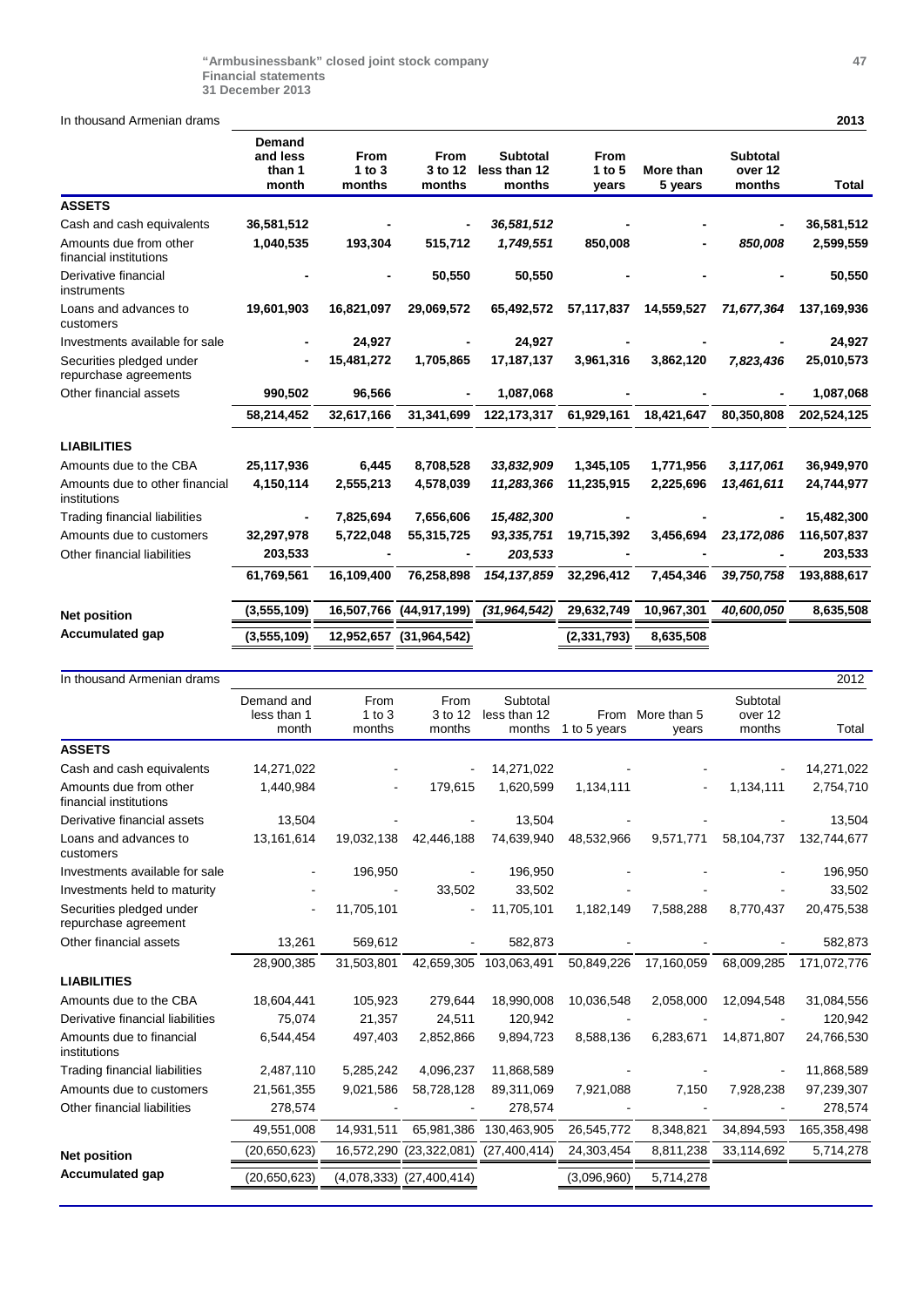## 35 Risk management

The Bank's activities expose it to a variety of financial risks and those activities involve the analysis, evaluation, acceptance and management of some degree of risk or combination of risks.

The risk management procedure is organized in compliance with the Bank's mission, principal and interim goals and is aimed at the improvement of the financial position of the Bank and the Bank's reputation.

The main goals of risk management policy of the Bank is to disclose, assess and make manageable all possible risks that relate immediately to the Bank's activity, help the Bank's management make optimal decisions, assist in realistic planning of the Bank's strategy, taking into account the principles of risk/profitability ratio by taking up manageable risks, determining preferable sectors of resource allocation, providing the maintenance of ratios set forth by the CBA, as well as interbank ratios of the Bank.

The Risk management policy of the Bank arises from the following main principles:

- $\checkmark$  The risk management must be mitigating and justified
- $\checkmark$  Risks must be fully disclosed, objectively assessed and efficiently managed
- $\checkmark$  When reacting to disclosed risks the risk management/supervision expenses and consequences of undesired cases must be weighed against gains expected as a result of risk mitigation
- $\checkmark$  Risk management may include such approaches as procedures aimed at risk mitigation, risk transfer to third parties, for example, through insurance, and risk acceptance, when risk mitigation expenses exceed assessed losses or their mitigation is actually impossible. For this purpose, accepted level of risk is determined.

Risk is managed through a process of ongoing identification, measurement and monitoring, subject to risk limits and other controls. The Bank's risk management policy allows to efficiently manage risks relating to assets and liabilities of the Bank and Bank's customers through exclusion and minimization of losses caused by risks by providing acceptable level of profitability, liquidity and solvency

The risk management in the Bank is carried out through limits set forth by all business processes, internal legal acts regulating the activity of the latter, all procedures and operations in a precise and documented manner.

## *Risk management structure*

The Board of the Bank, the Chair of the Executive Board, the Executive Board and the Management of the Bank within the frames of their responsibilities set forth by RA legislation and internal legal acts of the Bank are responsible for the formation, viability and efficiency of proper Risk management system in the Bank; however, there are separate independent bodies responsible for managing and monitoring risks.

## *Risk management committee and Risk management and planning department*

The Risk management committee and risk management and planning departments are responsible for carrying out risk management policy of the Bank.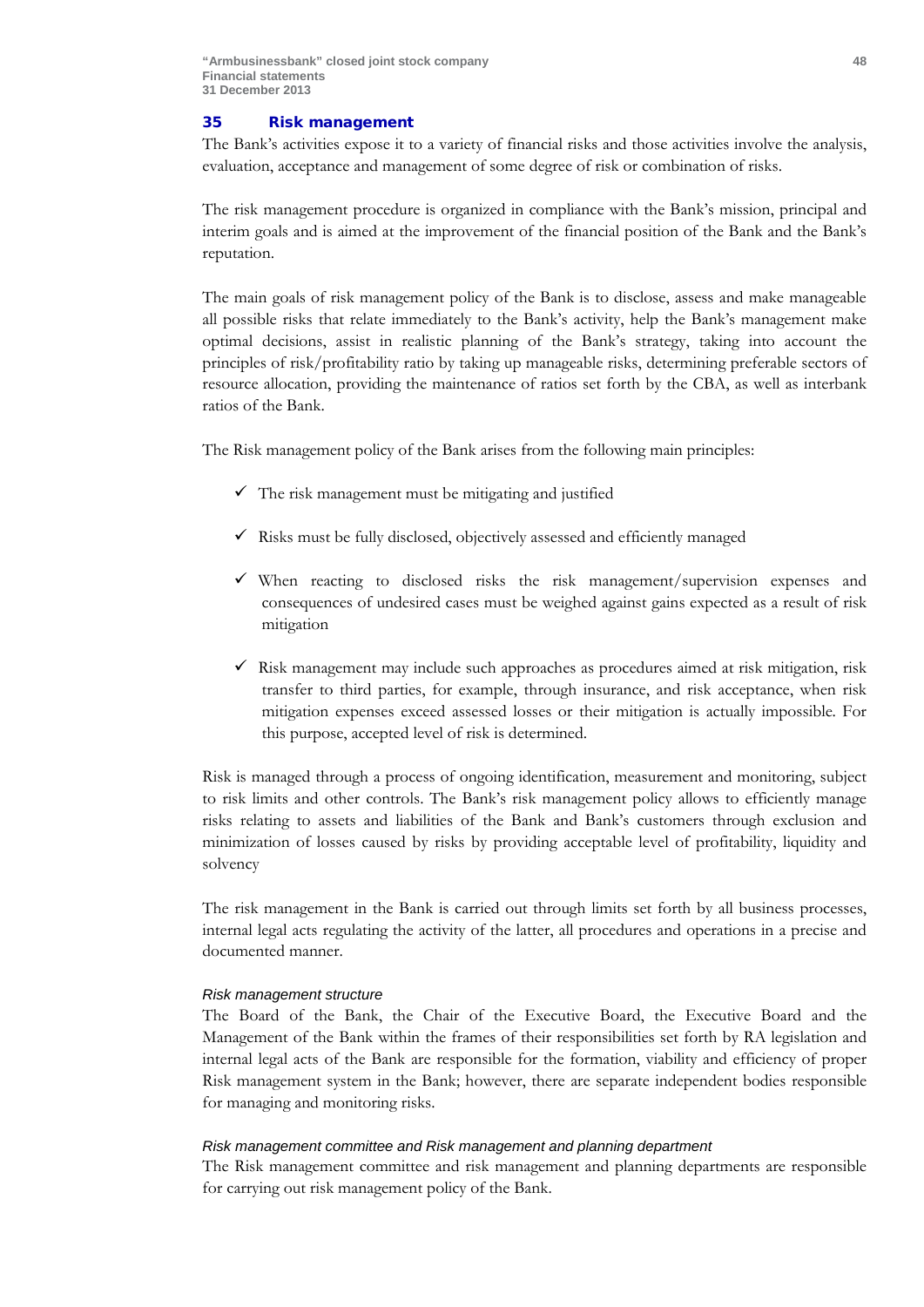The risk management and planning department continually supervise risk levels assumed by the Bank and the maintenance of limits relating to these risks, the possible effect of risks on the Bank's activity are assessed through different stress-tests.

Reports, analysis and proposals concerning risks relating to the Bank's activity are presented by the Risk management and planning department (as well as other beneficiary departments) are discussed in Risk management committee meetings and presented to the Executive Board of the Bank with the purpose of making appropriate decision.

## *Internal audit*

Risk management processes throughout the Bank are audited annually by the internal audit function, that examines both the adequacy of the procedures and the Bank's compliance with the procedures. Internal Audit discusses the results of all assessments with management and presents his/her conclusions and suggestions to the Board of the Bank.

#### *Risk characterization and assessment*

Depending on a variety of factors the Bank finds it expedient to divide banking risks into external and internal risks.

External risks are country, price, competitive and force major risks.

Internal risks are credit, liquidity, interest rate, foreign currency, operating, personnel and money laundering risks.

#### *Country risk*

Country risk is managed by the Bank using rankings assigned by international rating agencies (Moody's, S&P, Fitch) to international banks and institutions. Risk management department performs periodic monitoring of ratings of foreign banks who are counteragents of the Bank.

#### *Price risk*

Possible minimum level of price risks is provided within the frames of the following measures: analysis of financial market structural, volume and price index dynamics, analysis of liquidity of separate financial instruments, disclosure of present tendencies, assessment of possible losses through stress tests on monthly basis, determination of financial instruments' limit (by the type of operation with securities, dealer, issuer).

#### *Competitive risk*

Management of competitive risk in the Bank is performed by business departments and Marketing analysis department, through periodic comparison of variety of services and terms offered by the Bank and other banks.

#### *Force major risk*

The Bank has server reserve center at its disposal according to the requirement of ISO 27001-2005. The location of the centre outside the head office of the Bank, in a remote place, will allow providing the Bank's activity in force major situation.

#### *Credit risk*

The main issue of management of credit risks for the Bank is timely disclosure of credit risks, assessment and taking appropriate measures for their reduction.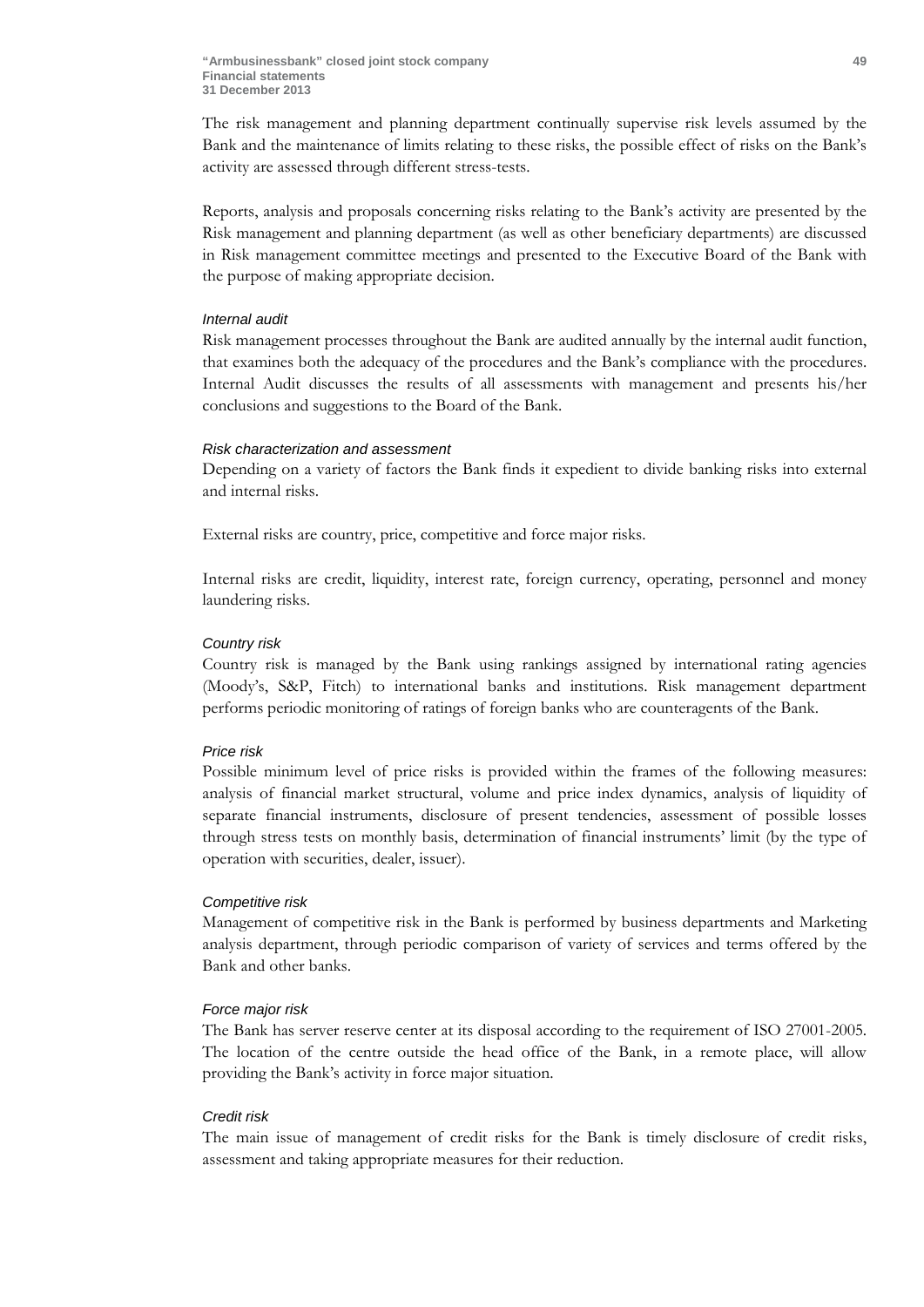The credit risk in the Bank is assessed not only for each borrower, but also for the loan portfolio in full. According to appropriate methodology elaborated by the Bank the potential solvency of the borrower is assessed before extension of the loan. From the perspective of mitigation of credit risk, the security and expediency of the loan are given significant importance. After loan extension, over the full term of the credit contract, credit monitoring is performed by the Bank for periodically assessing the solvency and security of the loans and taking appropriate measures for mitigating possible credit risks. The Bank's loan portfolio is periodically analyzed by economic sectors, customers and loan types for providing diversification and quality of the loan portfolio.

The activity of the Loan committee is significant in mitigation of credit risk. Loan committee is the body executing loan policy of the Bank, whose purpose is the management of loan policy and formation of quality loan portfolio. The main issue of the Credit committee is to make professional protocol or final decision concerning execution and servicing of instruments exposed to credit risk.

#### *Liquidity risk*

The liquidity management purpose in the Bank is to create a volume of such financial means, which would enable to satisfy legal cash requirements of all kinds of creditors, depositors and other clients without serious issues, which may be reflected in the Bank's balance and off-balance sheet articles, as well as provide maximum level of profitability along with all these factors.

Management of assets and liabilities by mutual agreement is carried out in the Bank for providing fluent liquidity and efficient liquidity risk management by providing:

- $\checkmark$  Providing existence of highly liquid assets
- $\checkmark$  Stability of resources
- $\checkmark$  Acceptable limits of maturity gaps of assets and liabilities
- $\checkmark$  Opportunities for attracting means from external sources

With the purpose of making correct decision regarding liquidity management of the Bank the maturity analysis of assets and liabilities is given great importance, which is performed by the calculation model of maturity gaps (GAP) by demand and accumulated separations. Demand liquidity is calculated on daily basis for making correct circumstances decision.

## 35.1 Credit risk

The Bank takes on exposure to credit risk, which is the risk that counterparty will cause a financial loss for the Bank by failing to discharge an obligation. Credit risk is the most important risk for the Bank's business; management therefore carefully manages its exposure to credit risk. Credit exposures arise principally in lending activities that lead to loans and advances, and investment activities. There is also credit risk in off-balance sheet financial instruments, such as loan commitments. Relevant reports and analysis are periodically presented to the Executive Board of the Bank.

Credit risk in the Bank is managed according to the Bank's lending policy and the field is regulated by other internal legal acts. The risk management executive body performs monitoring of loan portfolio on daily basis, loan portfolio dynamics calculation based on constructed series and analysis of quality of portfolio by products and branches, based on which forecasting of quality indexes of loan portfolio are performed. The risk management executive body performs loan monitoring of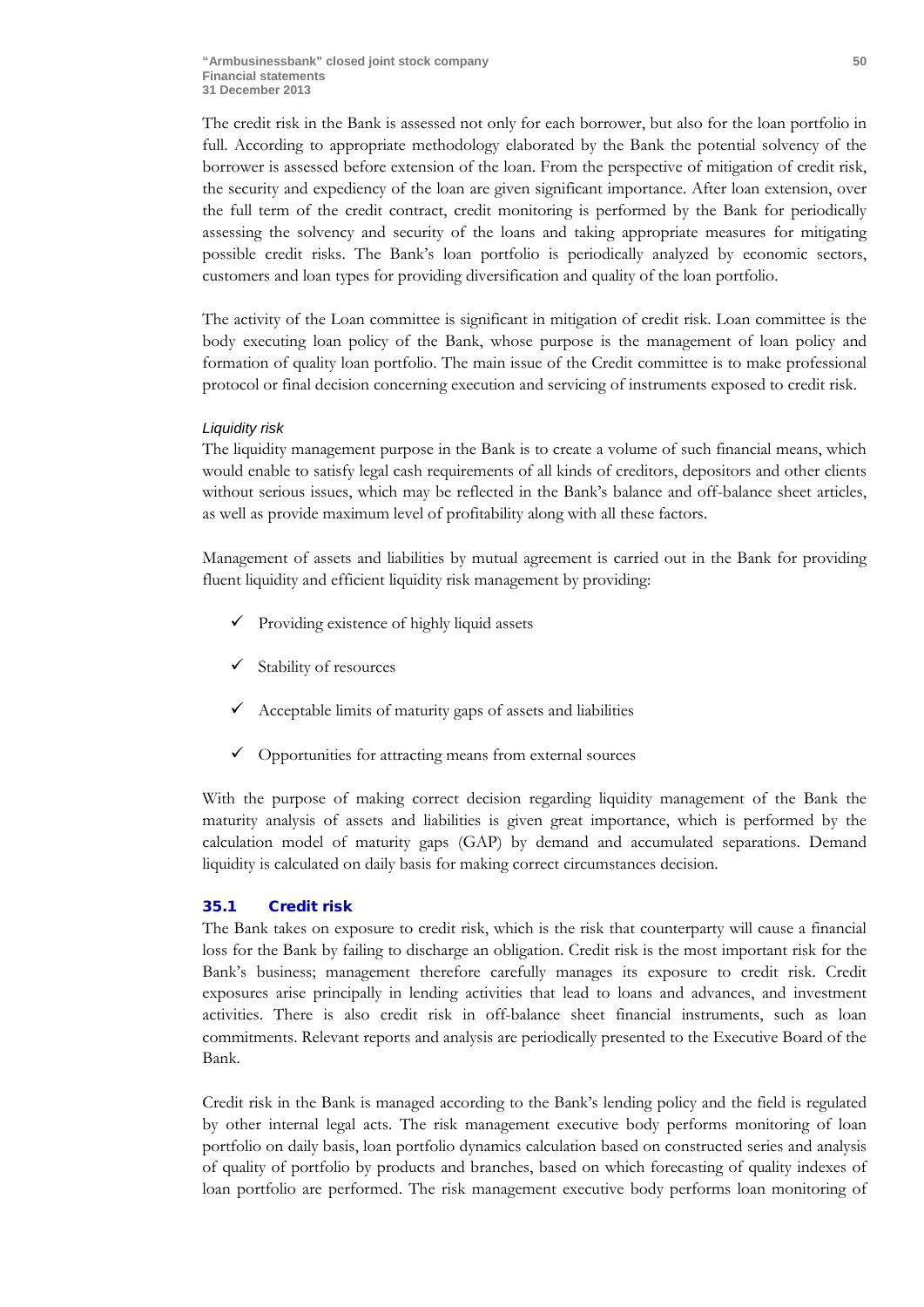several loan types by the approved procedure, and when necessity arises, monitoring of other loans based on deterioration of the financial position of the borrower. Loans extended by the Bank are approved by the risk executive body according to internal legal acts by reducing credit risk.

As at 31 December 2013 and 2012 the carrying amounts of the Bank's financial assets best represent the maximum exposure to credit risk related to them, without taking account of any collateral held or other credit enhancements.

## 35.1.1 Risk concentrations of the maximum exposure to credit risk

#### *Geographical sectors*

The following table breaks down the Bank's main credit exposure at their carrying amounts, as categorized by geographical region as of 31 December 2013 and 2012.

| In thousand Armenian drams                        |             |             | Other      |              |
|---------------------------------------------------|-------------|-------------|------------|--------------|
|                                                   |             | <b>OECD</b> | non-OECD   |              |
|                                                   | Armenia     | countries   | countries  | <b>Total</b> |
|                                                   |             |             |            |              |
| Cash and cash equivalents                         | 34,312,402  | 1,909,950   | 359,160    | 36,581,512   |
| Amounts due from other financial institutions     | 1,866,134   | 590,245     | 143,180    | 2,599,559    |
| Derivative financial assets                       |             |             | 50,550     | 50,550       |
| Loans and advances to customers                   | 105,603,305 | 715,932     | 30,850,699 | 137,169,936  |
| Investments available for sale                    | 15,701      | 9,226       |            | 24,927       |
| Securities pledged under repurchase<br>agreements | 25,010,573  |             |            | 25,010,573   |
| Other financial assets                            | 895,337     | 996         | 190,735    | 1,087,068    |
| As at 31 December 2013                            | 167,703,452 | 3,226,349   | 31.594.324 | 202.524.125  |
| As at 31 December 2012                            | 137,967,696 | 3,471,376   | 29,633,704 | 171,072,776  |
|                                                   |             |             |            |              |

Assets have been classified based on the country in which the counterparty is located.

#### *Industry sectors*

The following table breaks down the Bank's main credit exposure at their carrying amounts, as categorized by the industry sectors of the counterparties as of 31 December 2013 and 2012.

| In thousand                                          | <b>Financial</b> | Manufac-              |                    |                | Constructi                       |            |                 |                |             |
|------------------------------------------------------|------------------|-----------------------|--------------------|----------------|----------------------------------|------------|-----------------|----------------|-------------|
| Armenian drams                                       | institutions     | turing                | <b>Agriculture</b> | <b>Trading</b> | on                               | Mortgage   | <b>Consumer</b> | Other          | Total       |
| Cash and cash<br>equivalents                         | 36,581,512       |                       |                    |                |                                  |            |                 | $\blacksquare$ | 36,581,512  |
| Amounts due from<br>other financial<br>institutions  | 2,599,559        |                       |                    |                |                                  |            |                 |                | 2,599,559   |
| Derivative financial<br>assets                       |                  |                       |                    |                |                                  |            |                 | 50,550         | 50,550      |
| Loans and<br>advances to<br>customers                |                  | $-25,017,763$         | 3,767,087          | 35,672,018     | 13,446,307                       | 13,980,974 | 20,366,898      | 24,918,889     | 137,169,936 |
| Investments<br>available for sale                    |                  |                       |                    |                |                                  |            |                 | 24,927         | 24,927      |
| Securities pledged<br>under repurchase<br>agreements | 25,010,573       |                       |                    |                |                                  |            |                 |                | 25,010,573  |
| Other assets                                         |                  |                       |                    |                |                                  |            | $\blacksquare$  | 1,087,068      | 1,087,068   |
| As at 31<br>December 2013                            |                  | 64,191,644 25,017,763 | 3,767,087          |                | 35,672,018 13,446,307 13,980,974 |            | 20,366,898      | 26,081,434     | 202,524,125 |
| As at 31 December<br>2012                            | 37,514,774       | 25,197,335            | 4,049,697          | 33,319,331     | 14,317,503                       | 15,848,086 | 18,330,304      | 22,495,746     | 171,072,776 |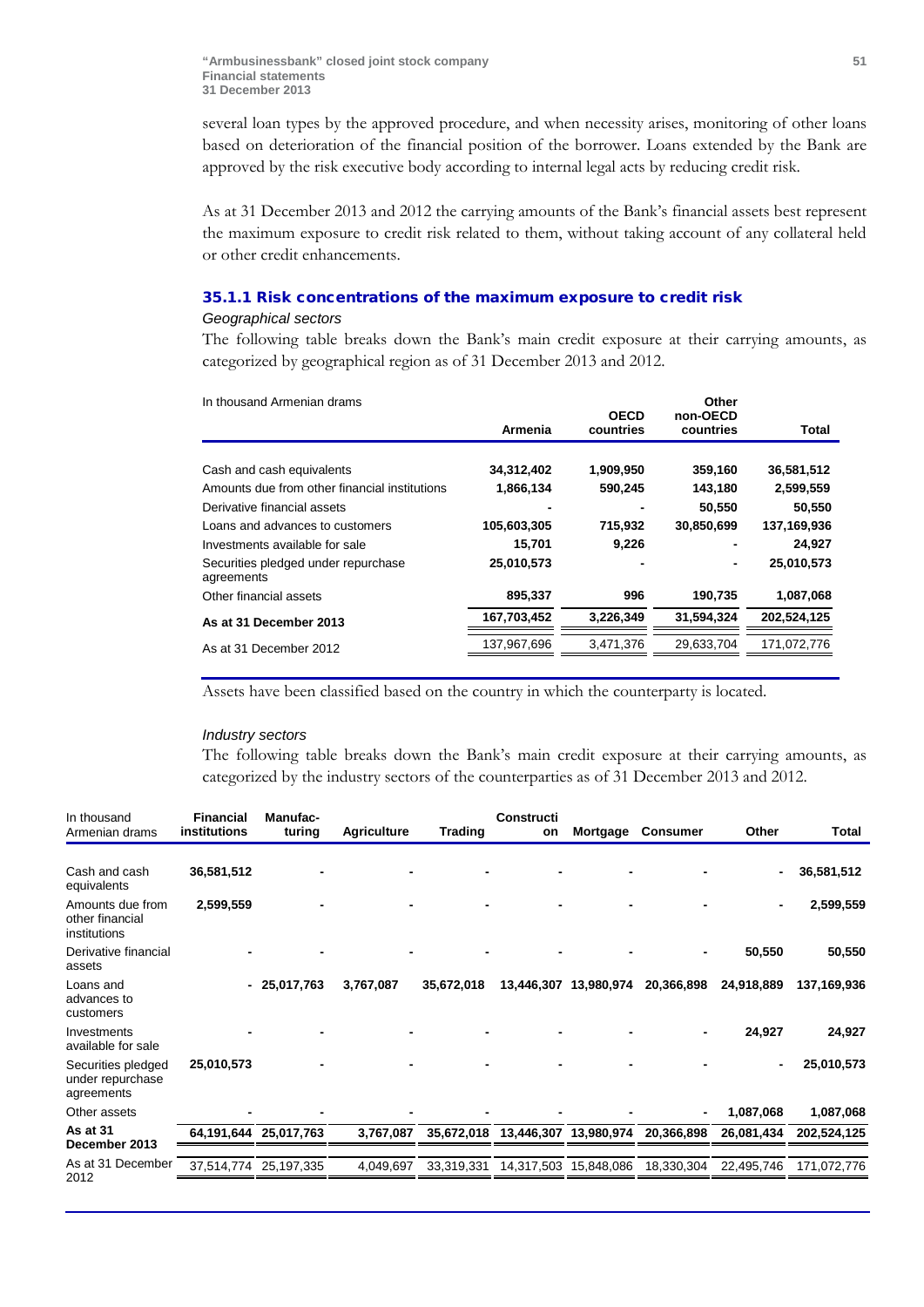## 35.1.2 Risk limit control and mitigation policies

The Bank structures the levels of credit risk it undertakes by placing limits on the amount of risk accepted in relation to one borrower, or groups of borrowers, and to geographical and industry segments.

Such risks are monitored on a revolving basis and subject to an annual or more frequent review, when considered necessary. Limits on the level of credit risk by product, industry sector and by country are approved, in line with changes in Bank's operating environment, not less than annually, by the Board of Directors.

The exposure to any one borrower including banks and financial organizations is further restricted by sub-limits covering on- and off-balance sheet exposures, and daily delivery risk limits in relation to trading items such as forward foreign exchange contracts. Actual exposures against limits are monitored daily.

Exposure to credit risk is also managed through regular analysis of the ability of borrowers and potential borrowers to meet interest and capital repayment obligations and by changing these lending limits where appropriate.

Some other specific control and mitigation measures are outlined below.

#### *Collateral*

The Bank employs a range of policies and practices to mitigate credit risk. The most traditional of these is the taking of security for funds advances, which is common practice. The Bank implements guidelines on the acceptability of specific classes of collateral or credit risk mitigation. The principal collateral types for loans and advances are:

- Mortgages over residential properties;
- Charges over business assets such as premises, inventory and accounts receivable;
- Charges over financial instruments such as debt securities and equities

Longer-term finance and lending to corporate entities are generally secured; revolving individual credit facilities are generally unsecured. In addition, in order to minimise the credit loss the Bank will seek additional collateral from the counterparty as soon as impairment indicators are noticed for the relevant individual loans and advances.

Collateral held as security for financial assets other than loans and advances is determined by the nature of the instrument. Debt securities, treasury and other eligible bills are generally unsecured.

The analysis of loan portfolio by collateral is represented as follows:

| In thousand Armenian drams                         | 2013        | 2012          |
|----------------------------------------------------|-------------|---------------|
|                                                    |             |               |
| Loans collateralized by real estate                | 21,749,485  | 23,784,278    |
| Loans collateralized by gold                       | 7,205,672   | 6.502.684     |
| Loans collateralized by securities                 | 6,673,256   | 6.419.556     |
| Loans collateralized by guarantees of institutions | 41,856,747  | 42,721,268    |
| Loans collateralized by vehicles                   | 15,962,306  | 6,184,353     |
| Loans collateralized by cash                       | 34,680,265  | 39.270.469    |
| Loans collateralized by stock                      | 4,824,520   | 6.741.000     |
| Other collateral                                   | 8,887,524   | 4,505,670     |
| Total loans and advances to customers (gross)      | 141,839,775 | 136, 129, 278 |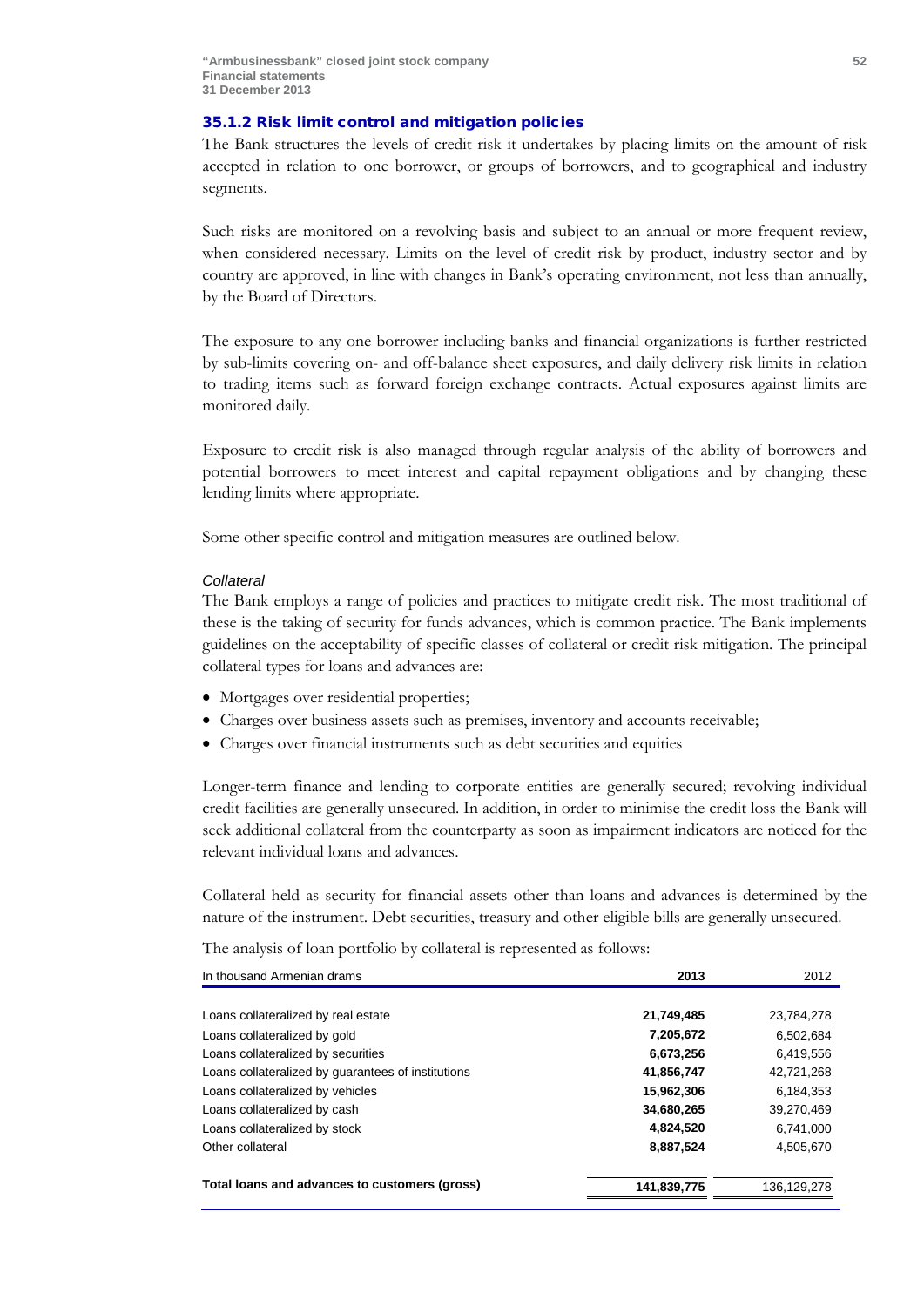The amounts presented in the above table are the carrying amounts of loans, and it is not compulsory for those to present the fair value of collateral. The assessment of market values of collaterals is based on assessment of collateral according to the date of issue of the loan. Generally, those are not updated until the loans are assessed as individually impaired.

## *Credit-related commitments*

The primary purpose of these instruments is to ensure that funds are available to a customer as required. Guarantees and standby letters of credit carry the same credit risk as loans. Documentary and commercial letters of credit – which are written undertakings by the Bank on behalf of a customer authorising a third party to draw drafts on the Bank up to a stipulated amount under specific terms and conditions – are collateralised by the underlying shipments of goods to which they relate and therefore carry less risk than a direct loan.

Commitments to extend credit represent unused portions of authorisations to extend credit in the form of loans. With respect to credit risk on commitments to extend credit, the Bank is potentially exposed to loss in an amount equal to the total unused commitments.

#### 35.1.3 Impairment and provisioning policies

The main considerations for the loan impairment assessment include whether any payments of principal or interest are overdue by more than 90 days or there are any known difficulties in the cash flows of counterparties, credit rating downgrades, or infringement of the original terms of the contract. The Bank addresses impairment assessment into areas: individually assessed allowances and collectively assessed allowances.

#### *Individually assessed allowances*

The Bank determines the allowances appropriate for each individually significant loan or advance on an individual basis. Items considered when determining allowance amounts include the sustainability of the counterparty's business plan, its ability to improve performance once a financial difficulty has arisen, projected receipts and the expected dividend payout should bankruptcy ensue, the availability of other financial support and the realizable value of collateral, and the timing of the expected cash flows. The impairment losses are evaluated at each reporting date, unless unforeseen circumstances require more careful attention.

#### *Collectively assessed allowances*

Allowances are assessed collectively for losses on loans and advances that are not significant (including credit cards, residential mortgages and unsecured consumer lending) and for individually significant loans and advances where there is not yet objective evidence of individual impairment. Allowances are evaluated on each reporting date with each portfolio receiving a separate review.

The collective assessment takes account of impairment that is likely to be present in the portfolio even though there is not yet objective evidence of the impairment in an individual assessment. Impairment losses are estimated by taking into consideration of the following information: historical losses on the portfolio, current economic conditions, the approximate delay between the time a loss is likely to have been incurred and the time it will be identified as requiring an individually assessed impairment allowance, and expected receipts and recoveries once impaired.

Financial guarantees and letters of credit are assessed and provision made in a similar manner as for loans.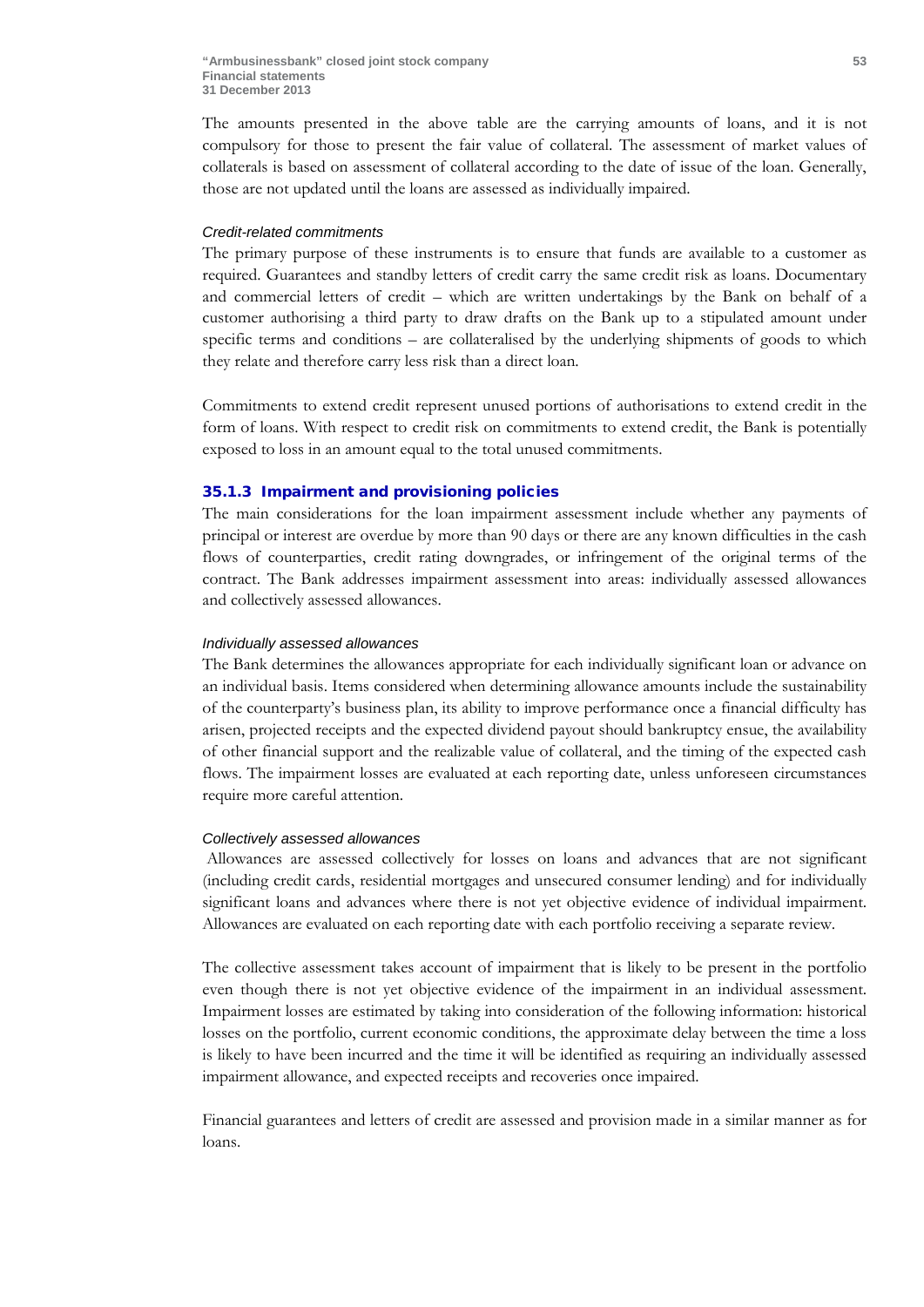## *Loans and advances neither past due or impaired*

The table below shows the credit quality by class of asset for loans and advances neither past due or impaired, based on the historical counterparty default rates.

| In thousand Armenian drams      | 2013 | 2012 |
|---------------------------------|------|------|
|                                 |      |      |
| Loans and advances to customers |      |      |
| Manufacturing                   | 0.1  |      |
| Agriculture                     | 0.7  | 18.9 |
| Construction                    | 0.2  |      |
| Trade                           |      | 3.2  |
| Consumer                        |      | 0.4  |
| Mortgage                        | 0.1  |      |
| Other                           |      | 0.1  |

As of 31 December 2013 and 2012 the Bank has not had any losses on other financial assets bearing credit risk.

### *Past due but not impaired loans*

Past due loans and advances include those that are only past due by a few days. The majority of the past due loans are not considered to be impaired. Analysis of past due loans by age and by class is provided below.

| In thousand Armenian drams      |                      |                  |                  |                      | 2013         |
|---------------------------------|----------------------|------------------|------------------|----------------------|--------------|
|                                 | Less than<br>30 days | 31 to 60<br>days | 61 to 90<br>days | More than<br>91 days | <b>Total</b> |
| Loans and advances to customers |                      |                  |                  |                      |              |
|                                 |                      |                  |                  |                      |              |
| Manufacturing                   | 25.548               | 44.028           | 45.738           | 3,603,815            | 3,719,129    |
| Agriculture                     | 28.711               | 28.650           | 59,776           | 666.645              | 783,782      |
| Construction                    | ۰                    | 2,776            | ٠                | 454,366              | 457,142      |
| Trade                           | 360.346              | 35.940           | 17.373           | 5,904,209            | 6,317,868    |
| Consumer                        | 433,698              | 516,863          | 152,692          | 3,563,852            | 4,667,105    |
| Mortgage                        | 147.407              | 62.424           | 37,550           | 450,187              | 697,568      |
| Other                           | ۰                    | 96,878           | -                | 244,765              | 341,643      |
| Total                           | 995.710              | 787.559          | 313.129          | 14.887.839           | 16,984,237   |
|                                 |                      |                  |                  |                      |              |

| In thousand Armenian drams      |                      |                  |                  |                      | 2012       |
|---------------------------------|----------------------|------------------|------------------|----------------------|------------|
|                                 | Less than 30<br>days | 31 to 60<br>days | 61 to 90<br>days | More than<br>91 days | Total      |
|                                 |                      |                  |                  |                      |            |
| Loans and advances to customers |                      |                  |                  |                      |            |
| Manufacture                     | 12,667,380           |                  | 1.642.378        | 4,127,820            | 18,437,578 |
| Agriculture                     | 3,642,296            | 112.418          | 16,224           | 37,254               | 3,808,192  |
| Construction                    | 10.514.518           | 2.338            | ۰                | 385,687              | 10.902.543 |
| Trade                           | 20,002,425           |                  | ۰                | 3.046.063            | 23.048.488 |
| Consumer                        | 2,806,664            | 126.928          | 74.730           | 327,372              | 3.335.694  |
| Mortgage                        | 6.978.910            | 128.463          | 17,787           | 59.663               | 7.184.823  |
| Other                           | 822,121              | 34,257           | 251,012          | 8,865                | 1,116,255  |
| Total                           | 57,434,314           | 404,404          | 2,002,131        | 7,992,724            | 67,833,573 |
|                                 |                      |                  |                  |                      |            |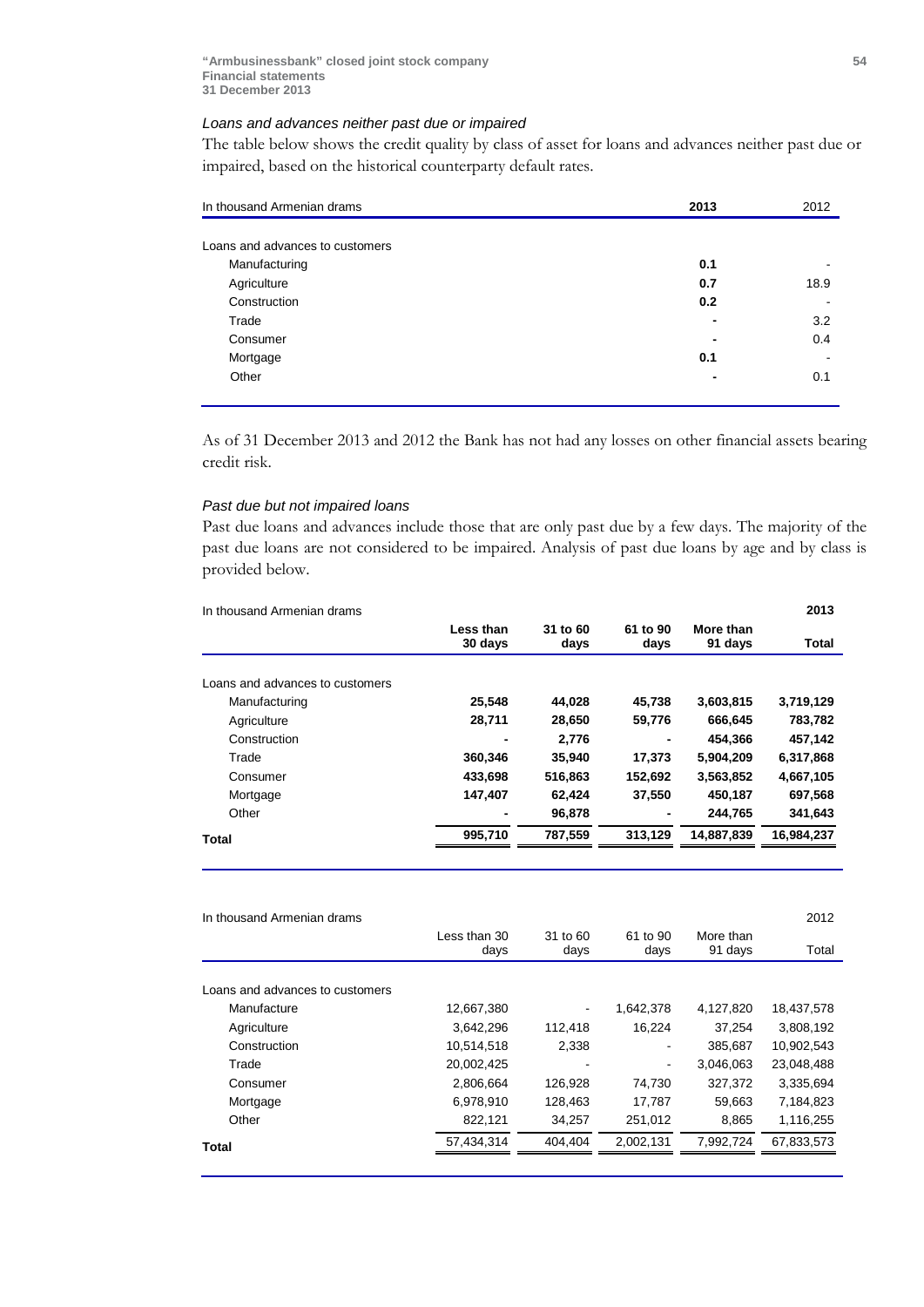## 35.2 Market risk

Market risk is the risk that the fair value or future cash flows of financial instruments will fluctuate due to changes in market variables such as interest rates and foreign exchange rates. The Bank classifies exposures to market risk into either trading or non-trading portfolios. The market risk for the trading portfolio is managed and monitored based on a VaR methodology which reflects the interdependency between risk variables. Non-trading positions are managed and monitored using other sensitivity analyses.

## **35.2.1 Market risk – Trading**

For calculating the risk of securities held for sale the Bank applies interest risk calculation methods and approaches of Basel 2. According to those, the interest rate risk is set as the total of special and general risks of interest rate.

For the purpose of calculating interest rate risk debt security positions are calculated based on below mentioned principles for collective debt securities. Debt securities participating in the calculation of same positions must:

- Be issued by the same person, and
- Be reflected in the same currency,
- Have the same profitability, or difference between profitability must not exceed 0.2

## *Calculation of special risk of interest rate*

For the purpose of calculation of special risk of interest rate calculation of positions of debt securities is performed. After the calculation of positions, gross position of debt securities is calculated. For including debt securities at differentiated weights in the calculation of gross position, those are classified into the following categories:

- State debt securities,
- positive debt securities
- other debt securities.

## *Calculation of general risk of interest rate*

For the purpose of calculation of general risk of interest rate calculation of positions of debt securities is performed as well. Moreover, gross net position of debt securities is calculated as the difference of total sum of long positions of debt securities and short positions (absolute value). After the calculation of positions of debt securities the long and short positions of debt securities are allocated during the periods until repayment in appropriate weights. For each period till maturity the minimum position of debt securities is the minimal value of total sum of all long positions and total sum of all short positions (absolute value). Depending on the maturity all securities are divided into appropriate zones.

The general risk of the interest rate of the set date is the total sum of below mentioned values.

- 10% of minimal position of each period until maturity,
- 40% of minimal position of first zone,
- 30% of minimal position of second zone,
- 30% of minimal position of third zone,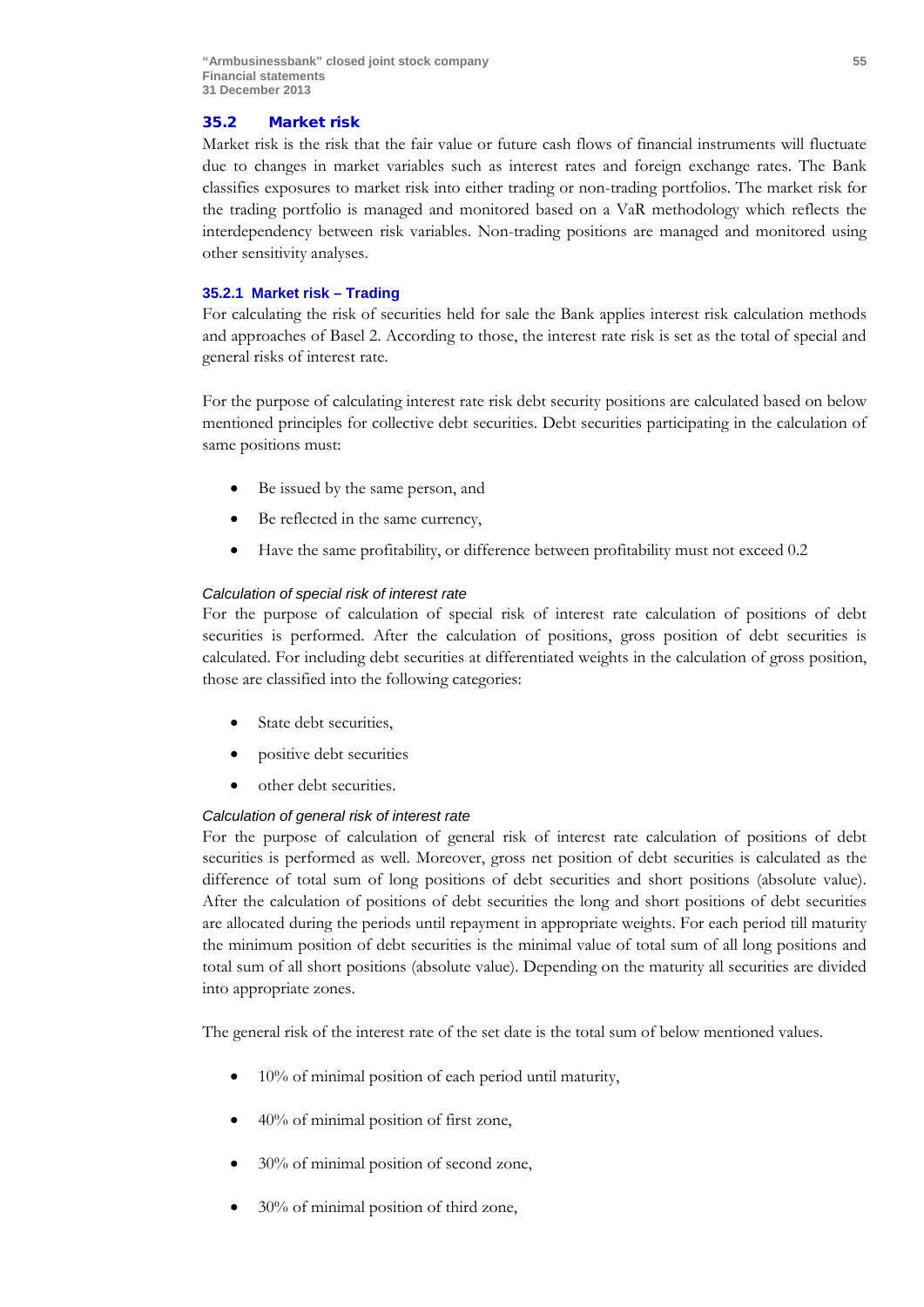- 40% of minimal position between first and second zones,
- 40% of minimal position between second and third zones
- 150% of minimal position between third and fourth zones,
- 100% of gross net position of debt securities

On days, when the Bank's balance sheet has not incurred changes (including non working days), the previous day data are included in the calculation of daily data.

#### 35.2.2 Market risk – Non-trading

## *Interest rate risk*

The interest rate risk management issue in the Bank is to maintain the target level of interest rate spread and net interest margin of assets and liabilities. For the purpose of mitigating interest rate risk specially elaborated mechanisms of price formation (interest rate determination) for assets and liabilities are in place.

The model of calculation of maturity gap of interest rate sensitive assets and interest rate sensitive liabilities is the base of assessment of interest rate risk, which allows estimating the effect of interest rate change on the Bank's expected net interest income. The interest rate risk in the Bank is assessed using duration model which indicates the economic value change of equity as a result of interest rate change taking into account the incompliance of maturities of attracted liabilities and allocated assets.

#### *Currency risk*

Currency risk is the risk that the value of a financial instrument will fluctuate due to changes in foreign exchange rates. The Bank manages currency risk using standard and VaR methodologies. Foreign currency rates are monitored on daily basis, based on which forecasting of foreign currency rates is performed at the end of the month for the following month. The Executive board has established limits for foreign currency positions.

The tables below indicate the currencies to which the Bank had significant exposure at 31 December 2013 on its non-trading monetary assets and liabilities and its forecast cash flows. The analysis calculated the effect of a reasonably possible movement of the currency rate against the Armenian dram, with all other variables held constant on the income statement (due to the fair value of currency sensitive non-trading monetary assets and liabilities) and equity (due to the change in fair value of currency swaps and forward foreign exchange contracts used as cash flow hedges, and equity instruments). A negative amount in the table reflects a potential net reduction in income statement or equity, while a positive amount reflects a net potential increase.

| In thousand Armenian drams |                                    |                                   | 2013                |                                    |                                   | 2012                |
|----------------------------|------------------------------------|-----------------------------------|---------------------|------------------------------------|-----------------------------------|---------------------|
| Currency                   | Change in<br>currency<br>rate in % | Effect on<br>profit before<br>tax | Effect on<br>equity | Change in<br>currency<br>rate in % | Effect on<br>profit before<br>tax | Effect on<br>equity |
|                            |                                    |                                   |                     |                                    |                                   |                     |
| <b>USD</b>                 | +5                                 | 31,597                            | 25,278              | +5                                 | 1.601                             | 1,281               |
| <b>USD</b>                 | -5                                 | (31, 597)                         | (25, 278)           | -5                                 | (1,601)                           | (1,281)             |
| <b>EUR</b>                 | +8                                 | (4,398)                           | (3,518)             | +8                                 | 3.164                             | 2,531               |
| <b>EUR</b>                 | -8                                 | 4,398                             | 3,518               | -8                                 | (3, 164)                          | (2,531)             |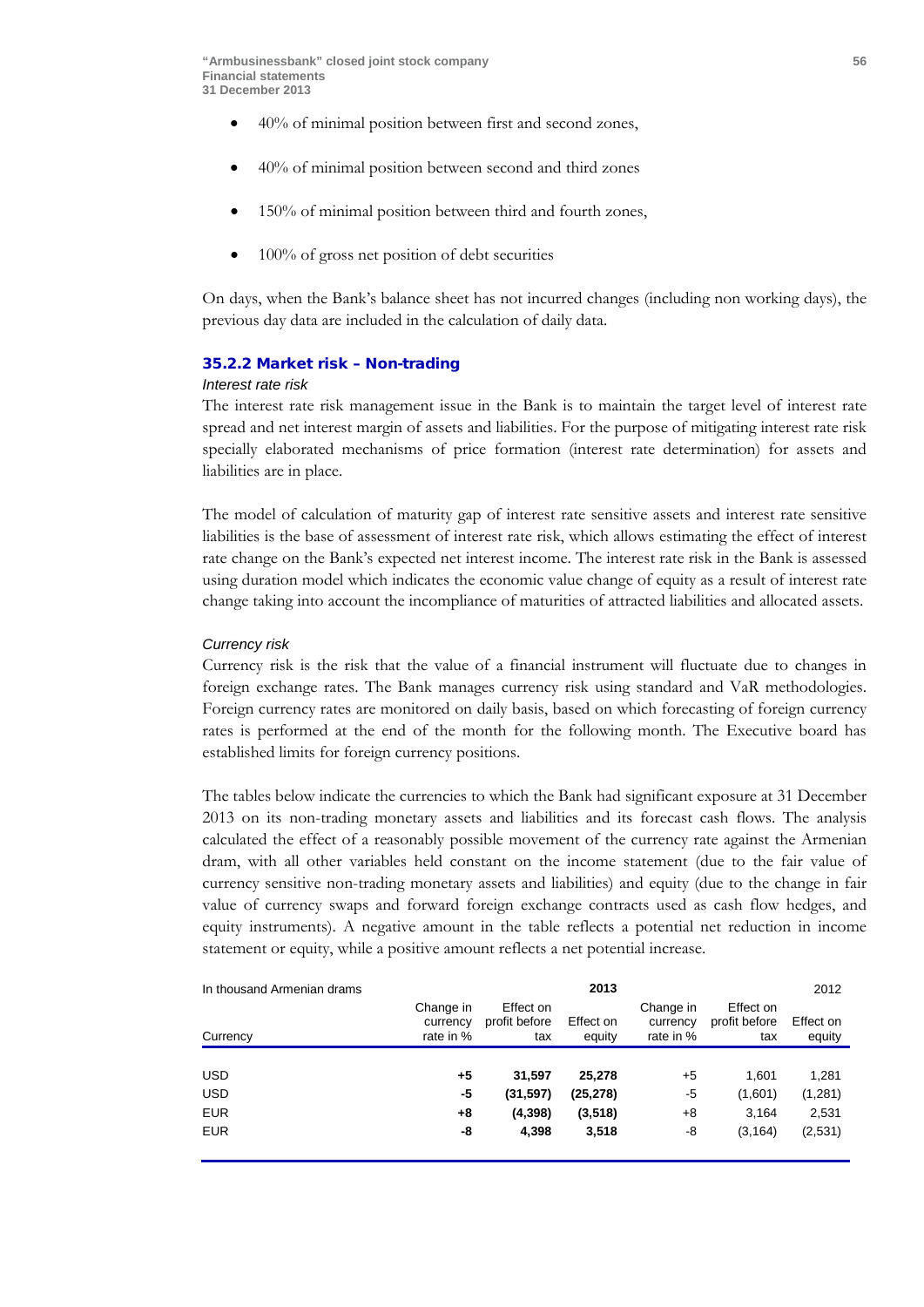The Bank's exposure to foreign currency exchange risk is as follows:

| In thousand Armenian drams                                              | Armenian<br>Dram | Freely<br>convertible<br>currencies | Non-freely<br>convertible<br>currencies | <b>Total</b> |
|-------------------------------------------------------------------------|------------------|-------------------------------------|-----------------------------------------|--------------|
| <b>ASSETS</b>                                                           |                  |                                     |                                         |              |
|                                                                         |                  |                                     |                                         |              |
| Cash and cash equivalents                                               | 12,348,196       | 23,773,130                          | 460,186                                 | 36,581,512   |
| Amounts due from other financial institutions                           | 831,783          | 1,632,160                           | 135,616                                 | 2,599,559    |
| Derivative financial assets                                             | 50,550           |                                     |                                         | 50,550       |
| Loans and advances to customers                                         | 62,926,371       | 74,243,565                          |                                         | 137,169,936  |
| Investments available for sale                                          | 24,927           |                                     |                                         | 24,927       |
| Securities pledged under repurchase<br>agreements                       | 25,010,573       |                                     |                                         | 25,010,573   |
| Other financial assets                                                  | 954,734          | 95,014                              | 37,320                                  | 1,087,068    |
|                                                                         | 102,147,134      | 99,743,869                          | 633,122                                 | 202,524,125  |
| <b>LIABILITIES</b>                                                      |                  |                                     |                                         |              |
| Amounts due to the CBA                                                  | 36,949,970       |                                     |                                         | 36,949,970   |
| Amounts due to other financial institutions                             | 13,226,063       | 11,518,914                          |                                         | 24,744,977   |
| Trading financial liabilities                                           | 15,482,300       |                                     |                                         | 15,482,300   |
| Amounts due to customers                                                | 29,102,943       | 86,857,311                          | 547,583                                 | 116,507,837  |
| Other financial liabilities                                             | 149,026          | 54,507                              |                                         | 203,533      |
|                                                                         | 94,910,302       | 98,430,732                          | 547,583                                 | 193,888,617  |
| Net position as at 31 December 2013                                     | 7,236,832        | 1,313,137                           | 85,539                                  | 8,635,508    |
| <b>Commitments and contingent liabilities as</b><br>at 31 December 2013 | 14,138,750       | 8,603,947                           | 58                                      | 22,742,755   |
| Total financial assets                                                  | 92,274,482       | 77,539,608                          | 1,258,686                               | 171,072,776  |
| <b>Total financial liabilities</b>                                      | 82,305,369       | 81,141,923                          | 1,911,206                               | 165,358,498  |
| Net position as at 31 December 2012                                     | 9,969,113        | (3,602,315)                         | (652, 520)                              | 5,714,278    |
| Commitments and contingent liabilities as at 31<br>December 2012        | 6,742,592        | 8,701,255                           | 5,048                                   | 15,448,895   |

Freely convertible currencies represent mainly US dollar amounts, but also include currencies from other OECD countries. Non-freely convertible amounts relate to currencies of CIS countries, excluding Republic of Armenia.

#### 35.3 Liquidity risk

Liquidity risk is the risk that the Bank will be unable to meet its payment obligations when they fall due under normal and stress circumstances. To limit this risk, management has arranged diversified funding sources in addition to its core deposit base, manages assets with liquidity in mind, and monitors future cash flows and liquidity on a daily bases. This incorporates an assessment of expected cash flows and the availability of high grade collateral which could be used to secure additional funding if required.

The Bank maintains a portfolio of highly marketable and diverse assets that can be easily liquidated in the event of an unforeseen interruption of cash flow. The Bank also has committed lines of credit that it can access to meet liquidity needs. In addition, the Bank maintains an obligatory minimum reserve deposits with the Central Bank of Armenia equal to 4% of certain obligations of the Bank denominated in Armenian drams and 12% on certain obligations of the Bank denominated in foreign currency. See note 14. The liquidity position is assessed and managed under a variety of scenarios, giving due consideration to stress factors relating to both the market in general and specifically to the Bank.

The liquidity management of the Bank requires considering the level of liquid assets necessary to settle obligations as they fall due; maintaining access to a range of funding sources; maintaining funding contingency plans and monitoring balance sheet liquidity ratios against regulatory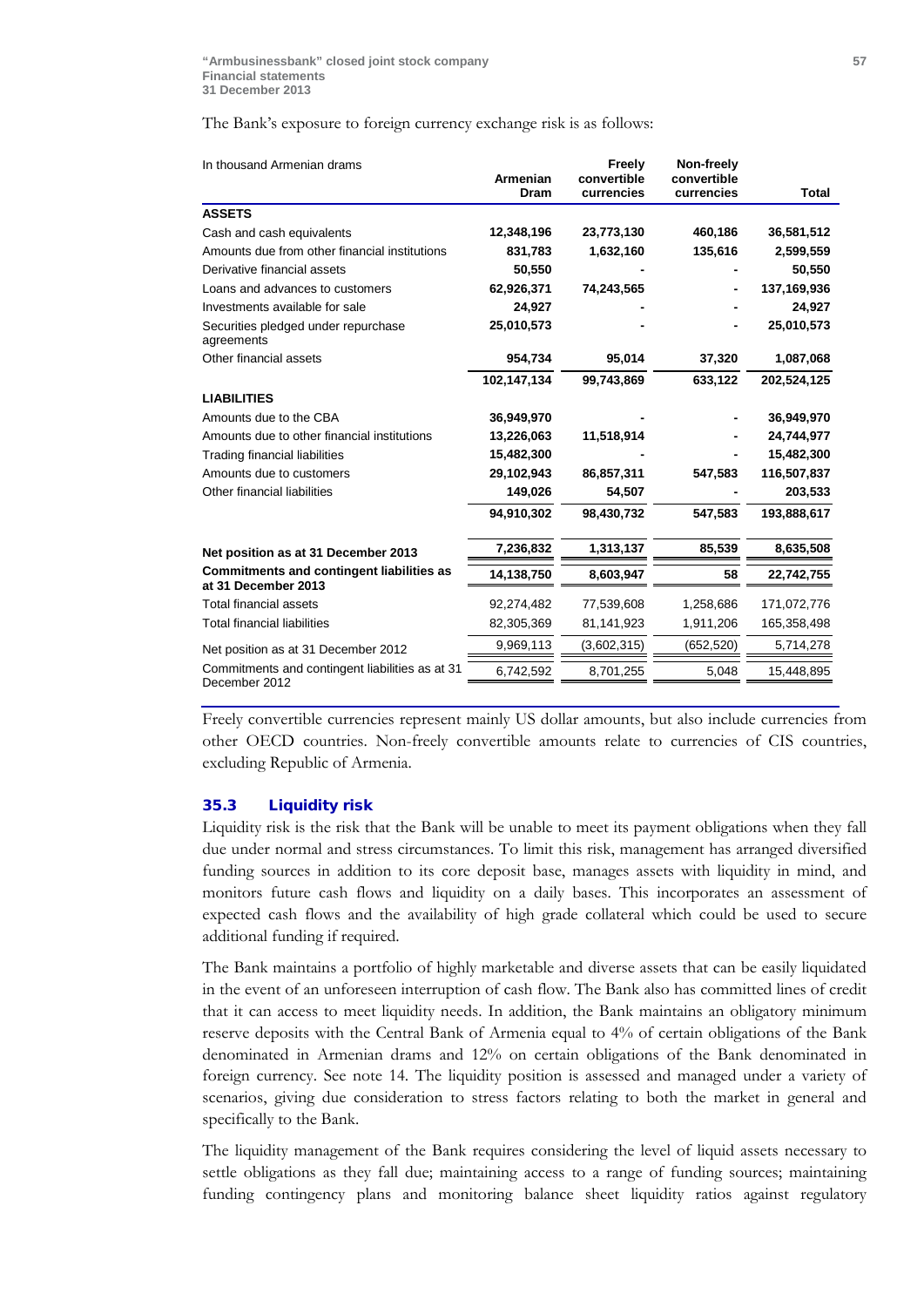requirements. The Bank calculates liquidity ratios in accordance with the requirement of the Central Bank of Armenia.

|                                                                               | <b>Not audited</b> |         |  |  |
|-------------------------------------------------------------------------------|--------------------|---------|--|--|
| As at 31 December, these ratios were as follows:                              | 2013, %            | 2012, % |  |  |
|                                                                               |                    |         |  |  |
| N21- Total liquidity ratio                                                    | 21.41              | 18.99   |  |  |
| (Highly liquid assets/ Total assets)                                          |                    |         |  |  |
| H22- Current liquidity ratio<br>(Highly liquid assets /liabilities on demand) | 134.17             | 64.10   |  |  |

Analysis of financial liabilities by remaining contractual maturities.

The table below summarises the maturity profile of the Bank's financial liabilities at 31 December 2013 based on contractual undiscounted repayment obligations. See note 34 for the expected maturities of these liabilities. Repayments which are subject to notice are treated as if notice were to be given immediately. However, the Bank expects that many customers will not request repayment on the earliest date the Bank could be required to pay and the table does not reflect the expected cash flows indicated by the Bank's deposit retention history.

| In thousand Armenian drams                                 |                                    |                                     |                        |                                  |                      | 2013        |
|------------------------------------------------------------|------------------------------------|-------------------------------------|------------------------|----------------------------------|----------------------|-------------|
|                                                            | Demand and<br>less than 1<br>month | <b>From</b><br>$1$ to $3$<br>months | <b>From</b><br>3 to 12 | From<br>months 1 to 5 years      | More than<br>5 years | Total       |
|                                                            |                                    |                                     |                        |                                  |                      |             |
| <b>Financial liabilities</b>                               |                                    |                                     |                        |                                  |                      |             |
| Amounts due to the CBA                                     | 25,159,904                         | 6,950                               | 8,984,922              | 1,641,311                        | 2,555,696            | 38,348,783  |
| Amounts due to other financial<br>institutions             | 4,169,148                          | 2,589,145                           | 4,659,610              | 11,759,195                       | 4,887,156            | 28,064,254  |
| Trading financial liabilities                              |                                    | 7,825,694                           | 7,656,606              |                                  |                      | 15,482,300  |
| Amounts due to customers                                   | 32,318,304                         | 5,807,935                           |                        | 58,946,880 23,339,709            | 3,458,133            | 123,870,961 |
| Other financial liabilities                                | 203,533                            |                                     |                        |                                  |                      | 203,533     |
| Total undiscounted non-derivative<br>financial liabilities | 61,850,889                         | 16,229,724                          |                        | 80,248,018 36,740,215 10,900,985 |                      | 205.969.831 |
| <b>Derivative financial liabilities</b>                    |                                    |                                     |                        |                                  |                      |             |
| Currency swap contracts                                    |                                    |                                     |                        |                                  |                      |             |
| Inflow                                                     |                                    |                                     | 2,078,750              |                                  |                      | 2,078,750   |
| Outflow                                                    |                                    |                                     | (2,028,200)            |                                  |                      | (2,028,200) |
| Net currency swop contracts                                |                                    |                                     | 50,550                 |                                  |                      | 50,550      |
| <b>Credit risk related commitments</b>                     | 5,313,692                          | 2,197,903                           | 9,275,029              | 5.945.631                        | 10,500               | 22,742,755  |
| Total undiscounted financial liabilities                   | 49,549,566                         | 15,024,450                          |                        | 69,314,674 28,299,882 12,254,302 |                      | 174,442,874 |
| as at 31 December 2012                                     |                                    |                                     |                        |                                  |                      |             |
| Derivative financial liabilities                           |                                    |                                     |                        |                                  |                      |             |
| Net currency swop contracts as at 31<br>December 2012      | (56, 234)                          | (21, 357)                           | (29, 847)              |                                  |                      | (107,438)   |
| Credit risk related commitments as at<br>31 December 2012  | 4,612,126                          | 947,692                             | 4,241,735              | 5,647,342                        |                      | 15,448,895  |

The Bank has attracted means in significant amounts from shareholders and related parties. Any significant repayment of these amounts may negatively affect the Bank's activity. The Management of the Bank is assured that the present level of financing will be maintained in the visible future and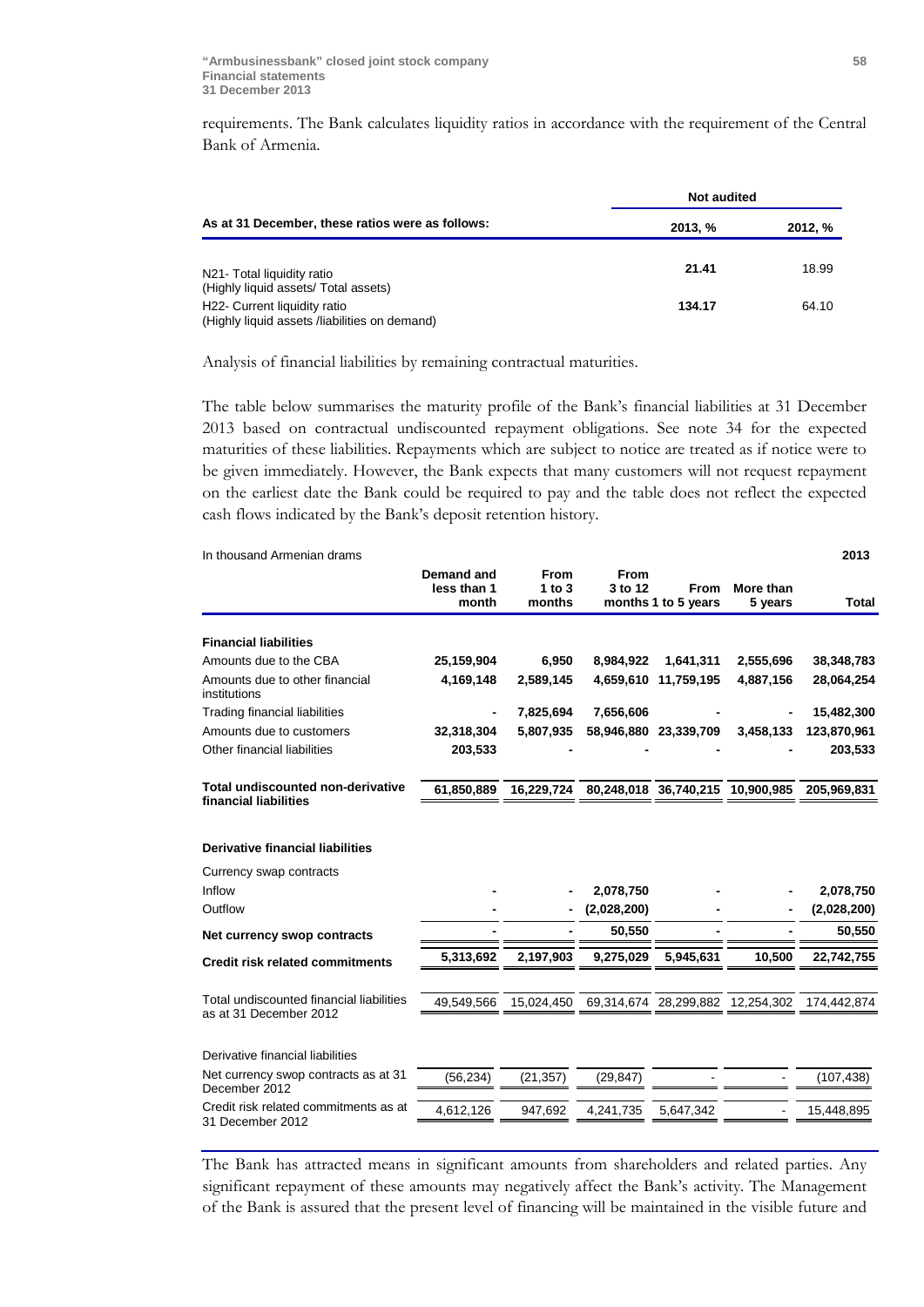in the case of repayment of means it will be informed in advance, which will allow the Bank cash its liquid means and repay the debt.

## 35.4 Operational risk

For the management of operational risk the appropriate internal control mechanisms are implemented in the working processes, operations and functions of the Bank. In order to avoid operational risk the execution of operations at least by the principle of "two persons" in the key positions, definition of procedures in a written form, the clear separation of authorities of employees and written approval of work responsibilities are of high importance in the Bank. The latter's maintenance is also the requirement of the ISO 9001:9008 quality control international standard, therefore, in regulations of all structural and regional departments of the Bank the work description of each work place, employee rights, duties and responsibilities are clearly defined.

From the perspective of operational risks, proper provision of uninterrupted work of information technologies is given significant importance.

#### *Personnel risk*

Personnel risk is managed by the Human resources management department and Training centre. The HRM periodically performs observation of positions offered in RA banking system and relevant terms, and the Training centre organizes trainings aimed at development of professional knowledge of employees at the expense of internal and external resources.

#### *Money laundering risk*

Money laundering risk management is performed by internal observations department, which operates in compliance with requirements of internal legal acts of the Bank and money laundering legislation.

## 36 Capital adequacy

The Bank maintains an actively managed capital base to cover risks inherent in the business. The adequacy of the Bank's capital is monitored using, among other measures, the rules and ratios established in 1988 by the Basel Committee on Banking Supervision ("BIS rules/ratios") and adopted by the Central Bank of Armenia in supervising the Bank.

The primary objectives of the Bank's capital management are to ensure that the Bank complies with externally imposed capital requirements and that the Bank maintains strong credit ratings and healthy capital ratios in order to support its business and to maximise shareholders' value.

The Bank manages its capital structure and makes adjustments to it in the light of changes in economic conditions and the risk characteristics of its activities. In order to maintain or adjust the capital structure, the Bank may adjust the amount of dividend payment to shareholders, return capital to shareholders or issue capital securities. No changes were made in the objectives, polices and processes from the previous years.

The minimum ratio between total capital and risk weighted assets required by the Central Bank of Armenia is 12%.

Regulatory capital consists of Tier 1 capital, which comprises share capital, retained earnings including current year profit, and general reserve. The other component of regulatory capital is Tier 2 capital, which includes revaluation reserves.